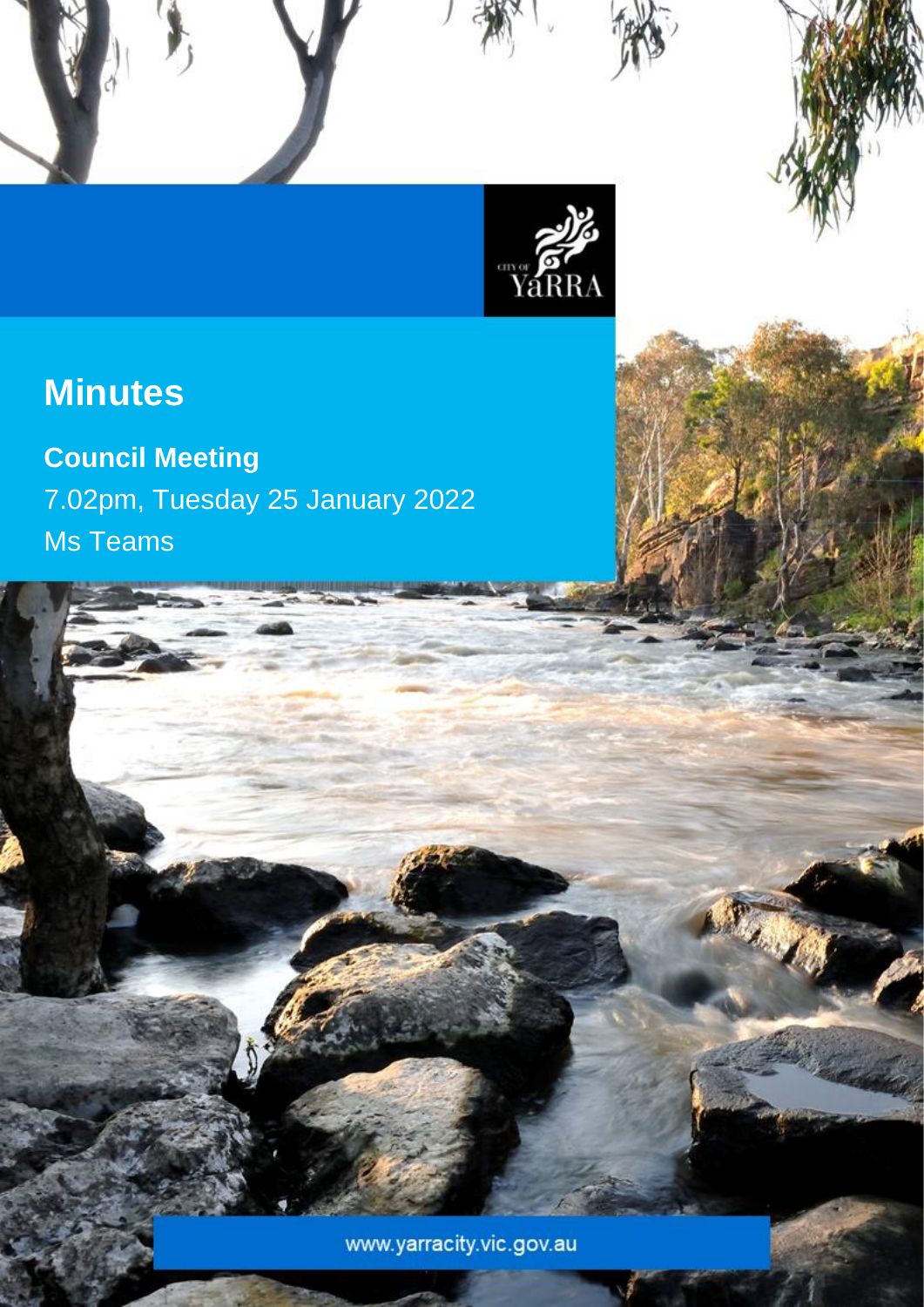## **1. Statement of recognition of Wurundjeri Woi-wurrung Land**

*"Yarra City Council acknowledges the Wurundjeri Woi Wurrung people as the Traditional Owners and true sovereigns of the land now known as Yarra.*

*We acknowledge their creator spirit Bunjil, their ancestors and their Elders.*

*We acknowledge the strength and resilience of the Wurundjeri Woi Wurrung, who have never ceded sovereignty and retain their strong connections to family, clan and country despite the impacts of European invasion.*

*We also acknowledge the significant contributions made by other Aboriginal and Torres Strait Islander people to life in Yarra.*

*We pay our respects to Elders from all nations here today—and to their Elders past, present and future."*

## **2. Attendance, apologies and requests for leave of absence**

#### **Attendance**

#### **Councillors**

- Cr Sophie Wade Mayor
- Cr Edward Crossland Deputy Mayor
- Cr Gabrielle de Vietri Councillor
- Cr Herschel Landes Councillor
- Cr Anab Mohamud Councillor
- Cr Claudia Nguyen Councillor
	- Cr Bridgid O'Brien Councillor
- Cr Amanda Stone Councillor

#### Council officers

- 
- 
- 
- 
- 
- 
- 
- 
- 

#### Municipal Monitor

Yehudi Blacher Municipal Monitor

**Chris Leivers Interim Chief Executive Officer** 

- Brooke Colbert Group Manager Advocacy and Engagement
- Felicity Macchion Acting Director Community Wellbeing
- Ivan Gilbert Group Manager Chief Executive's Office
- Lucas Gosling Director City Works and Assets
- Diarmuid McAlary Director Corporate, Business and Finance
- Bruce Phillips Director Planning and Place Making
- **Rhys Thomas Senior Governance Advisor**
- Mel Nikou Governance Officer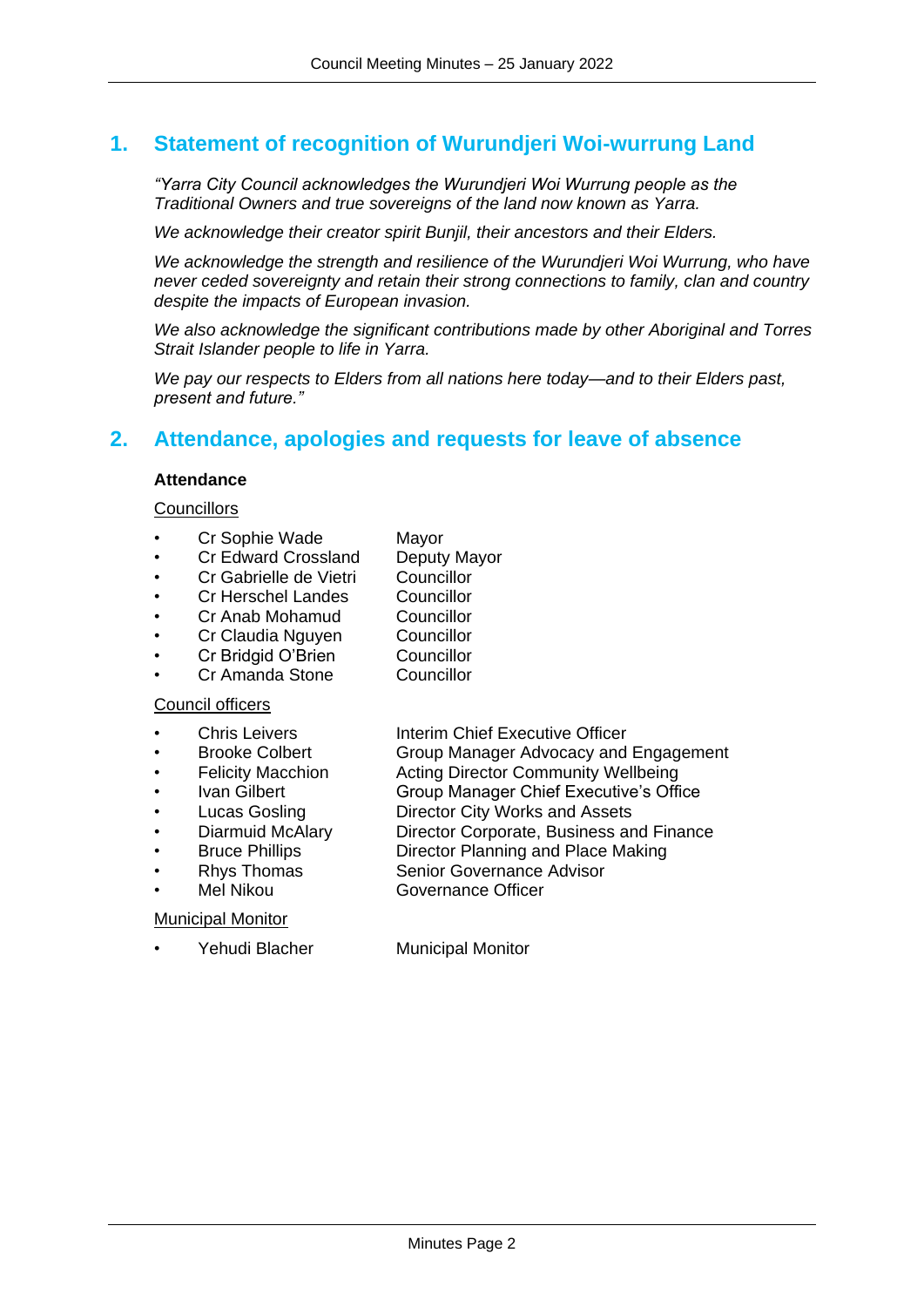#### **COUNCIL RESOLUTION (PROCEDURAL)**

**Moved:** Councillor Stone **Seconded:** Councillor Crossland

- 1. That in accordance with section 35(4) of the Local Government Act 2020, Council grant leave of absence to:
	- (a) Cr Stephen Jolly for all meetings held from Tuesday 25 January to Monday 28 February 2022 inclusive; and
	- (b) Cr Gabrielle de Vietri for all meetings held from Monday 7 March to Friday 22 April 2022 inclusive.

#### **CARRIED UNANIMOUSLY**

### **3. Announcements**

*Vale – Vivian Malo and Aunty Faye Thorpe*

*Councillor O'Brien:*

*Yarra City Council pays tribute to the lives of two Aboriginal and Torres Strait Islander women important to Yarra, Vivian Malo and Aunty Faye Thorpe.*

*Vivian Malo sadly lost her battle with breast cancer at the age of only 47. She was a passionate Indigenous activist and public housing advocate.*

*Aunty Faye Thorpe, the wife of Uncle Bootsie Thorpe for 56 years started at VAHS in Gertrude St, was a passionate Collingwood FC supporter and contributed over 40 years of service to community work.*

*We send our condolences to the families and pay our respects for the long-standing contributions of these outstanding community members.*

*Councillor Stone:*

*I wish to pay tribute to Viv Malo, health worker, activist, artist and a contributor to several advisory groups to Yarra Council who passed away last week*

*Viv was a fierce advocate for health and human rights for the Aboriginal and Torres Strait Islander community and a community health worker in Yarra where she played a key role in ensuring vaccination rates among community members locally in North Richmond were among the highest in Yarra.*

*Her courage and commitment were on display in 2021 when she stood up to heated anti-lockdown protestors, encouraging those Aboriginal and Torres Strait islander protestors to consider their own health above all.*

*She was also active in campaigns for First Nations sovereignty, initiating Invasion Day protests, addressing rallies and human rights events across Australia.*

*Viv was valued and respected by Yarra's Aboriginal and non-Aboriginal community. Her courage, compassion and commitment to her community is recognised by Yarra Council and the many advisory groups she was part of. Her enormous contributions to truth, justice, and healing will be her legacy,*

*A big loss to Yarra and the wider community.*

*I also acknowledge there have been a number of other key community members who were connected to Yarra through network meetings, events, performances or art commissions., who have also passed away in the same week, some, like Viv, also too young. Ahead of January 26th, it's timely to note that the history of trauma and loss experienced by the Aboriginal and Torres Strait Islander community is an everyday experience.*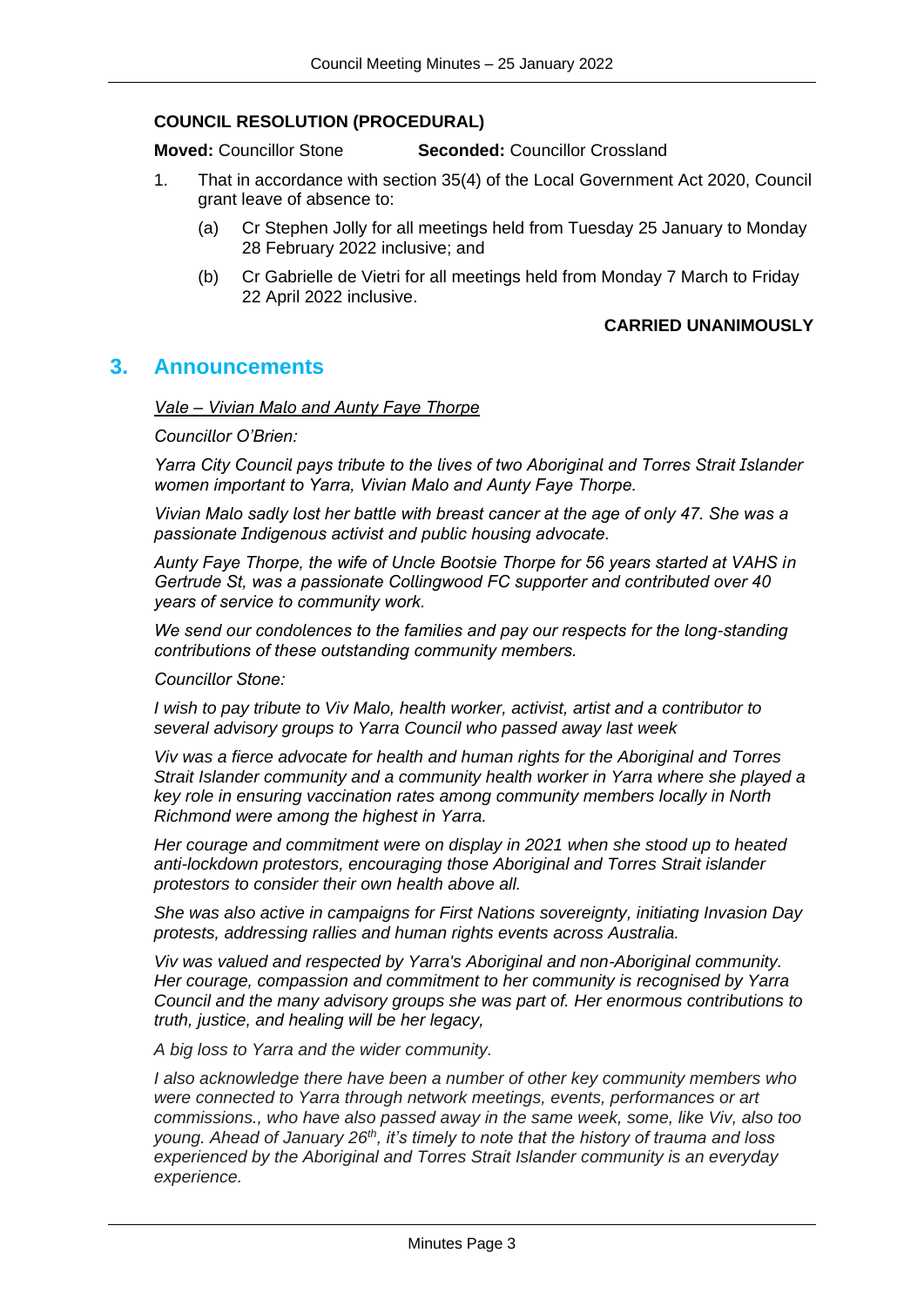*We extend our condolences to the family and friends of Vic Malo but also to the whole Aboriginal and Torres Strait Islander community in Yarra on their recent sorry business.*

## **4. Declarations of conflict of interest (Councillors and staff)**

No declarations were made.

## **5. Confidential business reports**

#### **COUNCIL RESOLUTION**

**Moved:** Councillor Landes **Seconded:** Councillor de Vietri

That the meeting be closed to members of the public, in accordance with section 66(2) (a) of the Local Government Act 2020, to allow consideration of confidential information.

**CARRIED**

#### **Item**

#### **8.3 Business Advisory Group Committee membership**

This item is to be considered in closed session to allow consideration of personal information, being information which if released would result in the unreasonable disclosure of information about any person or their personal affairs. These grounds are applicable because the report contains private information about the personal affairs of an individual.

Following consideration of Confidential business, the meeting resumed in open session.

## **6. Confirmation of minutes**

#### **COUNCIL RESOLUTION**

**Moved:** Councillor Stone **Seconded:** Councillor Nguyen

That the minutes of the Council Meeting held on Tuesday 21 December 2021 be confirmed.

**CARRIED**

## **7. Public question time**

**Item Page**

Public Question 6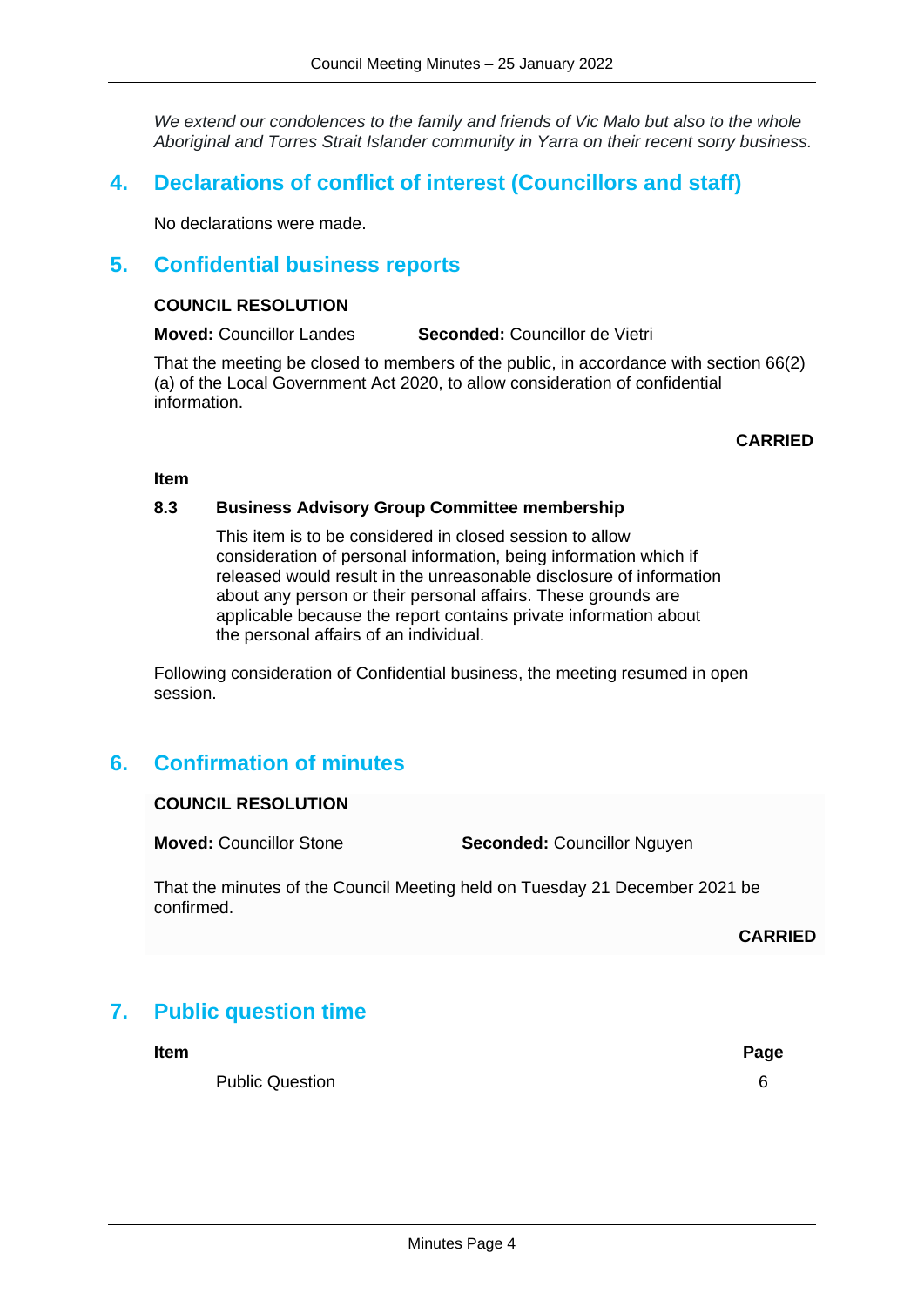## **8. Council business reports**

| <b>Item</b> |                                                                                                 | Page | Res.<br>Page |
|-------------|-------------------------------------------------------------------------------------------------|------|--------------|
| 8.1         | 147 - 161 Elizabeth Street, Richmond - Big Housing Build                                        | 7    | 22           |
| 8.2         | Proposed Alphington Cycling and Pedestrian Link and Yarra<br>Planning Scheme Amendment C300yara | 38   | 38           |
| 8.3         | <b>Business Advisory Group Committee membership</b>                                             | 40   | 40           |
| 8.4         | Appointment of Audit and Risk Committee chair                                                   | 41   | 41           |
| 8.5         | Appointment of Council delegates to the Metropolitan Transport<br>Forum                         | 42   | 42           |

## **9. Notices of motion**

| Item |                                                                                                                            | Page | Res.<br>Page |
|------|----------------------------------------------------------------------------------------------------------------------------|------|--------------|
| 9.1  | Notice of Motion No. 1 of 2022 - Matters Referenced in the<br>Heritage Advisory Committees Delegate's Report December 2021 | 43   | 44           |

## **10. Petitions and joint letters**

Nil

## **11. Questions without notice**

| <b>Item</b> |                                                      | Page |
|-------------|------------------------------------------------------|------|
|             | 11.1 Councillor de Vietri - Clifton Hill Tennis Club | 45   |

## **12. Delegates' reports**

| <b>Item</b> |                                                            | Page |
|-------------|------------------------------------------------------------|------|
| 12.1        | Councillor Crossland - Disability Advisory Committee (DAC) | 46   |
| 12.2        | Councillor Stone - Active Ageing Advisory Committee        | 47   |

## **13. General business**

Nil

## **14. Urgent business**

Nil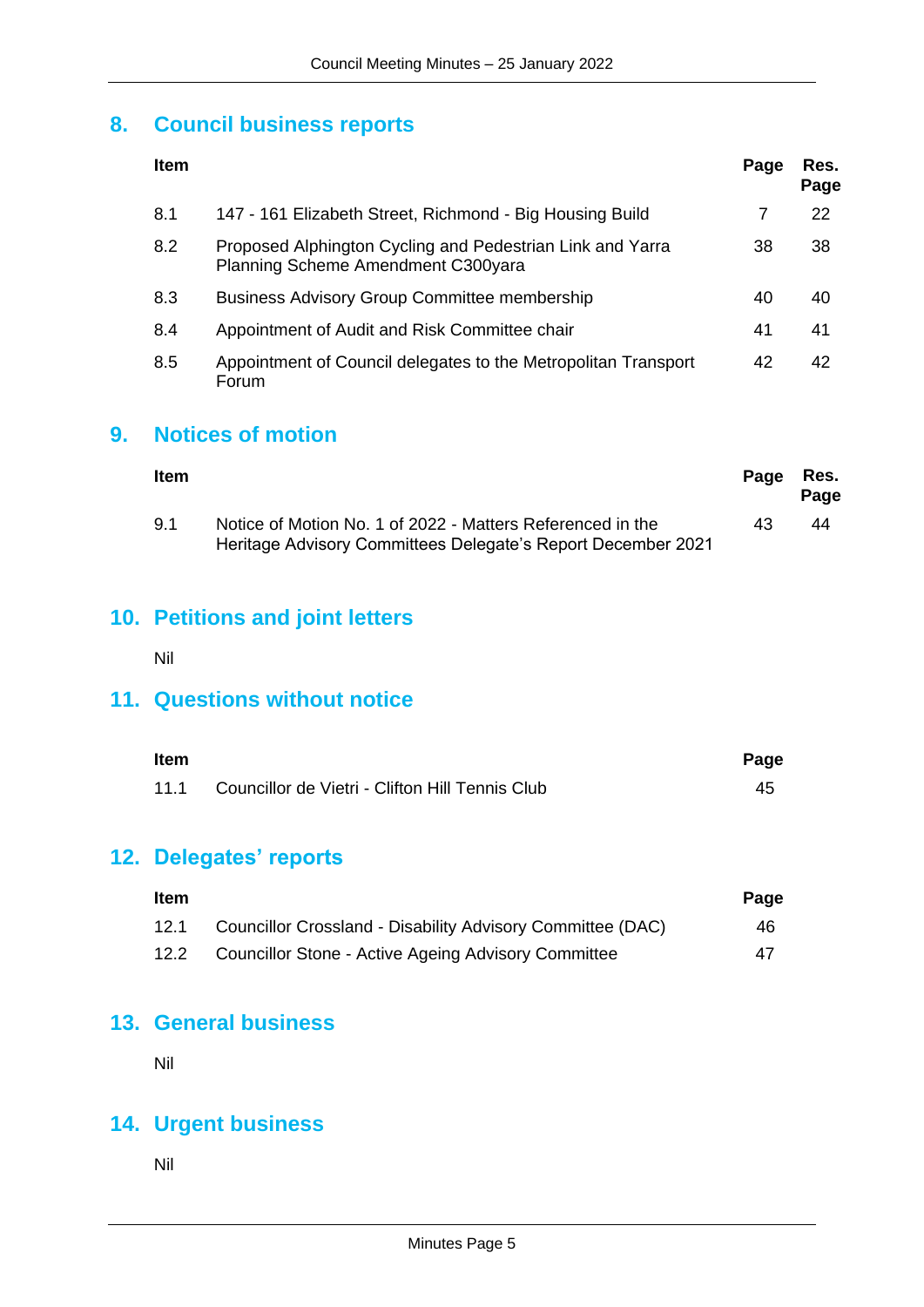## **7. Public question time**

This record is provided as a summary of the questions asked by members of the public during Public Question Time at a meeting of the Yarra City Council. A recording of the Council Meeting (including Public Question Time) is available on Council's website for twelve months following the meeting. Where a question is taken on notice and unable to be answered at the meeting, the full response is also published on Council's website when it becomes available.

| Questioner                                      | Question                                                                                                                                                                                                                                        | <b>Refer to</b>                                                                                                               |
|-------------------------------------------------|-------------------------------------------------------------------------------------------------------------------------------------------------------------------------------------------------------------------------------------------------|-------------------------------------------------------------------------------------------------------------------------------|
| Jeremy Lawrence -<br><b>Streets Alive Yarra</b> | Council Plan 2021-2025:<br>Has council started work on the initiative<br>in the new plan, to review and update<br>the parking strategy?<br>When does council expect to have a<br>report on this initiative ready for<br>community consultation? | The Mayor provided<br>a response.<br>The Director<br><b>Corporate Business</b><br>and Finance also<br>provided a<br>response. |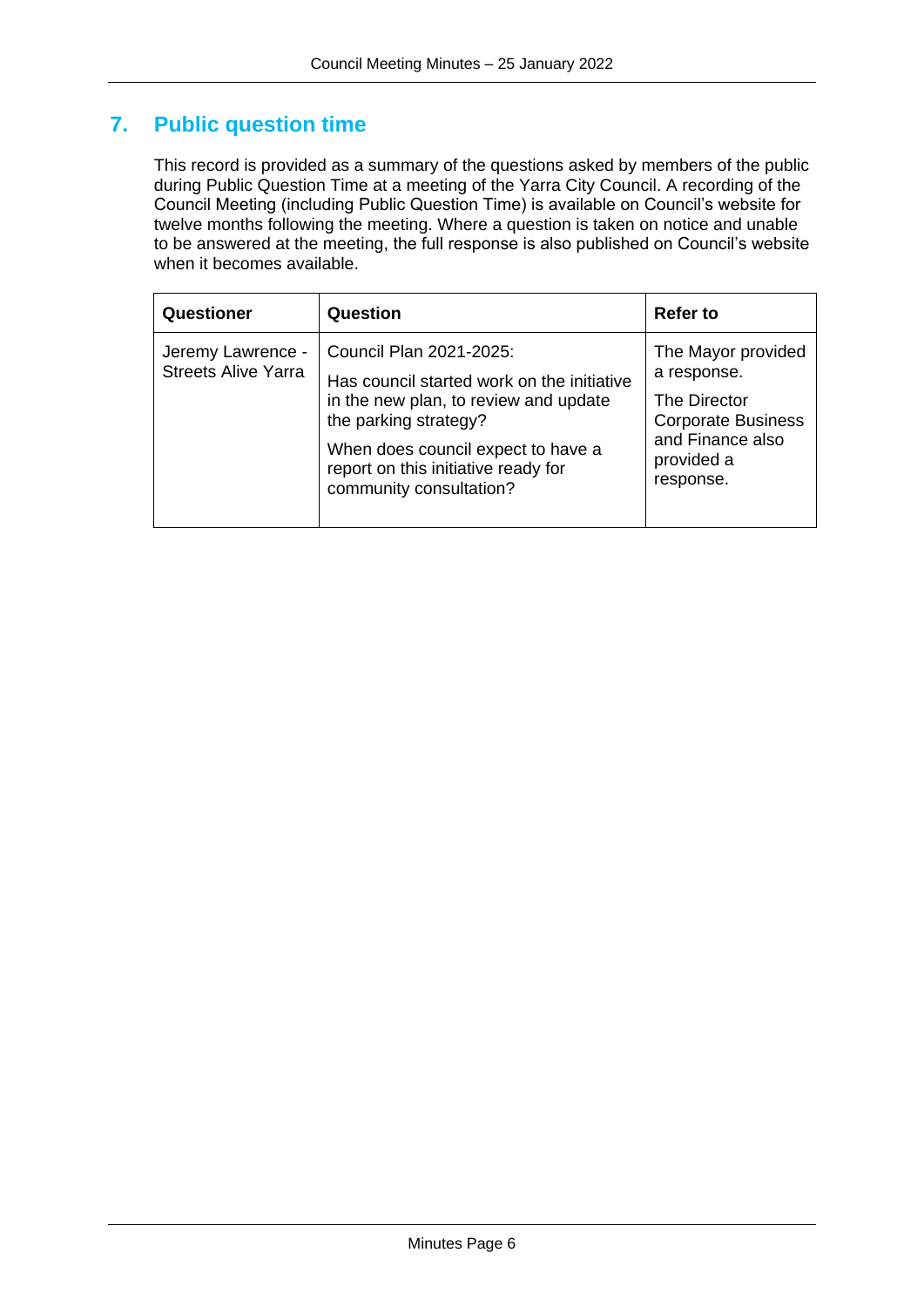## <span id="page-6-0"></span>8.1 147 - 161 Elizabeth Street, Richmond - Big Housing Build

| Reference         | D21/203389                              |
|-------------------|-----------------------------------------|
| Author            | Mary Osman - Manager Statutory Planning |
| <b>Authoriser</b> | Director Planning and Place Making      |

#### **RECOMMENDATION Start time: 7.16pm**

That the Council resolves to advise Homes Victoria and the Department of Environment, Land, Water and Planning that it supports the Big Housing Build proposal at 147 – 161 Elizabeth Street, Richmond, subject to the following conditions:

1. Before the use and development commences, amended plans to the satisfaction of the Responsible Authority must be submitted to and approved by the Responsible Authority. When approved, the plans will be endorsed and will then form part of this permit. The plans must be drawn to scale with dimensions and three copies must be provided. The plans must be generally in accordance with the decision plans prepared by Kerstin Thompson Architects, dated 12 November 2021 but modified to show:

#### Additional Documents

- (a) Written confirmation that the project will be:
	- (i) Funded wholly or partly, under Victoria's Big Housing Build program; and
	- (ii) Carried out by or on behalf of the Director of Housing;
- (b) Written confirmation that an Environment Effects Statement is not required to be prepared under the Environment Effects Act 1978;
- (c) Written confirmation that a referral has been made to The Head, Transport for Victoria and any comments have been considered

#### Layout

- (d) Plans to correct incorrectly labelled Cooke Court as Lewis Court;
- (e) The use of the two non-residential ground floor tenancies finalised and shown;
- (f) All internal footpaths and pathways dimensioned, demonstrating adequate width for passing is provided;
- (g) Improved activation to Cooke Court this may include locating a 'non housing use' with frontage to the street.
- (h) Pedestrian entry to Elizabeth Street to be redesigned to improve sightlines into the central courtyard, this could include widening the open or playing the corners.
- (i) A minimum of 20% of the site is covered by pervious surfaces in compliance with 52.20-6.3;
- (j) Location of mailboxes;
- (k) Apartment type layout plans to be provided for each dwelling type, including variations, demonstrating compliance with clause 52.20-7.8;
- (l) Corridor widths to be dimensioned on plan;
- (m) Apartment type layout plans to be provided demonstrating compliance with clause 52.20-7.10;
- (n) Apartment Type layout plans updated to clearly show the location and volume of all storage (internal and external) demonstrating compliance with clause 52.20-7.11;
- (o) The apartment type layout plans updated to demonstrate compliance with: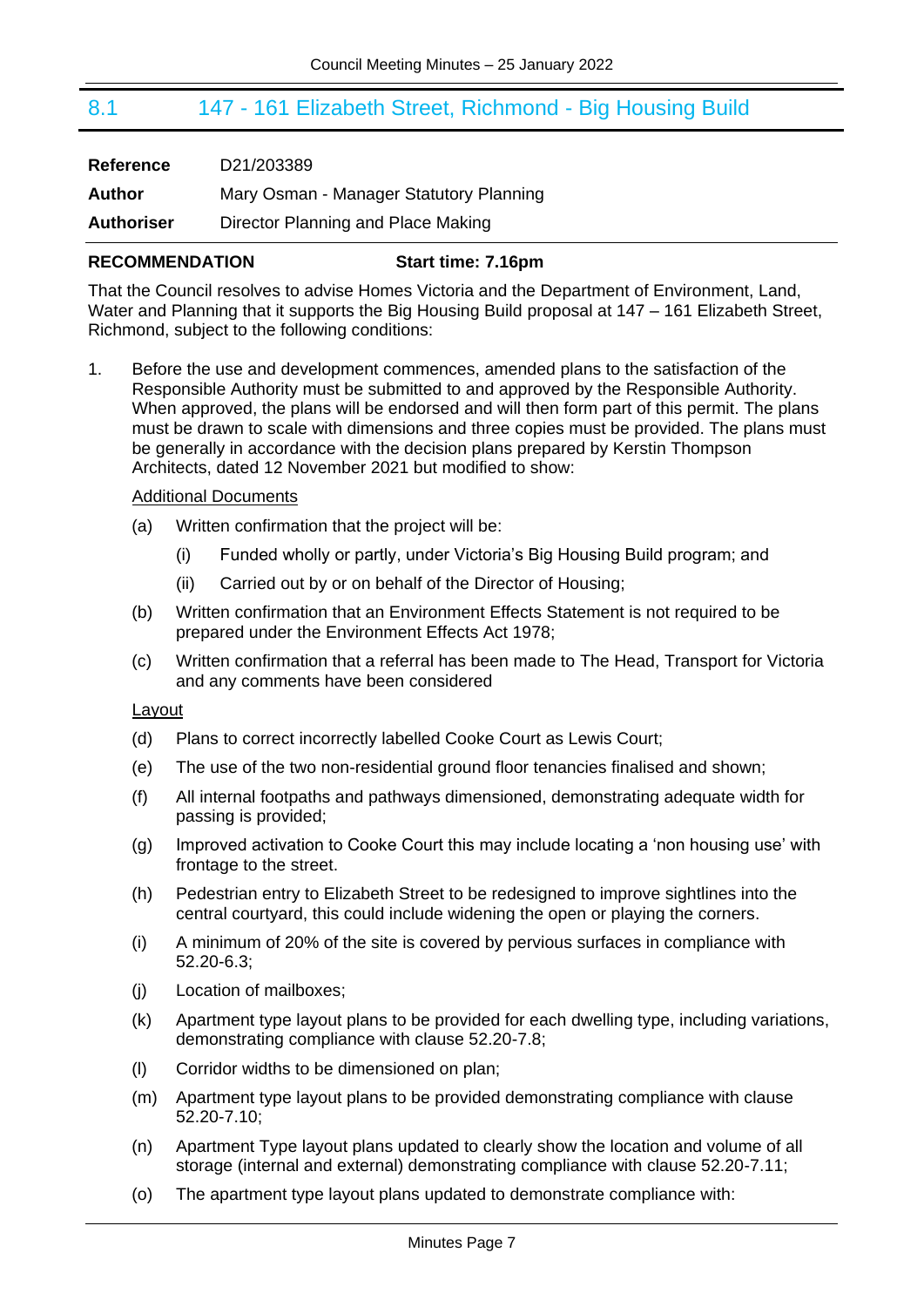- (i) Clause 52.20-7.13 Functional Layout;
- (ii) Clause 52.20-7.14 Room depth; and
- (iii) 52.20-7.16 Natural ventilation;
- (p) rainwater tank locations and capacities to be no less than 2 x 30,000 litre tanks consistent with the SMP;
- (q) *Update roof plan with the finalised PV KW capacity* consistent with the SMP;

#### Built Form

- (r) The southern elevations of Buildings 1 and 2 (Elizabeth Street) to incorporate architecture treatment to in keeping with the other facades to reduce the visual severity of the upper levels;
- (s) The northern elevations of Buildings 1 and 2 (courtyard) to incorporate architecture treatment to in keeping with the other facades to better reflect the landscape courtyard design and reduce the visual severity of the upper levels;
- (t) The detailed building elevations to be updated to clearly nominate the proposed materials of all built form elements;
- (u) The service cupboard provided next to the car park entrance of Building 2 integrated into the design of the building:
- (v) Floor plans and elevations to shown flexible canopies to the 'non housing use' areas over the windows as depicted in the submitted renders;
- (w) The materiality of the fencing around ground floor apartments secluded private open space areas indicated, with a 25% transparency achieved and a height of 1.7 metres;
- (x) Shadow diagrams demonstrating compliance with the requirements of clause 52.20- 6.12 (Overshadowing open space) with any modifications (including increased setback of the upper levels or a reduction in height) incorporated to achieve compliance shown;
- (y) Shadow diagrams demonstrating compliance with the requirements of clause 52.20-7.3 (Solar access to communal outdoor open space) with any modifications (including increased setback of the upper levels or a reduction in height) incorporated to achieve compliance shown;
- (z) Detailed diagrams demonstrating compliance with clause 52.20-6.13 overlooking between:
	- (i) Apartments Building 1 G.09, G.10, 1.11, 1.12, 2.11, 2.12, 3.11 and 3.12;
	- (ii) Apartments Building 2 G.02, 1.02,2.02 and 3.02;
	- (iii) Apartments Building 1 G.02, 1.02, 2.02, 3.02, 4.02, 5.02 and 6.02;
	- (iv) Apartments Building 1 G.01, 1.01, 2.01, 3.01, 4.01, 5.01 and 6.01; and
	- (v) Apartment Building 1 G.03, 1.03, 2.03, 3.03, 4.03, 5.03 and 6.03;
- (aa) All screening between balconies to be identified as achieving a minimum height of 1.7 metres and being obscure glazed or of a solid material;

#### Car Parking and Services

- (bb) Provision of additional car parking for employees of the ground floor non-residential uses to the satisfaction of the responsible authority;
- (cc) Width of the car park entry to be dimensioned;
- (dd) Details of wall to the north side of exit lane of the car park entry and driver pedestrian sight line triangles to be superimposed on the drawings;
- (ee) Provision of sectional drawing of ramp detailing headroom clearance;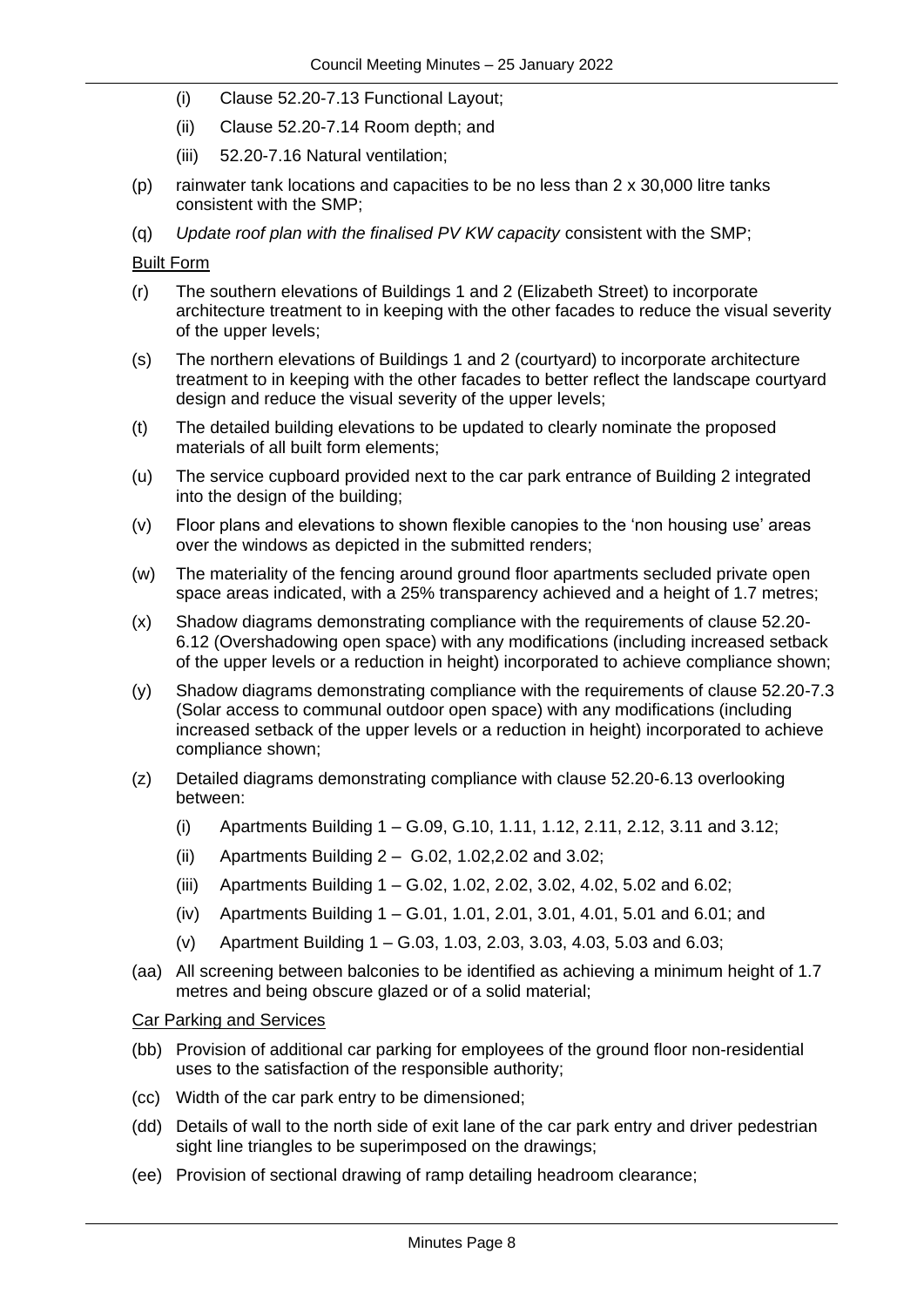- (ff) Dimensions of the width of the ramped accessway (wall to wall width) having a minimum dimension of 6.1 metres;
- (gg) Provision of bollards to shared areas for pedestrian safety as required by AS/NZS 2890.6:2009;
- (hh) Column depths and setbacks to be dimensioned on the plans;
- (ii) Details of the provision of a footpath on the western side of the development (Lewis Court). The width and cross-fall of the footpath should satisfy DDA requirements that are normally applied for new footpaths on public roads.
- (ii) A minimum of 144 resident bicycle spaces;
- (kk) a notation on the plans indicating the type of bicycle rack proposed and dimensions of bicycle spaces and relevant access ways to demonstrate compliance with Australian Standard AS2890.3 or be otherwise be shown
- (ll) A minimum of 28 visitor bicycle spaces provided in a location easily accessible to visitors of the site. All visitor spaces should be provided as a horizontal bicycle rail and must meet clearance and access-way requirements of AS2890.3 or be otherwise to the satisfaction of the responsible authority;
- (mm) Provision of additional bicycle parking for employees of the ground floor non-residential uses in accordance with the requirements of AS2890.3 and to the satisfaction of the responsible authority;
- (nn) Electrical infrastructure to ensure car parking areas are 'electric vehicle ready', including:
	- (i) One or more distribution boards within each car parking basement level, with capacity to supply 1 x 7kW (32amps) electric vehicle charger for each parking space; and
	- (ii) A scalable load management system to ensure that electric vehicles are only charged when the building electrical load is below the nominated peak demand;

#### Reports and Plans

- (oo) Any changes required by the Operational Management Plan (Ground Floor Non-Residential Uses) at Condition 10;
- (pp) Any changes required by the amended Landscape Report at Condition 12;
- (qq) Any changes required by the amended Arboricultural Assessment and Report at Condition 14;
- (rr) Any changes required by the amended Sustainable Management Plan at Condition 16;
- (ss) Any changes required by the amended Waste Management Plan at Condition 18;
- (tt) Any changes required by the amended Acoustic Report at Condition 20;
- (uu) Any changes required by the Non-Residential Uses Acoustic Report at Condition 22;
- (vv) Any changes required by the amended Wind Report at Condition 24; and
- (ww) Any changes required by the Lighting Plan at Condition 39.
- 2. In conjunction with the submission of development plans under Condition 1, a Façade Strategy and Materials and Finishes Plan to the satisfaction of the Responsible Authority must be submitted to and be approved by the Responsible Authority. When approved, the Façade Strategy and Materials and Finishes Plan will be endorsed and will then form part of this permit. This must detail:
	- (a) elevations at a scale of 1:20 illustrating typical podium details, entries and doors, and utilities and typical mid and upper level facade details;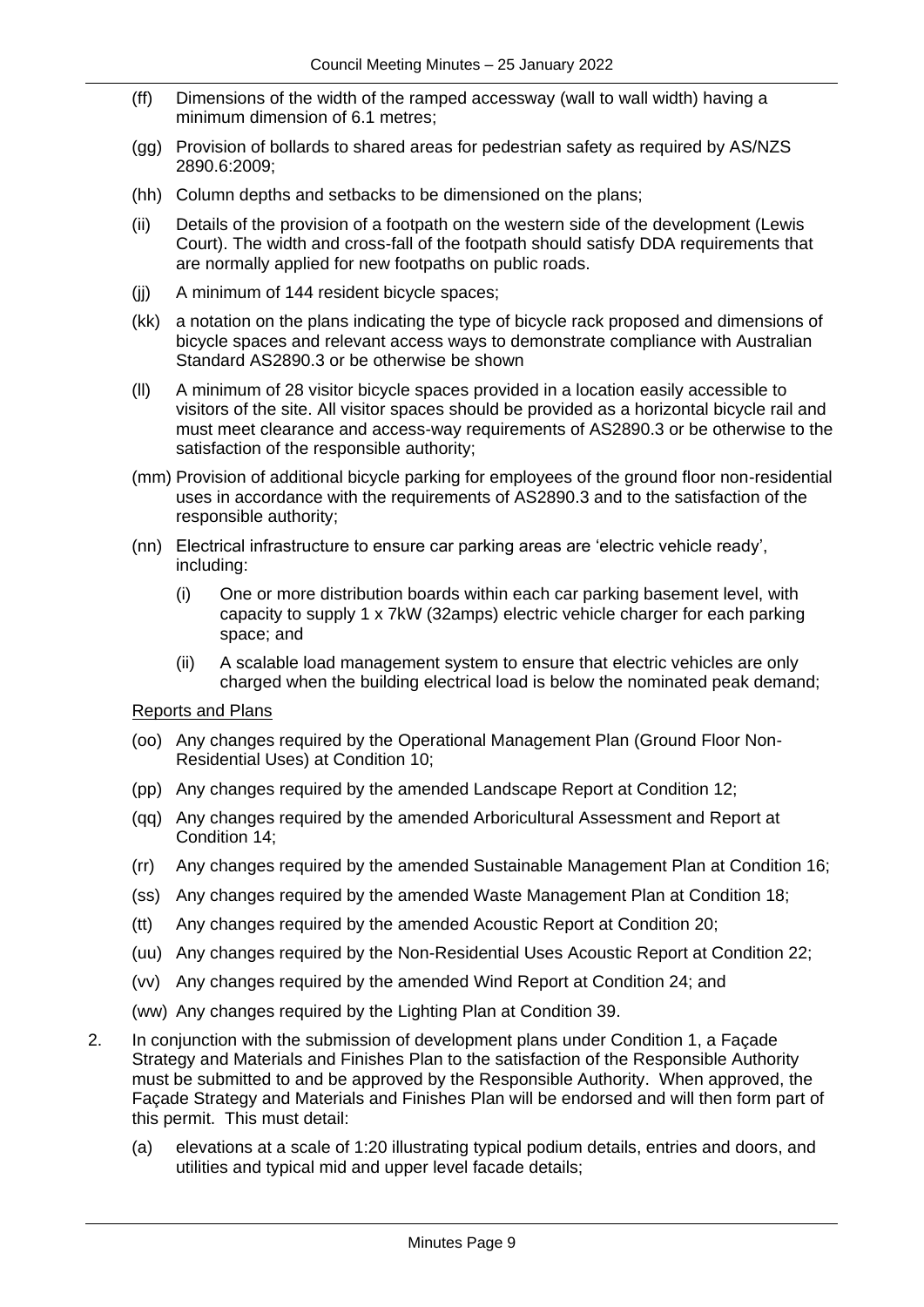- (b) section drawings to demonstrate façade systems, including fixing details and joints between materials or changes in form:
- (c) information about how the façade will be maintained, including any vegetation; and
- (d) a sample schedule and coloured drawings outlining colours, materials and finishes
- (f) The strategy must illustrate the legibility of the proposal from short and distant views, including the extent of podium treatment, façade pattern, colours and ability to provide richness, saturation and depth. This is to be provided through montages and renders from various vantage points.
- 3. The use and development as shown on the endorsed plans must not be altered (unless the Yarra Planning Scheme specifies that a permit is not required) without the prior written consent of the Responsible Authority.
- 4. As part of the ongoing progress and development of the site, Kerstin Thompson Architects or an architectural firm to the satisfaction of the Responsible Authority must be engaged to:
	- (a) oversee design and construction of the development; and
	- (b) ensure the design quality and appearance of the development is realised as shown in the endorsed plans or otherwise to the satisfaction of the Responsible Authority.

Use

- 5. Except with the prior written consent of the Responsible Authority, the non-residential uses authorised by this permit may only operate between the hours of 8am and 8pm.
- 6. The provision of music and entertainment on the land must be at a background noise level.
- 7. Speakers external to the building must not be erected or used.
- 8. The amenity of the area must not be detrimentally affected by the use or development, including through:
	- (a) the transport of materials, goods or commodities to or from land;
	- (b) the appearance of any buildings, works or materials;
	- (c) the emission of noise, artificial light, vibration, smell, fumes, smoke, vapour, steam, soot, ash, dust, waste water, waste products, grit or oil, or
	- (d) the presence of vermin.

to the satisfaction of the Responsible Authority.

9. The use and development must at all times comply with the noise limits specified in the Environment Protection Regulations under the Environment Protection Act 2017 and the incorporated Noise Protocol (Publication 1826.4, Environment Protection Authority, May 2021).

#### Operational Management Plan (Ground Floor Non-Residential Uses)

- 10. In conjunction with the submission of development plans under Condition 1, an Operational Management Plan for the three ground floor non-residential tenancies to the satisfaction of the Responsible Authority must be submitted to and approved by the Responsible Authority. When approved, the Operational Management Plan will be endorsed and will form part of this permit. The Operational Management Plan must include or show but is not limited to, the following:
	- (a) A description of the proposed uses including the activities that will be carried out;
	- (b) The likely effects, if any, on the site and surrounding land and land uses, including noise levels, traffic, air-borne emissions, emissions to land and water, light spill, glare, solar access and hours of operation with details of how adverse impacts will be managed;
	- (c) The management of each use including the management of patrons;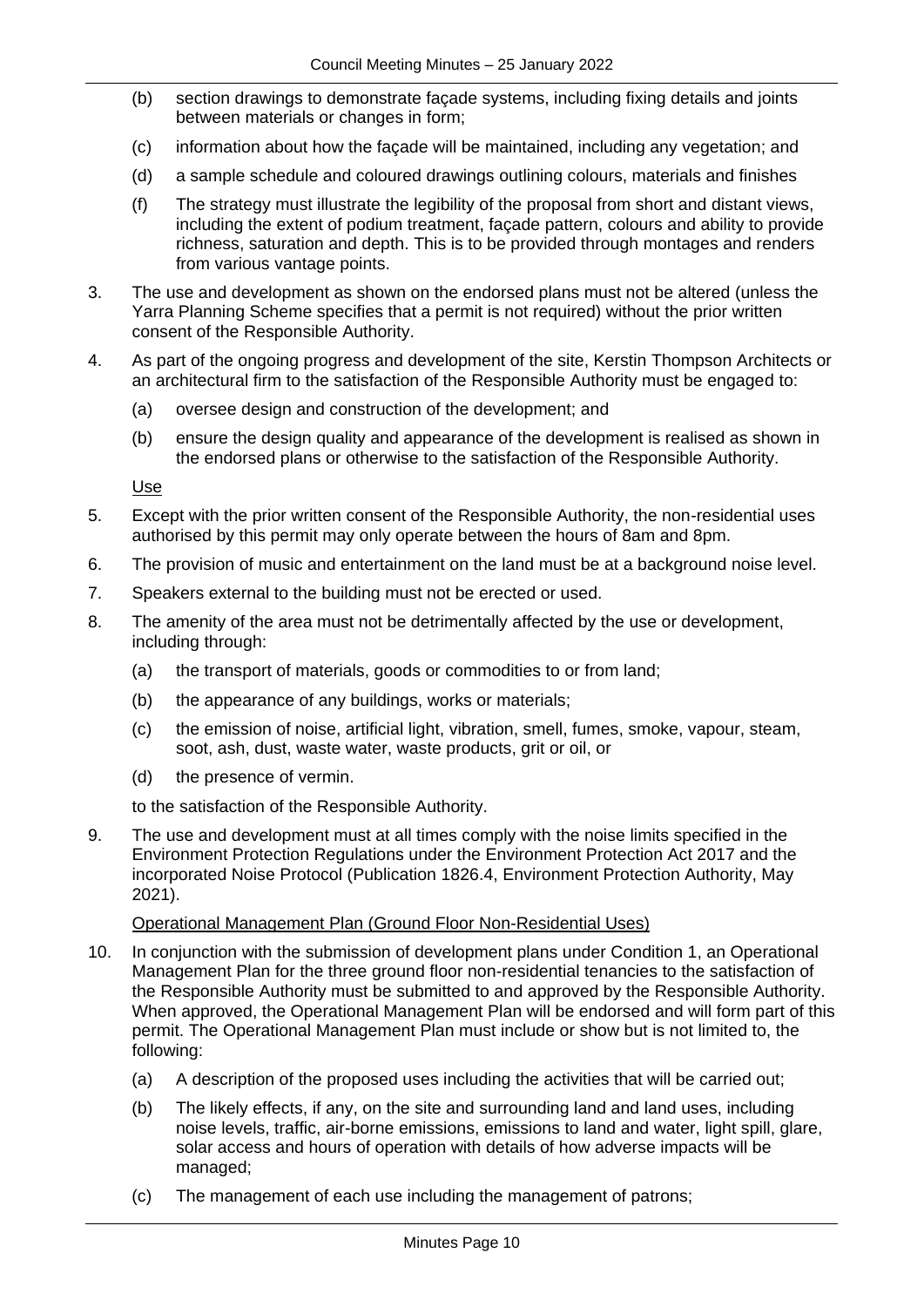- (d) Demonstration that the use is compatible with residential use;
- (e) Demonstration that the use generally serves local community needs;
- (f) Discussion on the accessibility of the proposed non-residential spaces, providing details on how the spaces will improve opportunities for integration and integration with the surrounding area;
- (g) Details on the provision of car and bicycle parking associated with the uses;
- (h) Any proposed loading facilities required to support the uses; and
- (i) The safety, efficiency and amenity effects of traffic to be generated by the proposal.
- 11. The provisions, recommendations and requirements of the endorsed Operational Management Plan must be implemented and complied with to the satisfaction of the Responsible Authority.

#### Landscape Report and Tree Protection

- 12. In conjunction with the submission of development plans under Condition 1, an amended Landscape Report to the satisfaction of the Responsible Authority must be submitted to and approved by the Responsible Authority. When approved, the amended Landscape Plan will be endorsed and will form part of this permit. The amended Landscape Report must be generally in accordance with the Schematic Design prepared by Occulus and received by Council on 26 November 2021, but modified to include (or show):
	- (a) Assess the proposal as amended pursuant to Condition 1;
	- (b) Details of the provision of a footpath on the western side of the development (Lewis Court). The width and cross-fall of the footpath should satisfy DDA requirements that are normally applied for new footpaths on public roads;
	- (c) Confirmation of retention of at least 3 trees to Williams Court;
	- (d) Details of retention and or relocation of all other public realm infrastructure including bins, seating and bicycle hoops incorporated into an improved function and amenity plan for this space;
	- (e) Pedestrian movement plan detailing 'possible future connection from Williams/Cooke Court with Victoria Street;
	- (f) Detailed drawings showing connections between all entries/lobby areas with the public realm and internal courtyard;
	- (g) Detailed lighting strategy prepared in conjunction with Condition 41;
	- (h) Show the type, location, quantity, height at maturity and botanical names of all proposed plants;
	- (i) Amended surface material under the playspace. The material under play equipment must meet required Australian Standards for impact attentuation;
	- (j) Details of the proposed play equipment also required to meet the relevant Australian Standards;
	- (k) All existing streetscape features;
	- (l) Details showing the raised planting areas, dimensions and growing media and irrigation and drainage;
	- (m) Details and design of all outdoor furniture, with chairs to incorporate backrests and armrests;
	- (n) Spot levels, dimensions and landscape section drawings;
	- (o) Details of any fencing/planting that will be implemented d;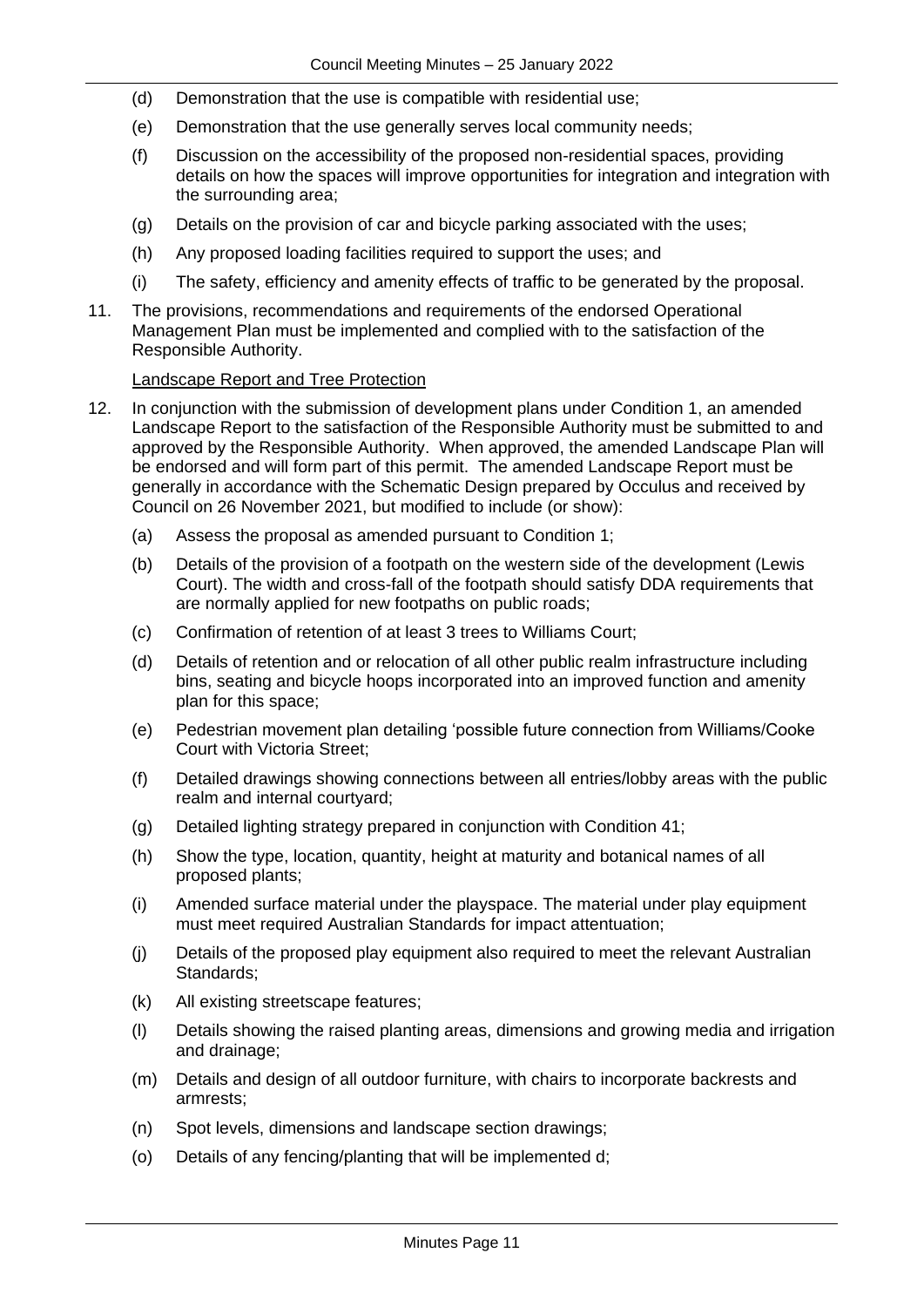- (p) Provide a plant and landscape maintenance schedule including tasks and frequency to maintain the landscape following the maintenance period. If there are specific maintenance access issues the methodology for these should be included; and
- (q) Provide a Tree Plan demonstrating compliance with clause 52.20-7.4 Deep soil and canopy trees.
- 13. Before the buildings are occupied, or by such later date as approved in writing by the Responsible Authority, the landscaping works shown on the endorsed Landscape Plan must be carried out and completed to the satisfaction of the Responsible Authority. The landscaping shown on the endorsed Landscape Plan must be maintained by:
	- (a) implementing and complying with the provisions, recommendations and requirements of the endorsed Landscape Plan;
	- (b) not using the areas set aside on the endorsed Landscape Plan for landscaping for any other purpose; and
	- (c) replacing any dead, diseased, dying or damaged plants,

to the satisfaction of the Responsible Authority.

- 14. In conjunction with the submission of development plans under Condition 1, an amended Arboricultural Assessment and Report to the satisfaction of the Responsible Authority must be submitted to and approved by the Responsible Authority. When approved, the amended Tree Management Plan will be endorsed and will form part of this permit. The amended Tree Management Plan must be generally in accordance with the Arboricultural Assessment and Report, prepared by Treelogic dated 10 June 2021, but modified to include (or show):
	- (a) Updated to indicate no permit is required for tree removal pursuant to Council's General Local Law;
	- (b) A map clearly showing which trees are proposed to be retained; and
	- (c) Specific tree protection requirements to ensure the viability of all trees that will experience construction impacts, including during:
		- (i) pre-construction;
		- (ii) during construction; and
		- (iii) post construction.
- 15. The provisions, recommendations and requirements of the endorsed Arboricultural Assessment and Report must be complied with and implemented to the satisfaction of the Responsible Authority.

#### Sustainable Management Plan

- 16. In conjunction with the submission of development plans under Condition 1, an amended Sustainable Management Plan to the satisfaction of the Responsible Authority must be submitted to and approved by the Responsible Authority. When approved, the amended Sustainable Management Plan will be endorsed and will form part of this permit. The amended Sustainable Management Plan must be generally in accordance with the Sustainable Management Plan prepared by wrap Consulting engineers dated 1November 2021., but modified to include or show:
	- (a) Assess the proposal as amended pursuant to Condition 1;
	- (b) Stormwater tank volume and location on the architectural drawings be consistent with the SMP (2 x 30,000 litres);
	- (c) Update roof plan with the finalised PV KW capacity;
	- (d) Details of the energy efficient domestic hot water system;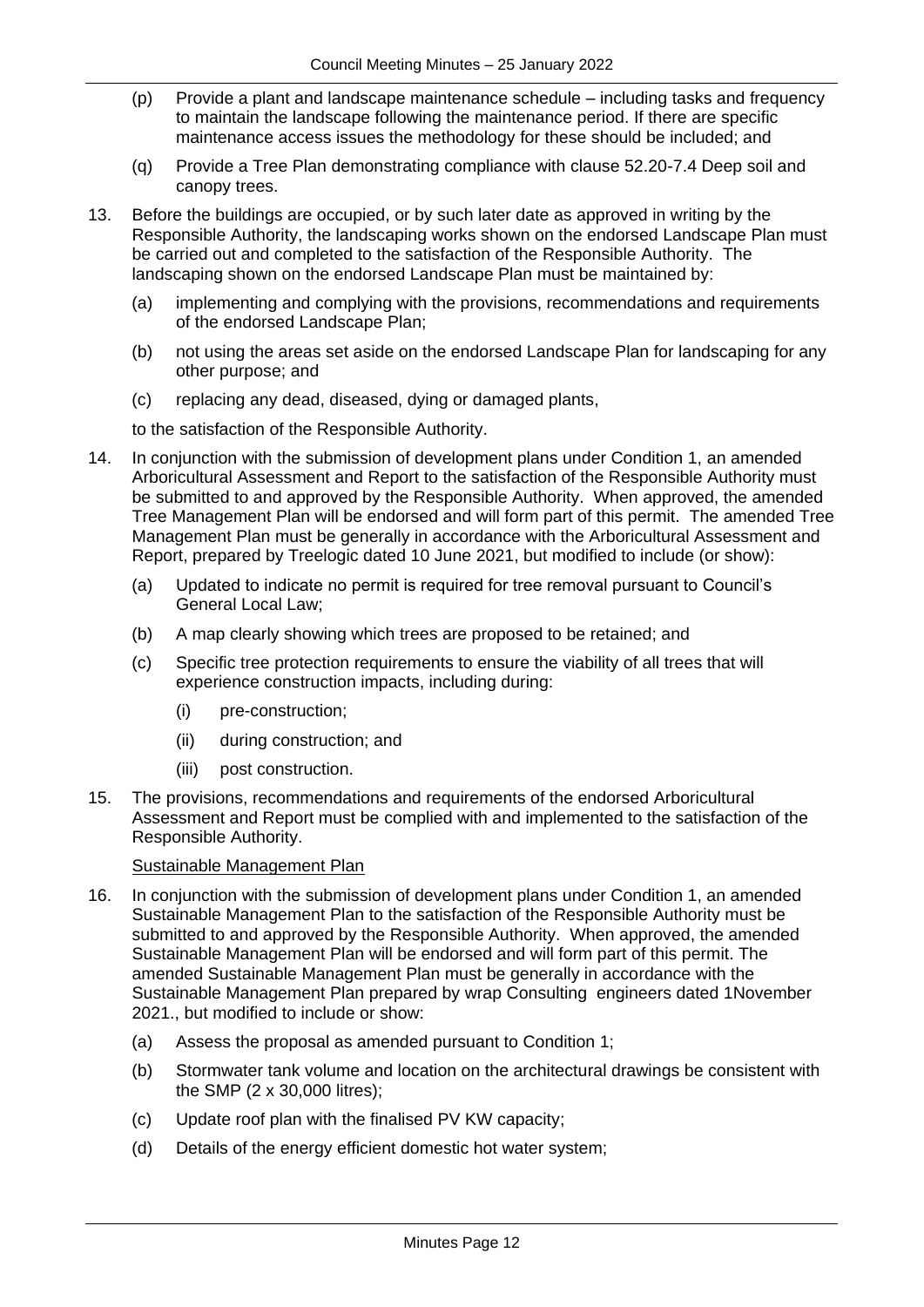- (e) All suitable and available roof space on Building 1, as well as the remainder of Building 2, have a solar PV array installed of a capacity that generates up the expected annual energy consumption;
- (f) All residual electricity consumption needs, not generated onsite, be purchased from accredited renewable energy sources for a minimum of 10 years; and
- (g) No reticulated gas be connected to the new buildings.
- 17. The provisions, recommendations and requirements of the endorsed Sustainable Management Plan must be implemented and complied with to the satisfaction of the Responsible Authority.

#### Waste Management Plan

- 18. In conjunction with the submission of development plans under Condition 1, an amended Waste Management Plan to the satisfaction of the Responsible Authority must be submitted to and approved by the Responsible Authority. When approved, the amended Waste Management Plan will be endorsed and will form part of this permit. The amended Waste Management Plan must be generally in accordance with the Waste Management Plan prepared by Traffix Group dated October 2021, but modified to include:
	- (a) Assess the proposal as amended pursuant to Condition 1;
	- (b) Update report to outline that Council does not offer a hard waste drop off service, please check website for items accepted at the recycling centre;
	- $(c)$  Additional information on regarding the proposed  $3<sup>rd</sup>$  chute for the glass stream and how this will function;
	- (d) Location of the bin wash area;
	- (e) Details of how the chute system designed for both buildings will be linked to the waste room;
	- (f) The plans should be updated to accord with the WMP, such as showing the number and location of bins;
	- (g) An explanation of how risks associated with waste management will be managed and or provide any relevant risk assessments;
	- (h) Waste generated by the non-residential uses and management of non-residential waste and deletion of reference to cafe; and
	- (i) Location of the bin wash area for each building.
- 19. The provisions, recommendations and requirements of the endorsed Waste Management Plan must be implemented and complied with to the satisfaction of the Responsible Authority.

#### Acoustic Report

- 20. In conjunction with the submission of development plans under Condition 1, an amended Acoustic Report to the satisfaction of the Responsible Authority must be submitted to and approved by the Responsible Authority. When approved, the amended Acoustic Report will be endorsed and will form part of this permit. The amended Acoustic Report must be generally in accordance with the Acoustic Report prepared by Acoustic Report, prepared by Acoustic Logic dated 12 October 2021, but modified to include (or show, or address):
	- (a) An assessment of road traffic noise. The assessment should identify that road traffic noise is assessed and advice provided or, as a minimum, the nomination of conservative façade treatments for addressing the likely level of road traffic noise;
	- (b) Details of the background noise measurements to determine compliance with Noise Protocol Part I limits and with the EPA Residential Noise Regulations; and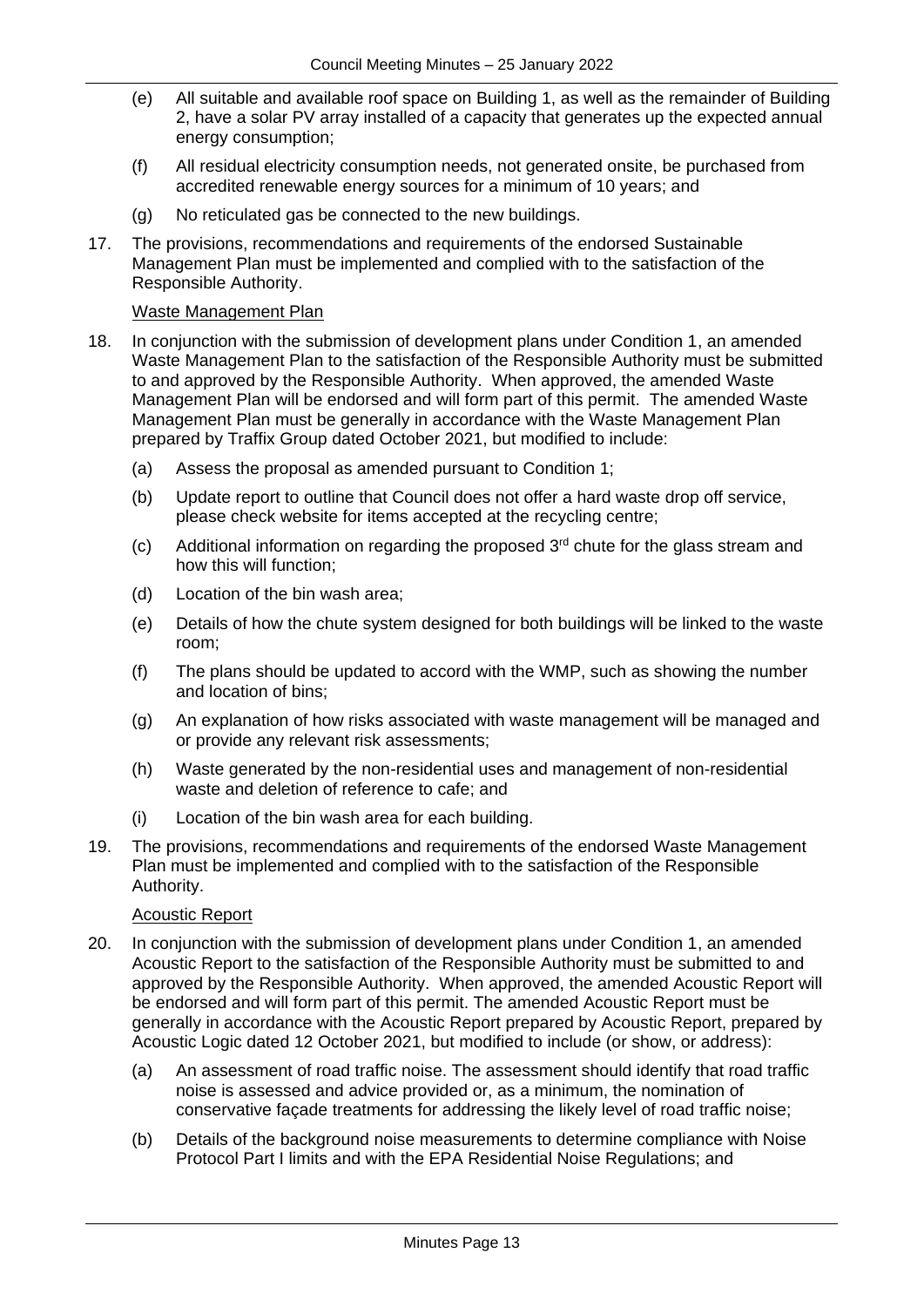- (c) Provision of environmental limits for apartment mechanical plant *AS/NZS2107* with background noise measurements conducted based on relevant noise limits. Any additional advice for complying with the limits must be provided and demonstrate compliance with *the Noise Protocol Part I internal limits*.
- 21. The provisions, recommendations and requirements of the endorsed Acoustic Report must be implemented and complied with to the satisfaction of the Responsible Authority.
- 22. In conjunction with the submission of development plans under Condition 1, a Non-Residential Uses Acoustic Report to the satisfaction of the Responsible Authority must be prepared by a suitably qualified acoustic engineer and must be submitted to and approved by the Responsible Authority. When approved, the Non-Residential Uses Acoustic Report will be endorsed and will form part of this permit. The report must assess the following:
	- (a) any potential off-site noise impacts associated with the non-residential uses that may affect the new dwellings and existing dwellings, along with any design treatments that may be required to mitigate these impacts; and
	- (b) The acoustic report must make recommendations to limit the noise impacts in accordance with the Environment Protection Regulations under the Environment Protection Act 2017 and the incorporated Noise Protocol (Publication 1826.4, Environment Protection Authority, May 2021) or any other requirement to the satisfaction of the Responsible Authority.
- 23. The provisions, recommendations and requirements of the endorsed Non-Residential Uses Acoustic Report must be implemented and complied with to the satisfaction of the Responsible Authority.

### Wind Report

- 24. In conjunction with the submission of development plans under Condition 1, an amended Wind Assessment to the satisfaction of the Responsible Authority must be submitted to and approved by the Responsible Authority. When approved, the amended Wind Assessment will be endorsed and will form part of this permit. The amended Wind Assessment must be generally in accordance with the Wind Assessment prepared by Wind Impact Assessment, prepared by Vipac dated 15 October 2021, but modified to include or show:
	- (a) Assess the proposal as amended pursuant to Condition 1;
	- (b) Wind tunnel modelling to be undertaken to verify the findings of the desktop study, and amended to include:
		- (i) Demonstrate standing criterion is achieved for all building entrances clearly identified and shown;
		- (ii) Demonstrating walking criterion in the ground level footpath areas and accessways; and
		- (iii) Demonstrate sitting criterion is achieved for all dwelling balconies/terraces and communal open space areas.
- 25. The provisions, recommendations and requirements of the endorsed Wind Assessment Report (including wind tunnel modelling) must be implemented and complied with to the satisfaction of the Responsible Authority.

#### Environmental Audit

- 26. Before the construction of the development authorised by this permit commences, an assessment of the land to the satisfaction of the Responsible Authority must be submitted to and approved by the Responsible Authority. The assessment must be prepared by an environmental professional with suitable qualifications to the satisfaction of the Responsible Authority and must include:
	- (a) a description of previous land uses and activities on the land;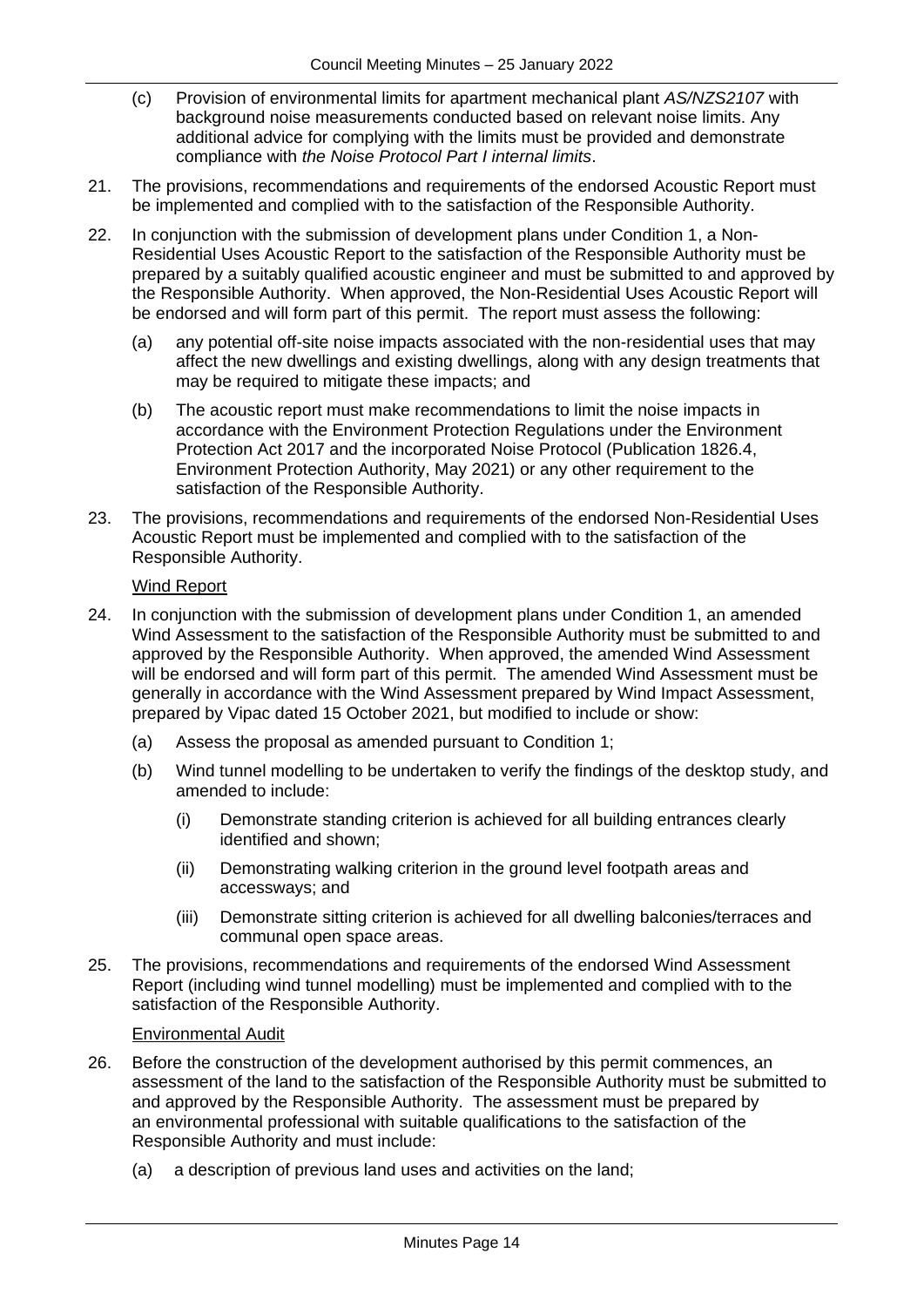- (b) an assessment of the level, nature and distribution of any contamination within, or in close proximity to, the land;
- (c) details of any provisions, recommendations and requirements (including but not limited to, clean up, construction, ongoing maintenance or monitoring) required to effectively address and manage any contamination within the land; and
- (d) recommendations as to whether the land is suitable for the use for which the land is proposed to be developed and whether an Environmental Auditor should be appointed under section 53S of the Environment Protection Act 1970 (EP Act) to undertake an Environmental Audit in accordance with the provisions of the EP Act.
- 27. If the assessment required by condition 26 does not result in a recommendation that an Environmental Auditor be appointed under section 53S of the EP Act to undertake an Environmental Audit in accordance with the provisions of the EP Act, all provisions, recommendations and requirements of the assessment must be implemented and complied with to the satisfaction of the Responsible Authority.
- 28. If the assessment required by condition 26 results in a recommendation that an Environmental Auditor be appointed under section 53S of the EP Act to undertake an Environmental Audit in accordance with the provisions of the EP Act, before the construction of the development authorised by this permit commences, the Environmental Auditor appointed under section 53S of the EP Act must undertake an Environmental Audit in accordance with the provisions of the EP Act and issue:
	- (a) a Certificate of Environmental Audit for the land in accordance with section 53Y of the EP Act (Certificate); or
	- (b) a Statement of Environmental Audit for the land in accordance with section 53Z of the EP Act (Statement),

and the Certificate or Statement must be provided to the Responsible Authority.

- 29. If, pursuant to condition 28, a Statement is issued:
	- (a) the development authorised by this permit must not be undertaken unless the Statement clearly states that the land is suitable for the sensitive use for which the land is being developed;
	- (b) the development authorised by this permit must not be undertaken until compliance is achieved with the terms and conditions that the Statement states must be complied with before the development commences (pre-commencement conditions);
	- (c) before the construction of the development authorised by this permit commences, a letter prepared by the Environmental Auditor appointed under section 53S of the EP Act which states that the pre-commencement conditions have been complied with must be submitted to the responsible authority;
	- (d) if any term or condition of the Statement requires any ongoing maintenance or monitoring, the owner of the land (or another person in anticipation of becoming the owner of the land) must enter into an agreement with the Responsible Authority pursuant to [section 173](http://www.austlii.edu.au/au/legis/vic/consol_act/paea1987254/s173.html) of the [Planning and Environment](http://www.austlii.edu.au/au/legis/vic/consol_act/paea1987254/) [Act 1987](http://www.austlii.edu.au/au/legis/vic/consol_act/paea1987254/) (Agreement). The Agreement must:
		- (i) provide for the undertaking of the ongoing maintenance and monitoring as required by the Statement; and
		- (ii) be executed before the sensitive use for which the land is being developed commences; and
	- (e) the owner of the land, or other person in anticipation of becoming the owner, must pay all costs and expenses (including legal expenses) of, and incidental to, the Agreement (including those incurred by the Responsible Authority).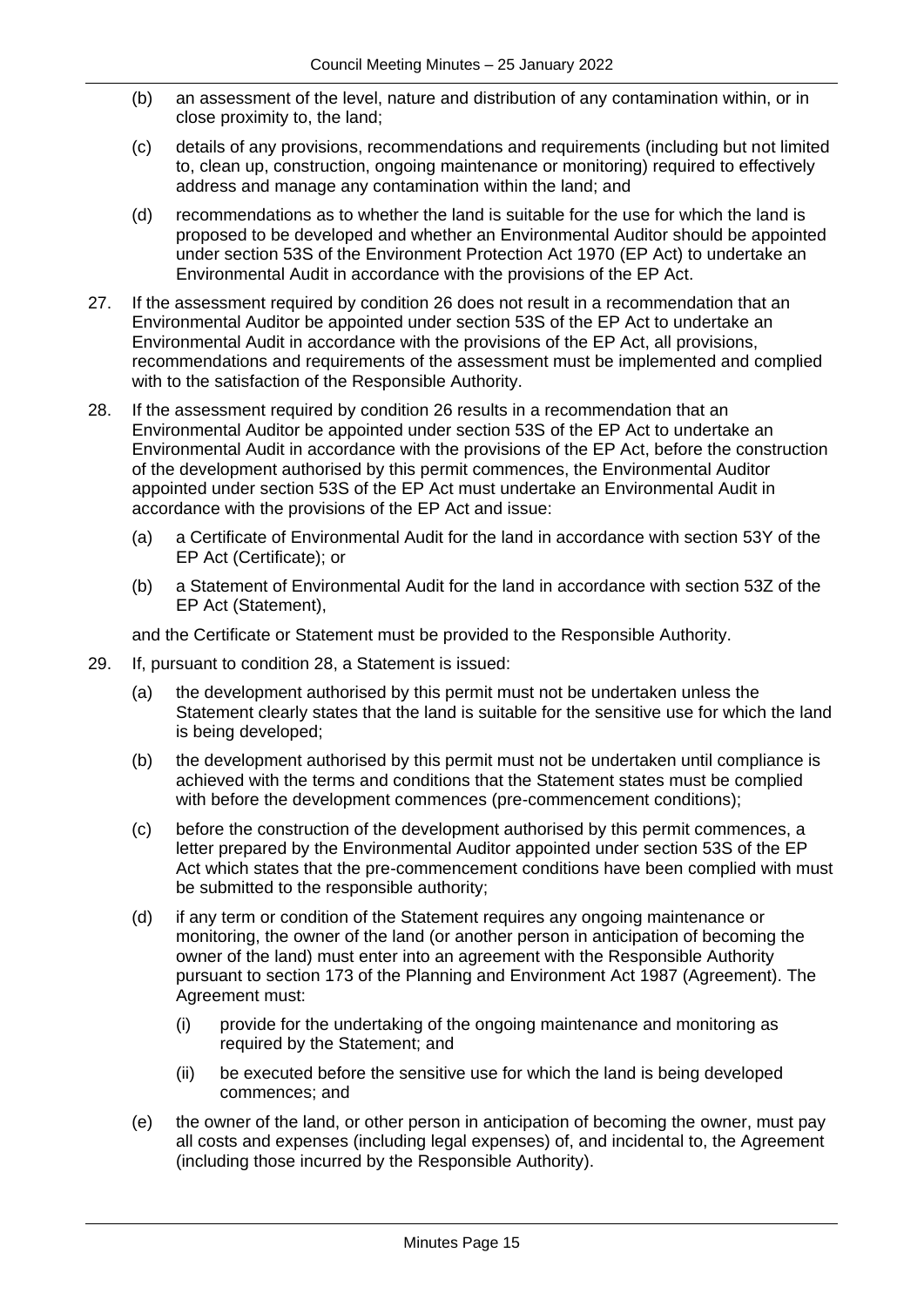#### Car parking

- 30. Before the development is occupied, a Car Park Management Plan to the satisfaction of the Responsible Authority must be submitted to and approved by the Responsible Authority. When approved, the Car Park Management Plan will be endorsed and will form part of this permit. The Car Park Management Plan must address, but not be limited to, the following:
	- (a) the number and location of car parking spaces allocated to each tenancy;
	- (b) the management of the car parking spaces and security arrangements for occupants of the development;
	- (c) details of way-finding, cleaning and security of end of trip bicycle facilities;
	- (d) The number and allocation of storage spaces;
	- (e) policing arrangements and formal agreements;
	- (f) a schedule of all proposed signage including directional arrows and signage, informative signs indicating location of disabled bays and bicycle parking, exits, restrictions, pay parking system etc.;
	- (g) the collection of waste and garbage including the separate collection of organic waste and recyclables, which must be in accordance with the Waste Management Plan required by Condition 18; and
	- (h) details regarding the management of loading and unloading of goods and materials.
- 31. The provisions, recommendations and requirements of the endorsed Car Park Management Plan must be implemented and complied with to the satisfaction of the Responsible Authority.
- 32. Before the building is occupied, or by such later date as approved in writing by the Responsible Authority, the area set aside on the endorsed plans for the car parking spaces, access lanes, driveways and associated works must be:
	- (a) constructed and available for use in accordance with the endorsed plans;
	- (b) formed to such levels and drained so that they can be used in accordance with the endorsed plans;
	- (c) treated with an all-weather seal or some other durable surface; and
	- (d) line-marked or provided with some adequate means of showing the car parking spaces;

to the satisfaction of the Responsible Authority.

#### Road Infrastructure

- 33. Before the development commences, or by such later date as approved in writing by the Responsible Authority, the new vehicle crossing must be designed and constructed:
	- (a) In accordance with any requirements or conditions imposed by Council;
	- (b) Demonstrating satisfactory access into and out of the site with a vehicle ground clearance check using the B99 design vehicle, and be fully dimensioned with actual reduced levels (to three decimal places) as per Council's Vehicle Crossing Information Sheet;
	- (c) At the Permit Holder's cost; and
	- (d) To the satisfaction of Council.
- 34. Before the building is occupied, or by such later date as approved in writing by the Responsible Authority, any damage to Council infrastructure resulting from the development (including trenching and excavation for utility service connections) must be reinstated:
	- (a) at the permit holder's cost; and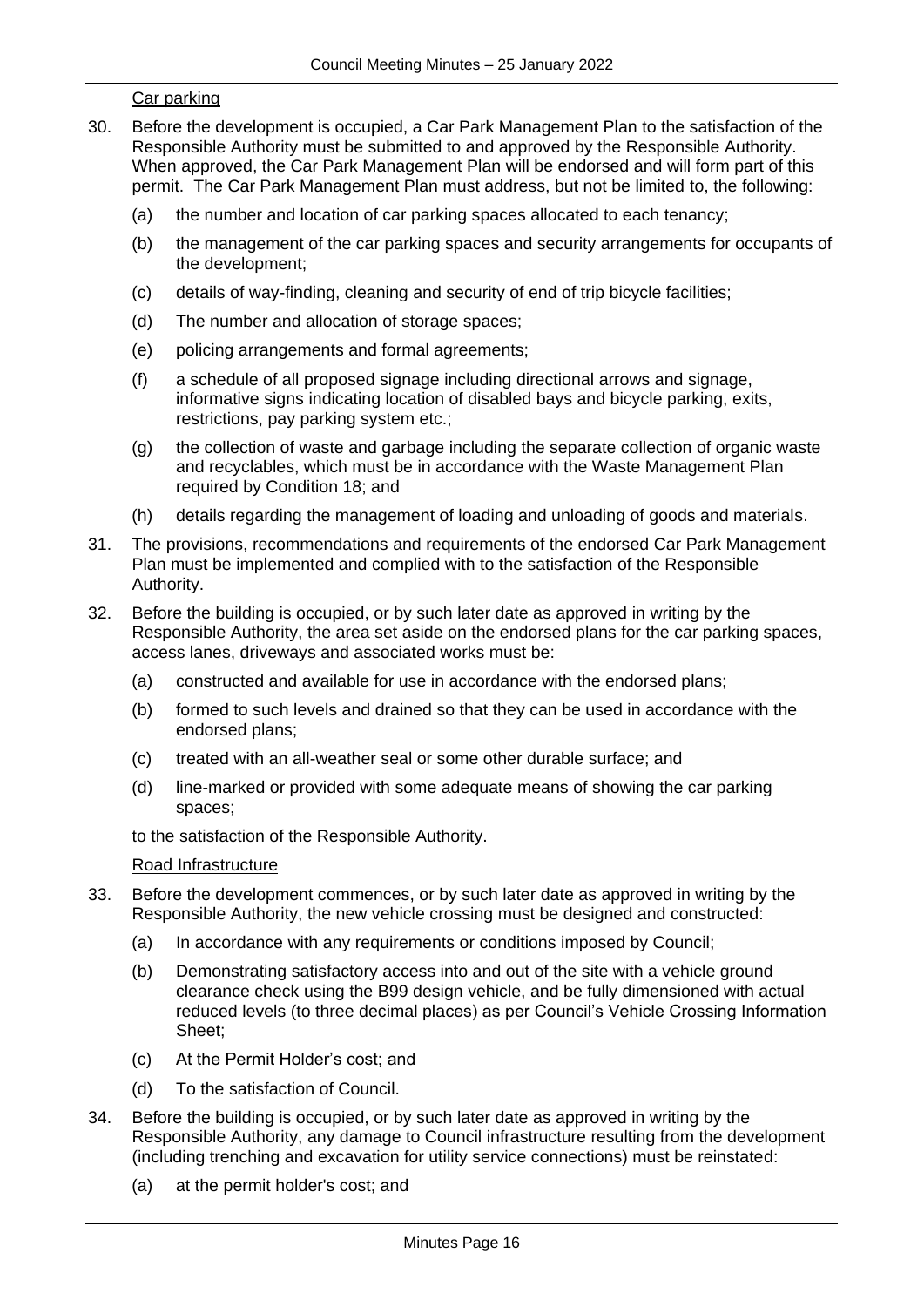- (b) to the satisfaction of the Responsible Authority.
- 35. Except with the prior written consent of the Responsible Authority, Council assets must not be altered in any way.
- 36. Prior to the completion of the development, subject to the relevant authority's consent, the relocation of any service poles, street line markings, car parking sensors, service structures or service pits necessary to facilitate the development must be undertaken:
	- (a) at the permit holder's cost; and
	- (b) to the satisfaction of the Responsible Authority.
- 37. Before the building is occupied, or by such later date as approved in writing by the Responsible Authority, the removal of any kerbside parking sensors and any reinstatement of parking sensors will require the Permit Holder to pay Council the cost of each parking sensor taken out from the kerb/footpath/roadway. Any costs associated with the reinstatement of road infrastructure due to the removal of the parking sensors must also be borne by the Permit Holder.
- 38. Before the building is occupied, or by such later date as approved in writing by the Responsible Authority, any damaged roads, footpaths and other road related infrastructure adjacent to the development site as a result of the construction works, including trenching and excavation for utility service connections, must be reconstructed:
	- (a) at the permit holder's cost; and
	- (b) in a location and manner,

to the satisfaction of the Responsible Authority.

- 39. Before the building is occupied, or by such later date as approved in writing by the Responsible Authority, all redundant property drain outlets are to be demolished and reinstated with paving, and kerb and channel:
	- (a) at the permit holder's cost; and
	- (b) in a location and manner,

to the satisfaction of the Responsible Authority.

#### Lighting

- 40. Before the building is occupied, or by such later date as approved in writing by the Responsible Authority, external lighting capable of illuminating access to the pedestrian and vehicular entrances must be provided on the subject site. Lighting must be:
	- (a) located;
	- (b) directed;
	- (c) shielded; and
	- (d) of limited intensity,

to the satisfaction of the Responsible Authority.

- 41. In conjunction with the submission of development plans under Condition 1 and Landscape Plans required under Condition 12, a Lighting Plan to the satisfaction of the Responsible Authority must be submitted to and approved by the Responsible Authority. The Lighting Plan must address lighting along the frontages of Building A and Building B as well as the internal communal open space areas. When approved, the Lighting Plan will be endorsed and will form part of this permit. The Lighting Plan must provide for:
	- (a) A lighting scheme designed for both public highway and new open public areas and open space within the curtilage of the property that complies with uniformity requirements as per standard AS1158.3.1;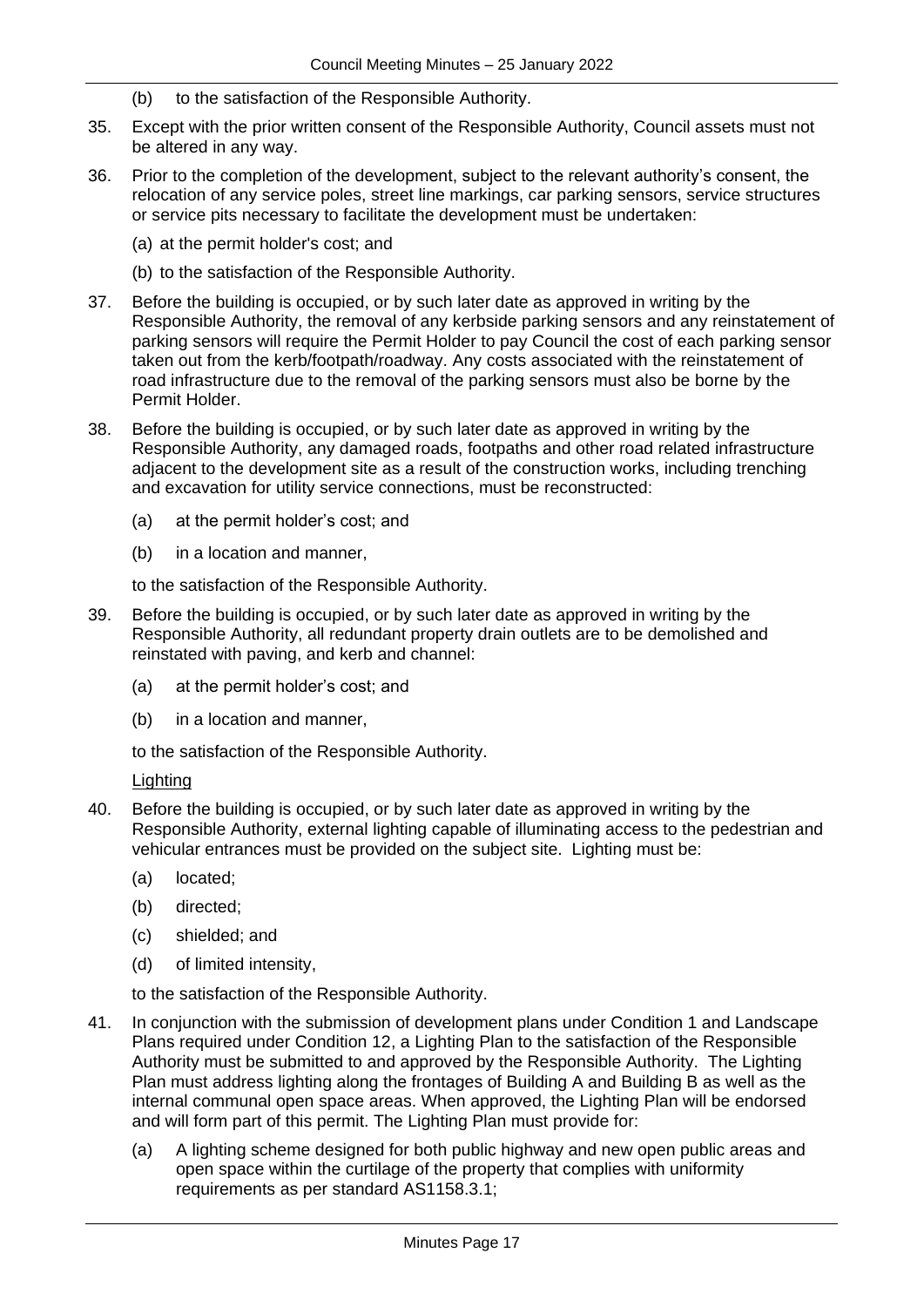- (b) The control of light spillage into the windows of existing and proposed residences to comply with the requirements of AS 4282 – 2019," Control of the obtrusive effects of outdoor lighting";
- (c) The locations of any new light poles so as not to obstruct access into private garages/off and on street parking places;
- (d) Lighting to all primary pedestrian access points to a residential property to satisfy at least level P4 as per AS 1158.3.1;
- (e) Lighting of all publicly accessible spaces;
- (f) A maintenance regime for the lighting scheme within the curtilage of the property; and
- (g) The use of energy efficient luminaries and/or solar lighting technologies to reduce carbon emission if possible.
- 42. The provisions, recommendations and requirements of the endorsed Public Lighting Plan must be implemented and complied with at no cost to Council and to the satisfaction of the Responsible Authority.

General

- 43. Delivery and collection of goods to and from the land may only occur between 7am and 10pm Monday to Saturday, or after 9am on a Sunday or public holiday except for those allowed under any relevant local law.
- 44. Finished floor levels shown on the endorsed plans must not be altered or modified without the prior written consent of the Responsible Authority.
- 45. Before the building is occupied, any wall located on a boundary facing public property must be treated with a graffiti proof finish to the satisfaction of the Responsible Authority.
- 46. Before the buildings are occupied, or by such later date as approved in writing by the Responsible Authority, all new on-boundary walls must be cleaned and finished to the satisfaction of the Responsible Authority.
- 47. All buildings and works must be maintained in good order and appearance to the satisfaction of the Responsible Authority.
- 48. All pipes, fixtures, fittings and vents servicing any building on the land must be concealed in service ducts or otherwise hidden from view to the satisfaction of the Responsible Authority.
- 49. Before the development is occupied, or by such later date as approved in writing by the Responsible Authority, all screening and other measures to prevent overlooking as shown on the endorsed plans must be installed to the satisfaction of the Responsible Authority. Once installed the screening and other measures must be maintained to the satisfaction of the Responsible Authority.

#### Construction Management Plan

- 50. Before the development commences, a Construction Management Plan to the satisfaction of the Responsible Authority must be submitted to and approved by the Responsible Authority. When approved, the plan will be endorsed and will form part of this permit. The plan must provide for:
	- (a) a pre-conditions survey (dilapidation report) of the land and all adjacent Council roads frontages and nearby road infrastructure;
	- (b) works necessary to protect road and other infrastructure;
	- (c) remediation of any damage to road and other infrastructure;
	- (d) containment of dust, dirt and mud within the land and method and frequency of clean up procedures to prevent the accumulation of dust, dirt and mud outside the land;
	- (e) facilities for vehicle washing, which must be located on the land;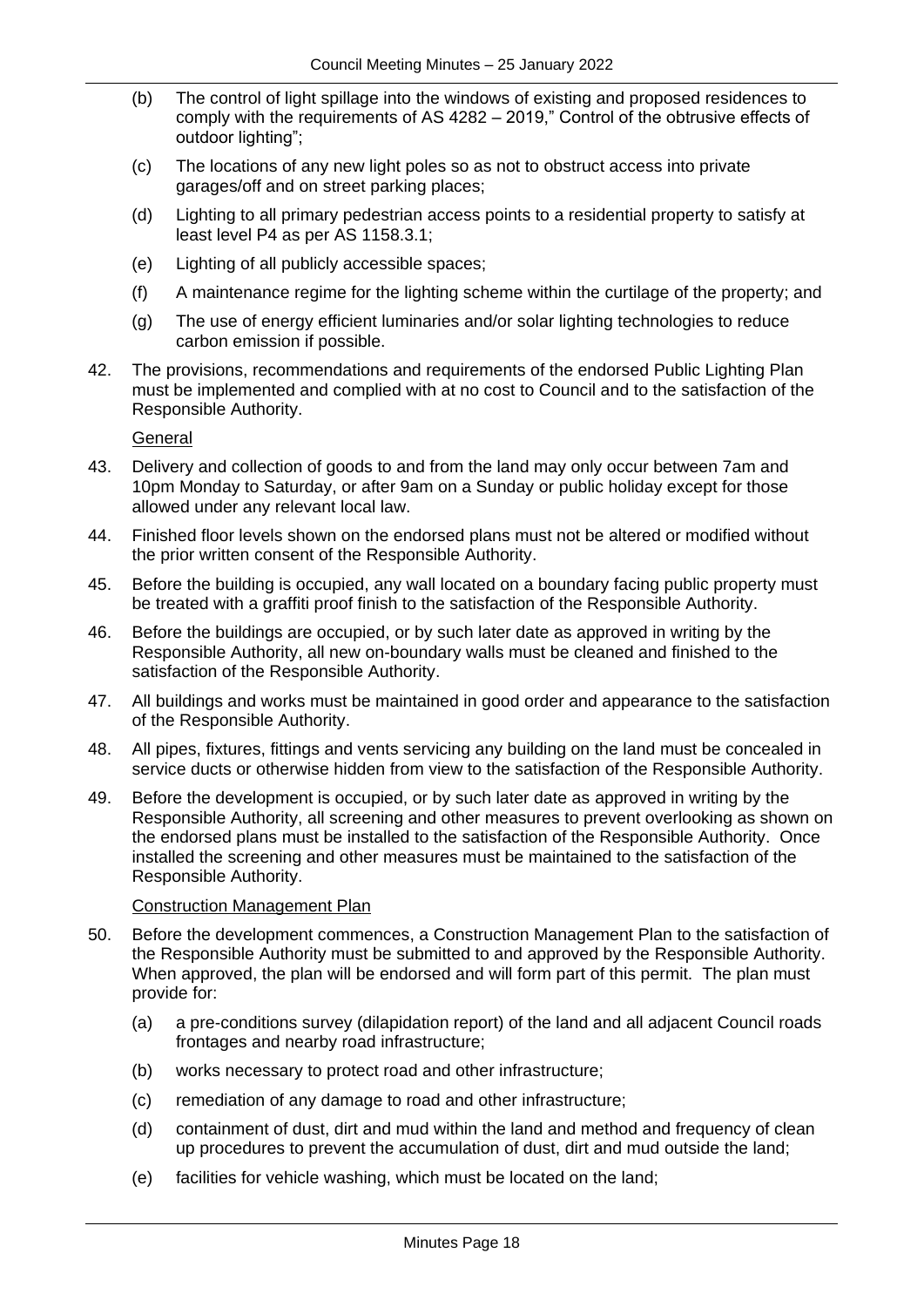- (f) the location of loading zones, site sheds, materials, cranes and crane/hoisting zones, gantries and any other construction related items or equipment to be located in any street;
- (g) site security;
- (h) management of any environmental hazards including, but not limited to,:
	- (i) contaminated soil;
	- (ii) materials and waste;
	- (iii) dust;
	- (iv) stormwater contamination from run-off and wash-waters;
	- (v) sediment from the land on roads;
	- (vi) washing of concrete trucks and other vehicles and machinery; and
	- (vii) spillage from refuelling cranes and other vehicles and machinery;
- (i) the construction program;
- (j) preferred arrangements for trucks delivering to the land, including delivery and unloading points and expected duration and frequency;
- (k) parking facilities for construction workers;
- (l) measures to ensure that all work on the land will be carried out in accordance with the Construction Management Plan;
- (m) an outline of requests to occupy public footpaths or roads, or anticipated disruptions to local services;
- (n) an emergency contact that is available for 24 hours per day for residents and the Responsible Authority in the event of relevant queries or problems experienced;
- (o) the provision of a traffic management plan to comply with provisions of AS 1742.3-2002 Manual of uniform traffic control devices - Part 3: Traffic control devices for works on roads;
- (p) a Noise and Vibration Management Plan showing methods to minimise noise and vibration impacts on nearby properties and to demonstrate compliance with Noise Control Guideline 12 for Construction (Publication 1254) as issued by the Environment Protection Authority in October 2008. The Noise and Vibration Management Plan must be prepared to the satisfaction of the Responsible Authority.

In preparing the Noise and Vibration Management Plan, consideration must be given to:

- (i) using lower noise work practice and equipment;
- (ii) the suitability of the land for the use of an electric crane;
- (iii) silencing all mechanical plant by the best practical means using current technology;
- (iv) fitting pneumatic tools with an effective silencer; and
- (v) other relevant considerations; and
- (q) any site-specific requirements; and
- (r) During the construction:
	- (i) any stormwater discharged into the stormwater drainage system must be in compliance with Environment Protection Authority guidelines;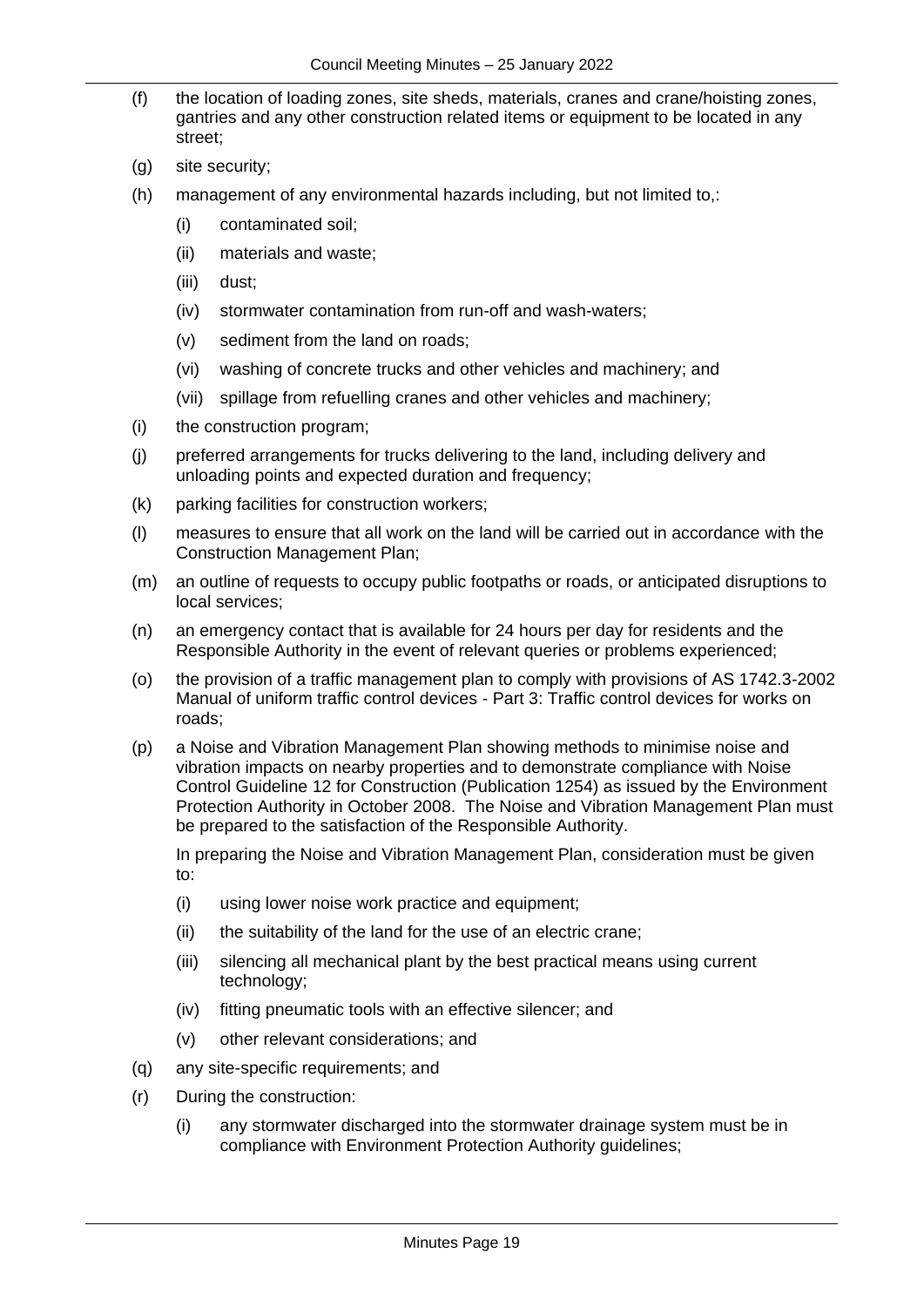- (ii) stormwater drainage system protection measures must be installed as required to ensure that no solid waste, sediment, sand, soil, clay or stones from the land enters the stormwater drainage system;
- (iii) vehicle borne material must not accumulate on the roads abutting the land;
- (iv) the cleaning of machinery and equipment must take place on the land and not on adjacent footpaths or roads; and
- (v) all litter (including items such as cement bags, food packaging and plastic strapping) must be disposed of responsibly.
- 51. The provisions, recommendations and requirements of the endorsed construction management plan must be implemented and complied with to the satisfaction of the Responsible Authority.
- 52. Except with the prior written consent of the Responsible Authority, demolition or construction works must not be carried out:
	- (a) Monday to Friday (excluding public holidays) before 7:00am or after 6:00pm.;
	- (b) Saturdays and public holidays (other than ANZAC Day, Christmas Day and Good Friday) before 9:00am or after 3:00pm; and
	- (c) Sundays, ANZAC Day, Christmas Day and Good Friday at any time.

#### Time expiry

- 53. This permit will expire if:
	- (a) the development is not commenced within two years of the date of this permit;
	- (b) the development is not completed within four years of the date of this permit; and
	- (c) the non-residential uses are not commenced within five years of the date of this permit.

The Responsible Authority may extend the periods referred to if a request is made in writing before the permit expires or within six months afterwards for commencement or within twelve months afterwards for completion.

#### Notes:

A building permit may be required before development is commenced. Please contact Council's Building Services on 9205 5555 to confirm.

Areas must be provided inside the property line and adjacent to the footpath to accommodate pits and meters. No private pits, valves or meters on Council property will be accepted.

All future businesses and residents (whether as owners, lessees/tenants, occupiers) within the development approved under this permit, will not be permitted to obtain business, resident or visitor parking permits.

A local law permit (e.g. Asset Protection Permit, Road Occupation Permit) may be required before development is commenced. Please contact Council's Construction Management Branch on Ph. 9205 5555 to confirm.

Provision must be made for drainage of the site to a legal point of discharge. Please contact Council's Building Services on 9205 5555 for further information.

The applicant must apply for a Legal Point of Discharge under Regulation 133 – Stormwater Drainage of the *Building Regulations* 2018 from Yarra Building Services unit. Any storm water drainage within the property must be provided and be connected to the nearest Council pit of adequate depth and capacity (legal point of discharge), or to Council's satisfaction under Section 200 of the *Local Government Act* 1989 and Regulation 133.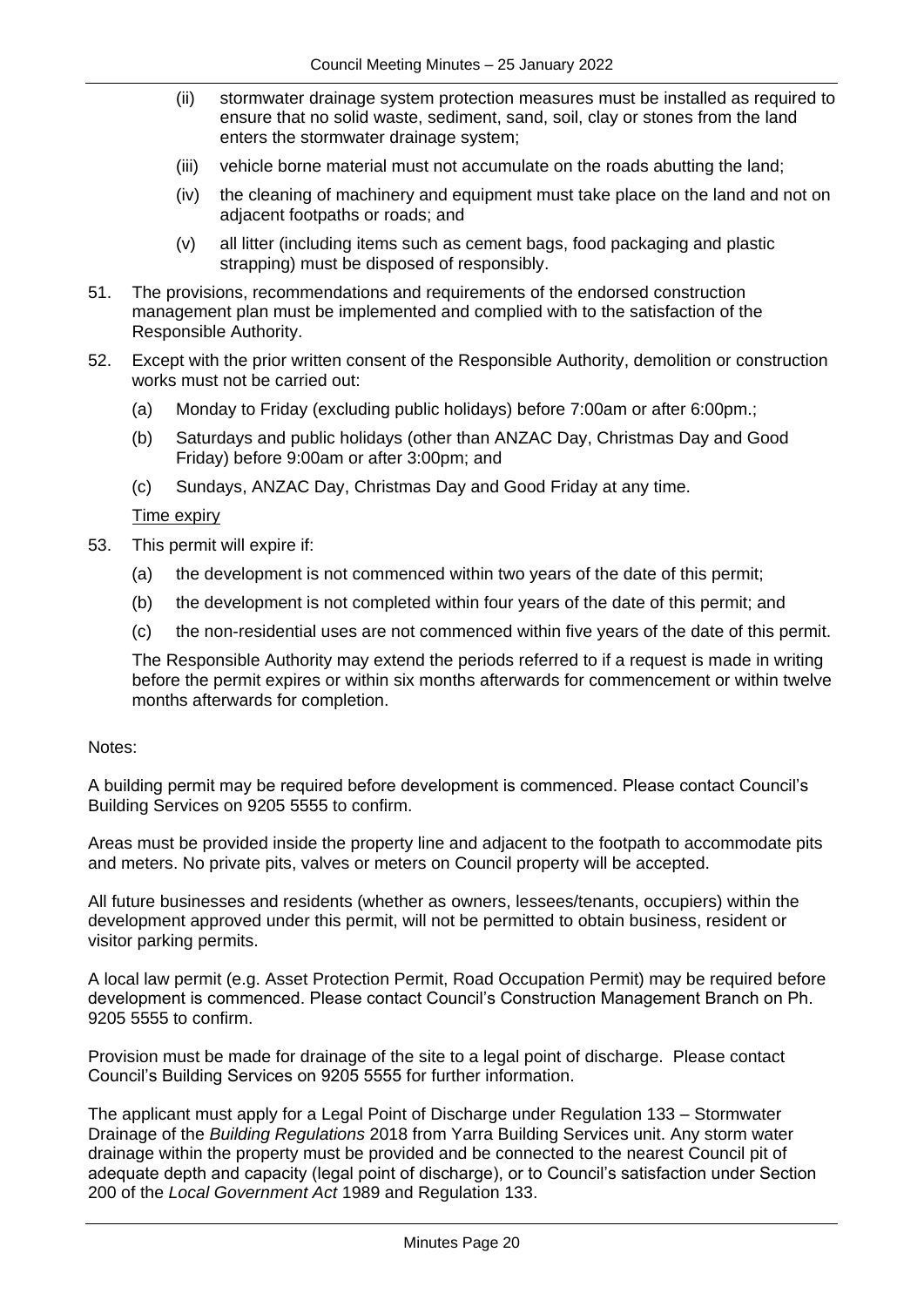Any services poles, structures or pits that interfere with the proposal must be adjusted, removed or relocated at the owner's expense after seeking approval from the relevant authority.

No parking restriction signs or line-marked on-street parking bays are to be removed, adjusted, changed or relocated without approval or authorisation from Council's Parking Management unit and Construction Management branch. Any on-street parking reinstated as a result of development works must be approved by Council's Parking Management unit.

Only roof runoff, surface water and clean groundwater seepage from above the water table can be discharged into Council drains.

Council will not permit clean groundwater from below the groundwater table to be discharged into Council's drainage system. Basements that extend into the groundwater table must be waterproofed/tanked.

In accordance with the Yarra Planning Scheme, a 4.5 per cent public open space contribution will apply in the event of the subdivision of the land.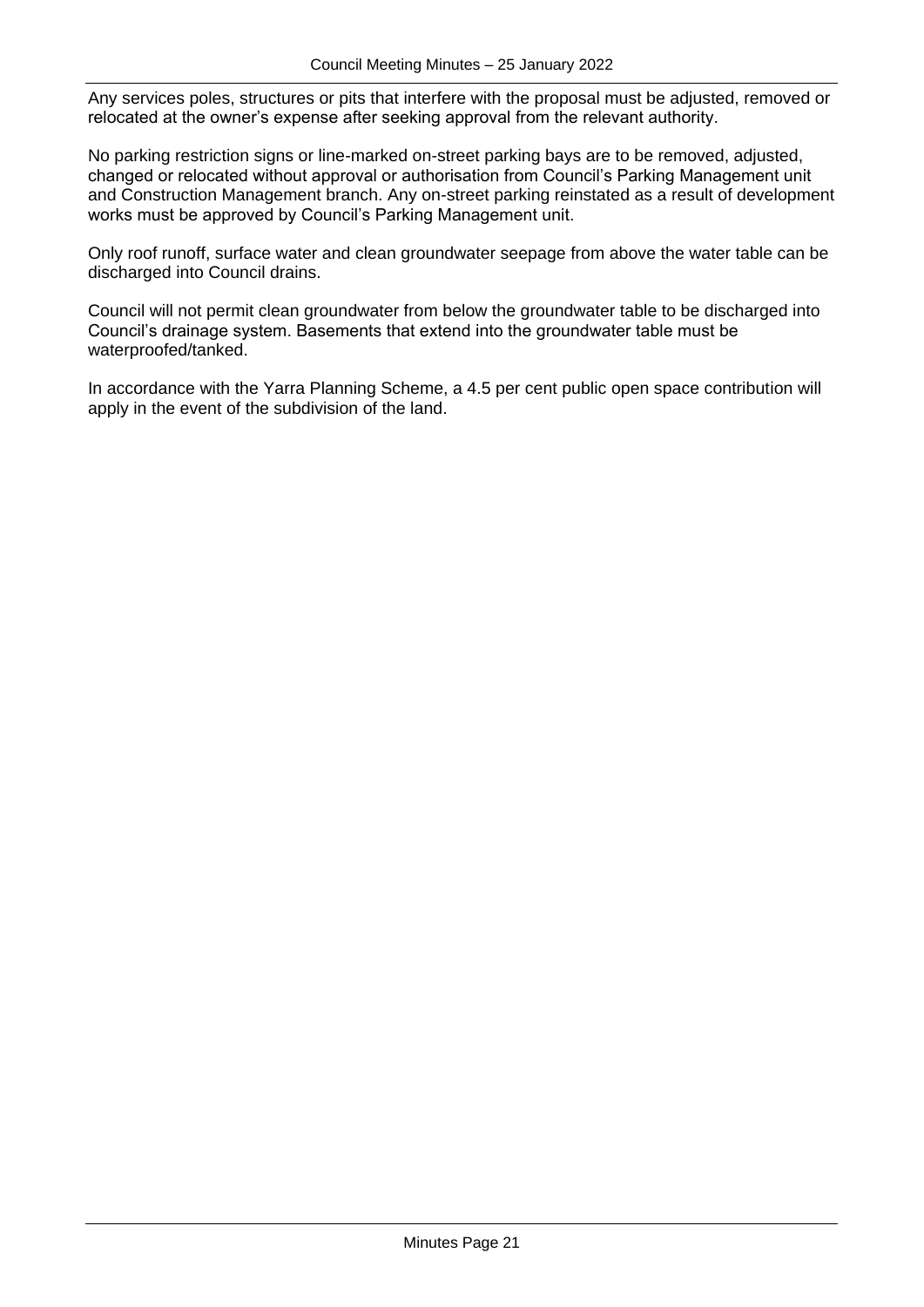#### <span id="page-21-0"></span>**COUNCIL RESOLUTION**

**Moved:** Councillor Crossland **Seconded:** Councillor de Vietri

That the Council resolves to advise Homes Victoria and the Department of Environment, Land, Water and Planning that Council:

- (a) Welcomes the intent to make significant investment in the City of Yarra;
- (b) Has several concerns and would welcome the opportunity to meet with relevant parties regarding the proposed application, including:
	- (i) Proposed provision of and information regarding housing:
		- a. That this proposal contains no public housing, which is the most important form of housing to ensure that everyone can be housed and safe, regardless of income and with the necessary protections in place;
		- b. The separation of "affordable" and "social" housing in separate blocks, creating segregated communities;
		- c. Insufficient information around the ownership and management model of the "affordable" and "social" housing;
		- d. The lack of definition around "affordable" and "social" housing;
		- e. Insufficient information as to whether the "affordable" and "social" housing will be provided in perpetuity;
	- (ii) The difficulty of assessing the proposed application in isolation of the North Richmond Framework (under development) for the redevelopment of the broader North Richmond Public Housing Estate, including lack of information for the provision of open space, community infrastructure, transport infrastructure upgrades to support the significant growth and change in the area, and integration with the broader precinct, including Victoria Street;
	- (iii) Appreciating the inclusion of the community spaces, preference for the provision of a multi-purpose community hub within the North Richmond area to cater for a broader range of uses, as opposed to a number of disparate spaces;
	- (iv) The fast-tracking of the planning process, bypassing proper community consultation, council permit applications, and third-party objection rights that all other planning applications are subject to;
- (c) Acknowledges the broad range of initiatives pertaining to the North Richmond area, and the significant opportunity to establish a transformative precinct structure plan to holistically plan for the North Richmond area in future; to both revitalise the area and better meet the needs of the current and future community;
- (d) Confirms its support for significantly more public housing being built in Yarra, in the appropriate locations, and suggests that the Minister and the Department consider using the numerous large State owned land holdings throughout Yarra, and or considers purchasing land for significant builds of public housing;
- (e) Reiterates its request for the State Government to release the report into inclusionary zoning, and to introduce mechanisms for social and affordable housing to be mandated by Council in the immediate future;
- (f) That the Mayor write to the Minister for Housing, Richard Wynne and the Minister Lily d'Ambrosio, Homes Victoria and any other relevant parties regarding the above matters, and also urging the State Government to establish a precinct structure plan for North Richmond; and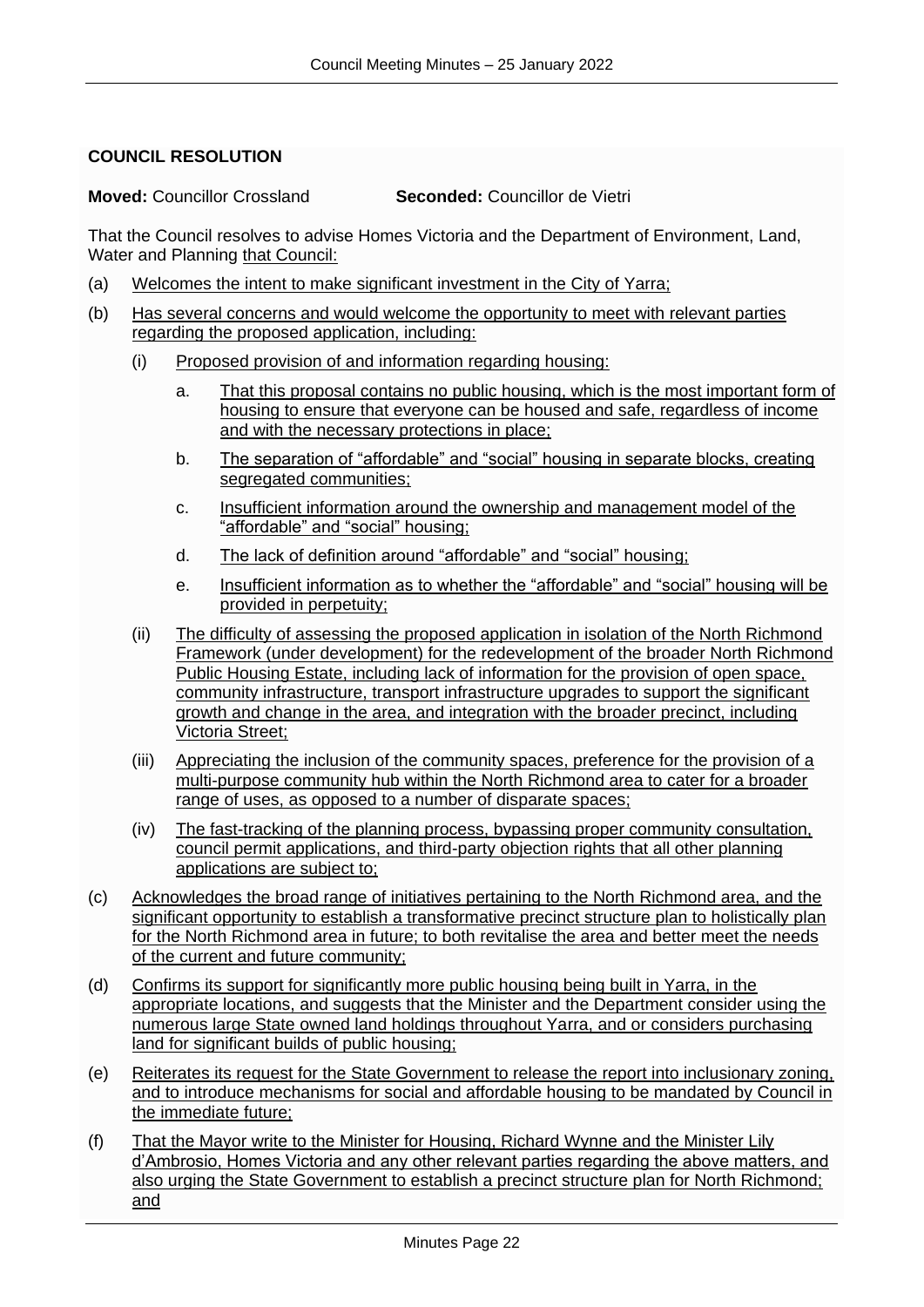- (g) That Council, acknowledging the above, advise that if the application were to proceed, that Council supports the recommendations as outlined in the officers' report, subject to the following changes:
- 1. Before the use and development commences, amended plans to the satisfaction of the Responsible Authority must be submitted to and approved by the Responsible Authority. When approved, the plans will be endorsed and will then form part of this permit. The plans must be drawn to scale with dimensions and three copies must be provided. The plans must be generally in accordance with the decision plans prepared by Kerstin Thompson Architects, dated 12 November 2021 but modified to show:

### Additional Documents

- (a) Written confirmation that the project will be:
	- (i) Funded wholly or partly, under Victoria's Big Housing Build program; and
	- (ii) Carried out by or on behalf of the Director of Housing;
- (b) Written confirmation that an Environment Effects Statement is not required to be prepared under the Environment Effects Act 1978;
- (c) Written confirmation that a referral has been made to The Head, Transport for Victoria and any comments have been considered

#### Layout

- (d) Plans to correct incorrectly labelled Cooke Court as Lewis Court;
- (e) The use of the two non-residential ground floor tenancies finalised and shown;
- (f) All internal footpaths and pathways dimensioned, demonstrating adequate width for passing is provided;
- (g) Improved activation to Cooke Court this may include locating a 'non housing use' with frontage to the street.
- (h) Pedestrian entry to Elizabeth Street to be redesigned to improve sightlines into the central courtyard, this could include widening the open or playing the corners.
- (i) A minimum of 20% of the site is covered by pervious surfaces in compliance with  $52.20 - 6.3$
- (j) Location of mailboxes;
- (k) Apartment type layout plans to be provided for each dwelling type, including variations, demonstrating compliance with clause 52.20-7.8;
- (l) Corridor widths to be dimensioned on plan;
- (m) Apartment type layout plans to be provided demonstrating compliance with clause 52.20-7.10;
- (n) Apartment Type layout plans updated to clearly show the location and volume of all storage (internal and external) demonstrating compliance with clause 52.20-7.11;
- (o) The apartment type layout plans updated to demonstrate compliance with:
	- (i) Clause 52.20-7.13 Functional Layout;
	- (ii) Clause 52.20-7.14 Room depth; and
	- (iii) 52.20-7.16 Natural ventilation;
- (p) rainwater tank locations and capacities to be no less than 2 x 30,000 litre tanks consistent with the SMP;
- (q) *Update roof plan with the finalised PV KW capacity* consistent with the SMP;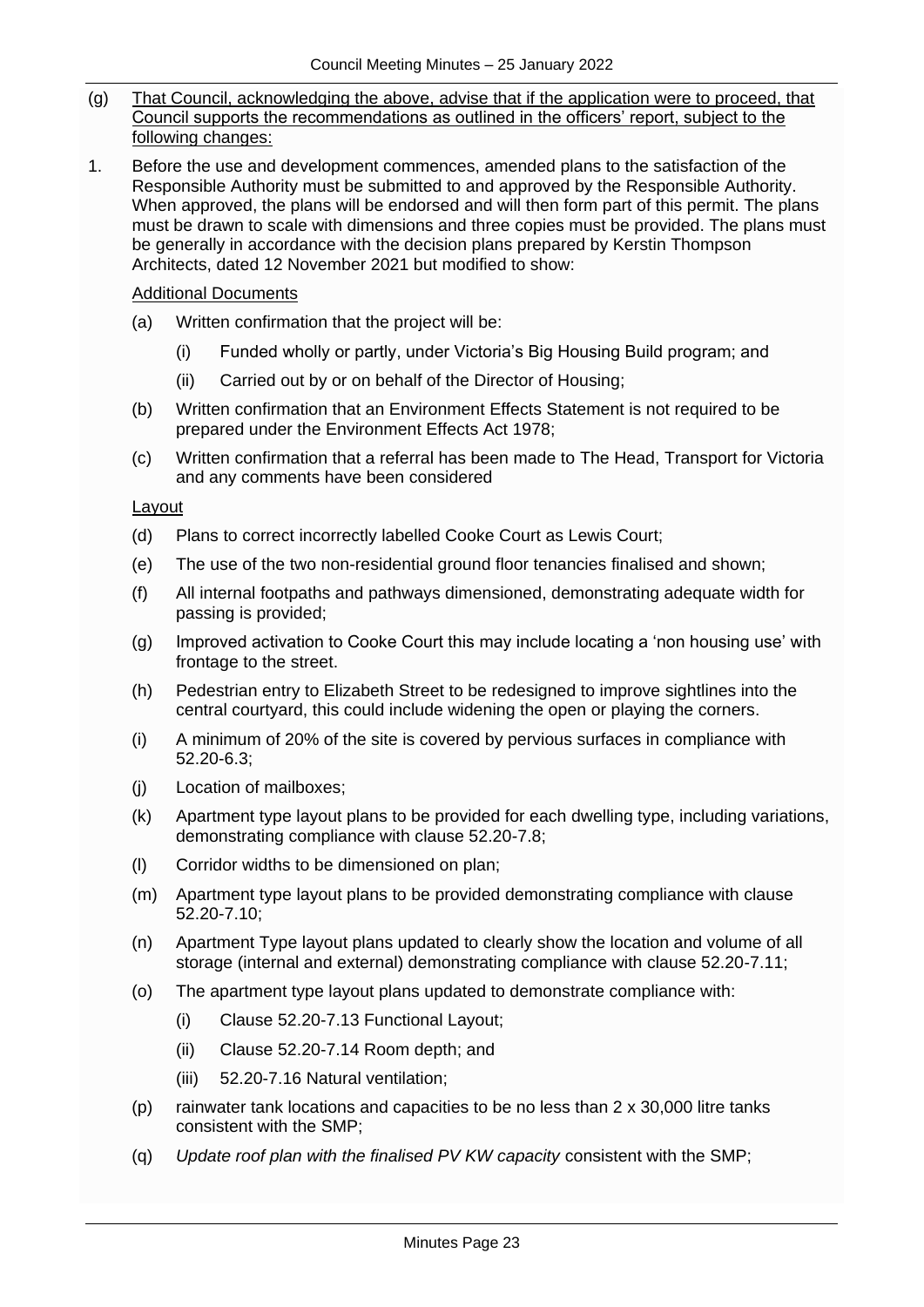#### Built Form

- **(r) Explore the possibility of reducing the impact of overshadowing of the south footpath on Elizabeth Street;**
- **(s) The stairwells of both buildings to incorporate glazed doors and walls to common areas, with access to natural light and ventilation where possible;**
- **(t) Explore the possibility of lowering the height of the building entrances to meet natural ground level;**
- (u) The southern elevations of Buildings 1 and 2 (Elizabeth Street) to incorporate architecture treatment to in keeping with the other facades to reduce the visual severity of the upper levels;
- (v) The northern elevations of Buildings 1 and 2 (courtyard) to incorporate architecture treatment to in keeping with the other facades to better reflect the landscape courtyard design and reduce the visual severity of the upper levels;
- (w) The detailed building elevations to be updated to clearly nominate the proposed materials of all built form elements;
- (x) The service cupboard provided next to the car park entrance of Building 2 integrated into the design of the building:
- (y) Floor plans and elevations to shown flexible canopies to the 'non housing use' areas over the windows as depicted in the submitted renders;
- (z) The materiality of the fencing around ground floor apartments secluded private open space areas indicated, with a 25% transparency achieved and a height of 1.7 metres;
- (aa) Shadow diagrams demonstrating compliance with the requirements of clause 52.20- 6.12 (Overshadowing open space) with any modifications (including increased setback of the upper levels or a reduction in height) incorporated to achieve compliance shown;
- (bb) Shadow diagrams demonstrating compliance with the requirements of clause 52.20-7.3 (Solar access to communal outdoor open space) with any modifications (including increased setback of the upper levels or a reduction in height) incorporated to achieve compliance shown;
- (cc) Detailed diagrams demonstrating compliance with clause 52.20-6.13 overlooking between:
	- (i) Apartments Building 1 G.09, G.10, 1.11, 1.12, 2.11, 2.12, 3.11 and 3.12;
	- (ii) Apartments Building 2 G.02, 1.02,2.02 and 3.02;
	- (iii) Apartments Building 1 G.02, 1.02, 2.02, 3.02, 4.02, 5.02 and 6.02;
	- (iv) Apartments Building 1 G.01, 1.01, 2.01, 3.01, 4.01, 5.01 and 6.01; and
	- (v) Apartment Building 1 G.03, 1.03, 2.03, 3.03, 4.03, 5.03 and 6.03;
- (dd) All screening between balconies to be identified as achieving a minimum height of 1.7 metres and being obscure glazed or of a solid material;

#### Car Parking and Services

- **(ee) Redesign the basement levels to eliminate obscure spaces;**
- (ff) Provision of additional car parking for employees of the ground floor non-residential uses to the satisfaction of the responsible authority;
- (gg) Width of the car park entry to be dimensioned;
- (hh) Details of wall to the north side of exit lane of the car park entry and driver pedestrian sight line triangles to be superimposed on the drawings;
- (ii) Provision of sectional drawing of ramp detailing headroom clearance;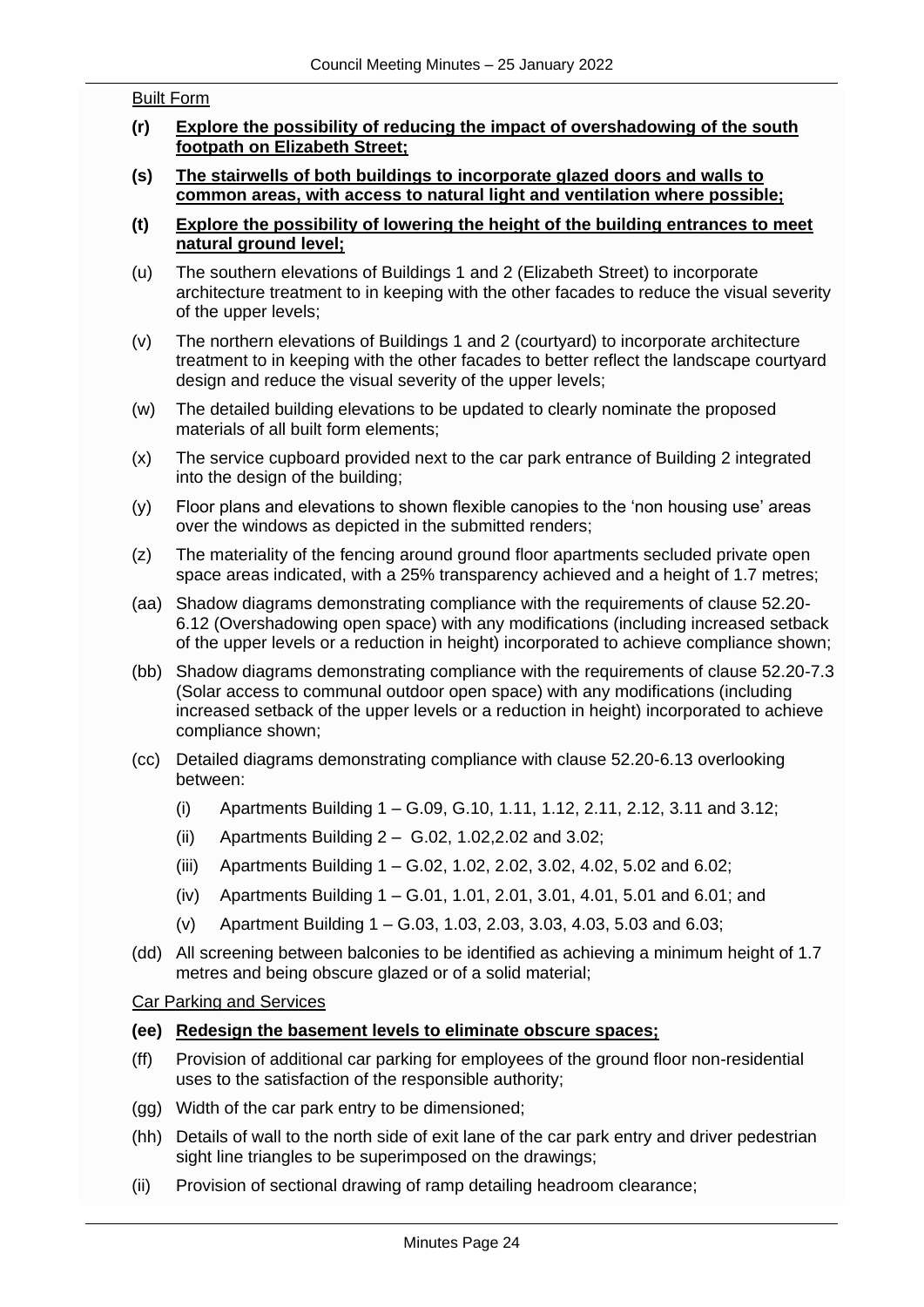- (jj) Dimensions of the width of the ramped accessway (wall to wall width) having a minimum dimension of 6.1 metres;
- (kk) Provision of bollards to shared areas for pedestrian safety as required by AS/NZS 2890.6:2009;
- (ll) Column depths and setbacks to be dimensioned on the plans;
- (mm) Details of the provision of a footpath on the western side of the development (Lewis Court). The width and cross-fall of the footpath should satisfy DDA requirements that are normally applied for new footpaths on public roads.
- (nn) A minimum of 144 resident bicycle spaces;
- **(oo) Provision of additional bicycle parking in the secure resident bicycle areas for a broader range of bicycle typologies, including bicycle parking for cargo bikes/trailers;**
- (pp) **Provision of a bicycle wheeling ramp to the main entrance from Elizabeth Street and Cooke Court;**
- (qq) a notation on the plans indicating the type of bicycle rack proposed and dimensions of bicycle spaces and relevant access ways to demonstrate compliance with Australian Standard AS2890.3 or be otherwise be shown
- (rr) A minimum of 28 visitor bicycle spaces provided in a location easily accessible to visitors of the site. All visitor spaces should be provided as a horizontal bicycle rail and must meet clearance and access-way requirements of AS2890.3 or be otherwise to the satisfaction of the responsible authority;
- (ss) Provision of additional bicycle parking for employees of the ground floor non-residential uses in accordance with the requirements of AS2890.3 and to the satisfaction of the responsible authority;
- (tt) Electrical infrastructure to ensure car parking areas are 'electric vehicle ready', including:
	- (i) One or more distribution boards within each car parking basement level, with capacity to supply 1 x 7kW (32amps) electric vehicle charger for each parking space; and
	- (ii) A scalable load management system to ensure that electric vehicles are only charged when the building electrical load is below the nominated peak demand;

#### **(uu) Explore the possibility to underground overhead services along the Elizabeth Street frontage to Wellington Street, if possible.**

Reports and Plans

- (vv) Any changes required by the Operational Management Plan (Ground Floor Non-Residential Uses) at Condition 10;
- (ww) Any changes required by the amended Landscape Report at Condition 12;
- (xx) Any changes required by the amended Arboricultural Assessment and Report at Condition 14;
- (yy) Any changes required by the amended Sustainable Management Plan at Condition 16;
- (zz) Any changes required by the amended Waste Management Plan at Condition 18;
- (aaa) Any changes required by the amended Acoustic Report at Condition 20;
- (bbb) Any changes required by the Non-Residential Uses Acoustic Report at Condition 22;
- (ccc) Any changes required by the amended Wind Report at Condition 24; and
- (ddd) Any changes required by the Lighting Plan at Condition 39.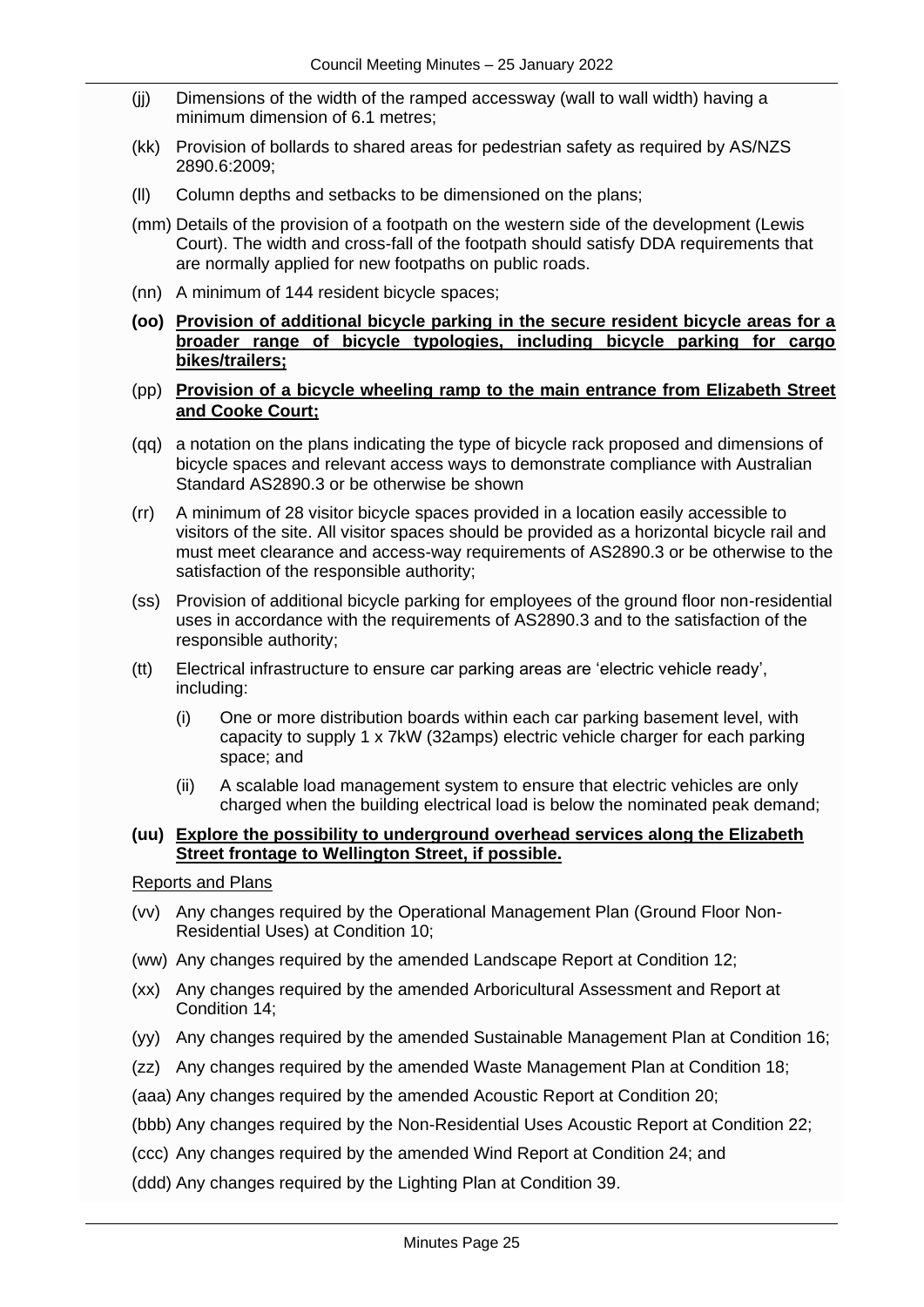- 2. In conjunction with the submission of development plans under Condition 1, a Façade Strategy and Materials and Finishes Plan to the satisfaction of the Responsible Authority must be submitted to and be approved by the Responsible Authority. When approved, the Façade Strategy and Materials and Finishes Plan will be endorsed and will then form part of this permit. This must detail:
	- (a) elevations at a scale of 1:20 illustrating typical podium details, entries and doors, and utilities and typical mid and upper level facade details;
	- (b) section drawings to demonstrate façade systems, including fixing details and joints between materials or changes in form;
	- (c) information about how the façade will be maintained, including any vegetation; and
	- (d) a sample schedule and coloured drawings outlining colours, materials and finishes
	- (f) The strategy must illustrate the legibility of the proposal from short and distant views, including the extent of podium treatment, façade pattern, colours and ability to provide richness, saturation and depth. This is to be provided through montages and renders from various vantage points.
- 3. The use and development as shown on the endorsed plans must not be altered (unless the Yarra Planning Scheme specifies that a permit is not required) without the prior written consent of the Responsible Authority.
- 4. As part of the ongoing progress and development of the site, Kerstin Thompson Architects or an architectural firm to the satisfaction of the Responsible Authority must be engaged to:
	- (a) oversee design and construction of the development; and
	- (b) ensure the design quality and appearance of the development is realised as shown in the endorsed plans or otherwise to the satisfaction of the Responsible Authority.

Use

- 5. Except with the prior written consent of the Responsible Authority, the non-residential uses authorised by this permit may only operate between the hours of 8am and 8pm.
- 6. The provision of music and entertainment on the land must be at a background noise level.
- 7. Speakers external to the building must not be erected or used.
- 8. The amenity of the area must not be detrimentally affected by the use or development, including through:
	- (a) the transport of materials, goods or commodities to or from land;
	- (b) the appearance of any buildings, works or materials;
	- (c) the emission of noise, artificial light, vibration, smell, fumes, smoke, vapour, steam, soot, ash, dust, waste water, waste products, grit or oil, or
	- (d) the presence of vermin.

to the satisfaction of the Responsible Authority.

9. The use and development must at all times comply with the noise limits specified in the Environment Protection Regulations under the Environment Protection Act 2017 and the incorporated Noise Protocol (Publication 1826.4, Environment Protection Authority, May 2021).

#### Operational Management Plan (Ground Floor Non-Residential Uses)

10. In conjunction with the submission of development plans under Condition 1, an Operational Management Plan for the three ground floor non-residential tenancies to the satisfaction of the Responsible Authority must be submitted to and approved by the Responsible Authority. When approved, the Operational Management Plan will be endorsed and will form part of this permit. The Operational Management Plan must include or show but is not limited to, the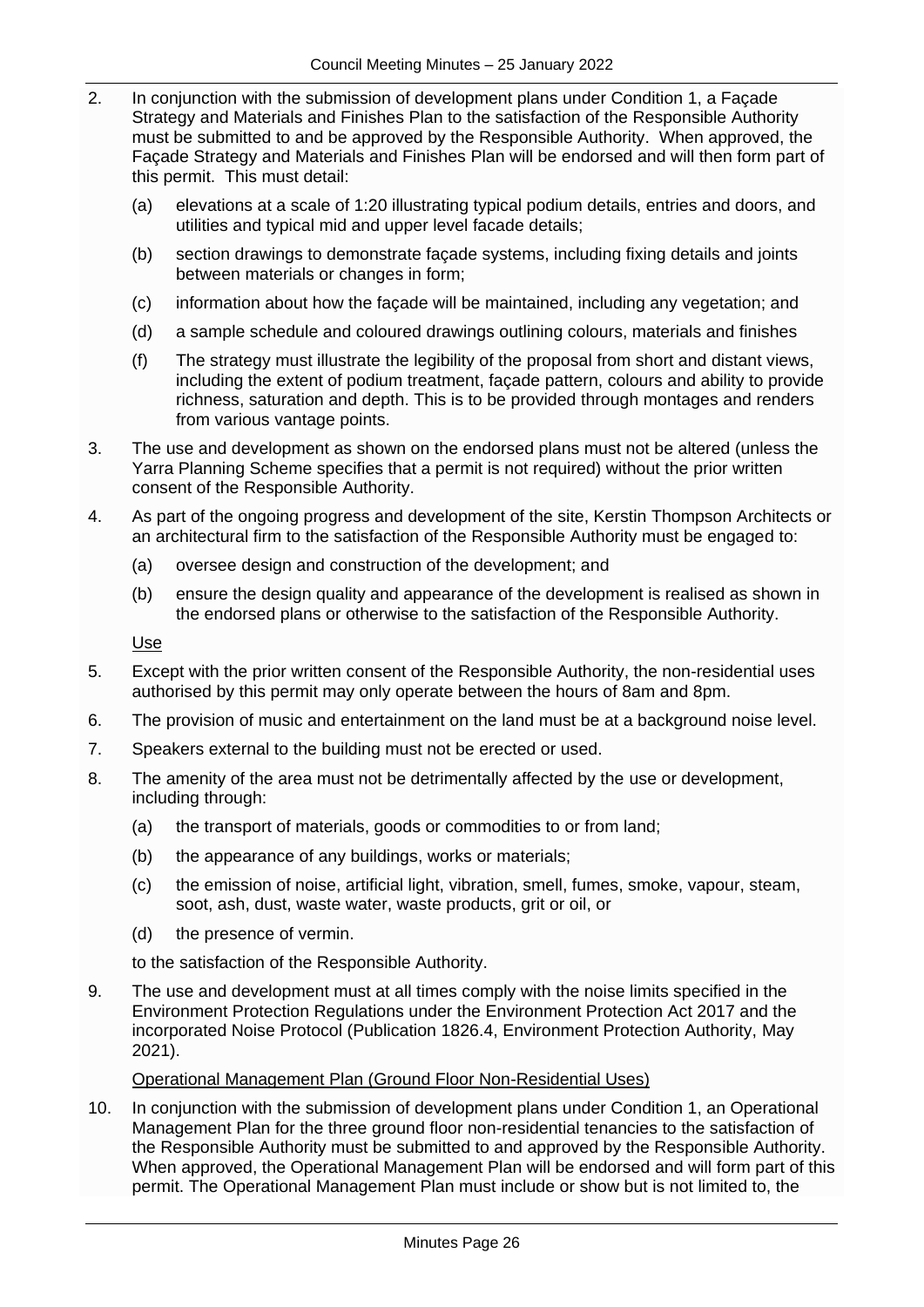#### following:

- (a) A description of the proposed uses including the activities that will be carried out;
- (b) The likely effects, if any, on the site and surrounding land and land uses, including noise levels, traffic, air-borne emissions, emissions to land and water, light spill, glare, solar access and hours of operation with details of how adverse impacts will be managed;
- (c) The management of each use including the management of patrons;
- (d) Demonstration that the use is compatible with residential use;
- (e) Demonstration that the use generally serves local community needs;
- (f) Discussion on the accessibility of the proposed non-residential spaces, providing details on how the spaces will improve opportunities for integration and integration with the surrounding area;
- (g) Details on the provision of car and bicycle parking associated with the uses;
- (h) Any proposed loading facilities required to support the uses; and
- (i) The safety, efficiency and amenity effects of traffic to be generated by the proposal.
- 11. The provisions, recommendations and requirements of the endorsed Operational Management Plan must be implemented and complied with to the satisfaction of the Responsible Authority.

#### Landscape Report and Tree Protection

- 12. In conjunction with the submission of development plans under Condition 1, an amended Landscape Report to the satisfaction of the Responsible Authority must be submitted to and approved by the Responsible Authority. When approved, the amended Landscape Plan will be endorsed and will form part of this permit. The amended Landscape Report must be generally in accordance with the Schematic Design prepared by Occulus and received by Council on 26 November 2021, but modified to include (or show):
	- (a) Assess the proposal as amended pursuant to Condition 1;
	- (b) Details of the provision of a footpath on the western side of the development (Lewis Court). The width and cross-fall of the footpath should satisfy DDA requirements that are normally applied for new footpaths on public roads;
	- (c) Confirmation of retention of at least 3 trees to Williams Court;
	- (d) Details of retention and or relocation of all other public realm infrastructure including bins, seating and bicycle hoops incorporated into an improved function and amenity plan for this space;
	- (e) Pedestrian movement plan detailing 'possible future connection from Williams/Cooke Court with Victoria Street;
	- (f) Detailed drawings showing connections between all entries/lobby areas with the public realm and internal courtyard;
	- (g) Detailed lighting strategy prepared in conjunction with Condition 41;
	- (h) Show the type, location, quantity, height at maturity and botanical names of all proposed plants;
	- (i) Amended surface material under the playspace. The material under play equipment must meet required Australian Standards for impact attentuation;
	- (j) Details of the proposed play equipment also required to meet the relevant Australian Standards;
	- (k) All existing streetscape features;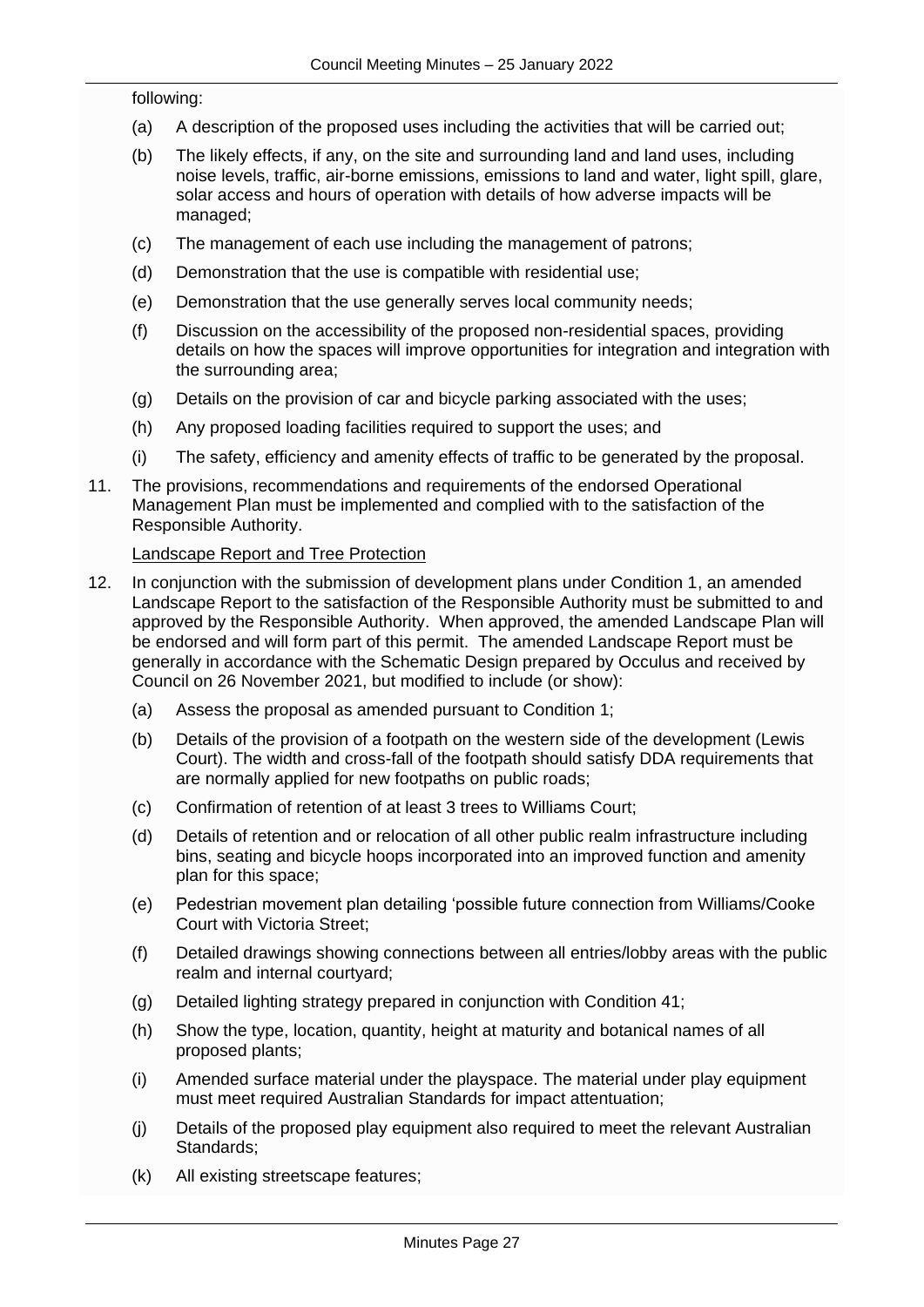- (l) Details showing the raised planting areas, dimensions and growing media and irrigation and drainage;
- (m) Details and design of all outdoor furniture, with chairs to incorporate backrests and armrests;
- (n) Spot levels, dimensions and landscape section drawings;
- (o) Details of any fencing/planting that will be implemented d;
- (p) Provide a plant and landscape maintenance schedule including tasks and frequency to maintain the landscape following the maintenance period. If there are specific maintenance access issues the methodology for these should be included; and
- (q) Provide a Tree Plan demonstrating compliance with clause 52.20-7.4 Deep soil and canopy trees.
- 13. Before the buildings are occupied, or by such later date as approved in writing by the Responsible Authority, the landscaping works shown on the endorsed Landscape Plan must be carried out and completed to the satisfaction of the Responsible Authority. The landscaping shown on the endorsed Landscape Plan must be maintained by:
	- (a) implementing and complying with the provisions, recommendations and requirements of the endorsed Landscape Plan;
	- (b) not using the areas set aside on the endorsed Landscape Plan for landscaping for any other purpose; and
	- (c) replacing any dead, diseased, dying or damaged plants,

to the satisfaction of the Responsible Authority.

- 14. In conjunction with the submission of development plans under Condition 1, an amended Arboricultural Assessment and Report to the satisfaction of the Responsible Authority must be submitted to and approved by the Responsible Authority. When approved, the amended Tree Management Plan will be endorsed and will form part of this permit. The amended Tree Management Plan must be generally in accordance with the Arboricultural Assessment and Report, prepared by Treelogic dated 10 June 2021, but modified to include (or show):
	- (a) Updated to indicate no permit is required for tree removal pursuant to Council's General Local Law;
	- (b) A map clearly showing which trees are proposed to be retained; and
	- (c) Specific tree protection requirements to ensure the viability of all trees that will experience construction impacts, including during:
		- (i) pre-construction;
		- (ii) during construction; and
		- (iii) post construction.
- 15. The provisions, recommendations and requirements of the endorsed Arboricultural Assessment and Report must be complied with and implemented to the satisfaction of the Responsible Authority.

#### Sustainable Management Plan

16. In conjunction with the submission of development plans under Condition 1, an amended Sustainable Management Plan to the satisfaction of the Responsible Authority must be submitted to and approved by the Responsible Authority. When approved, the amended Sustainable Management Plan will be endorsed and will form part of this permit. The amended Sustainable Management Plan must be generally in accordance with the Sustainable Management Plan prepared by wrap Consulting engineers dated 1November 2021., but modified to include or show: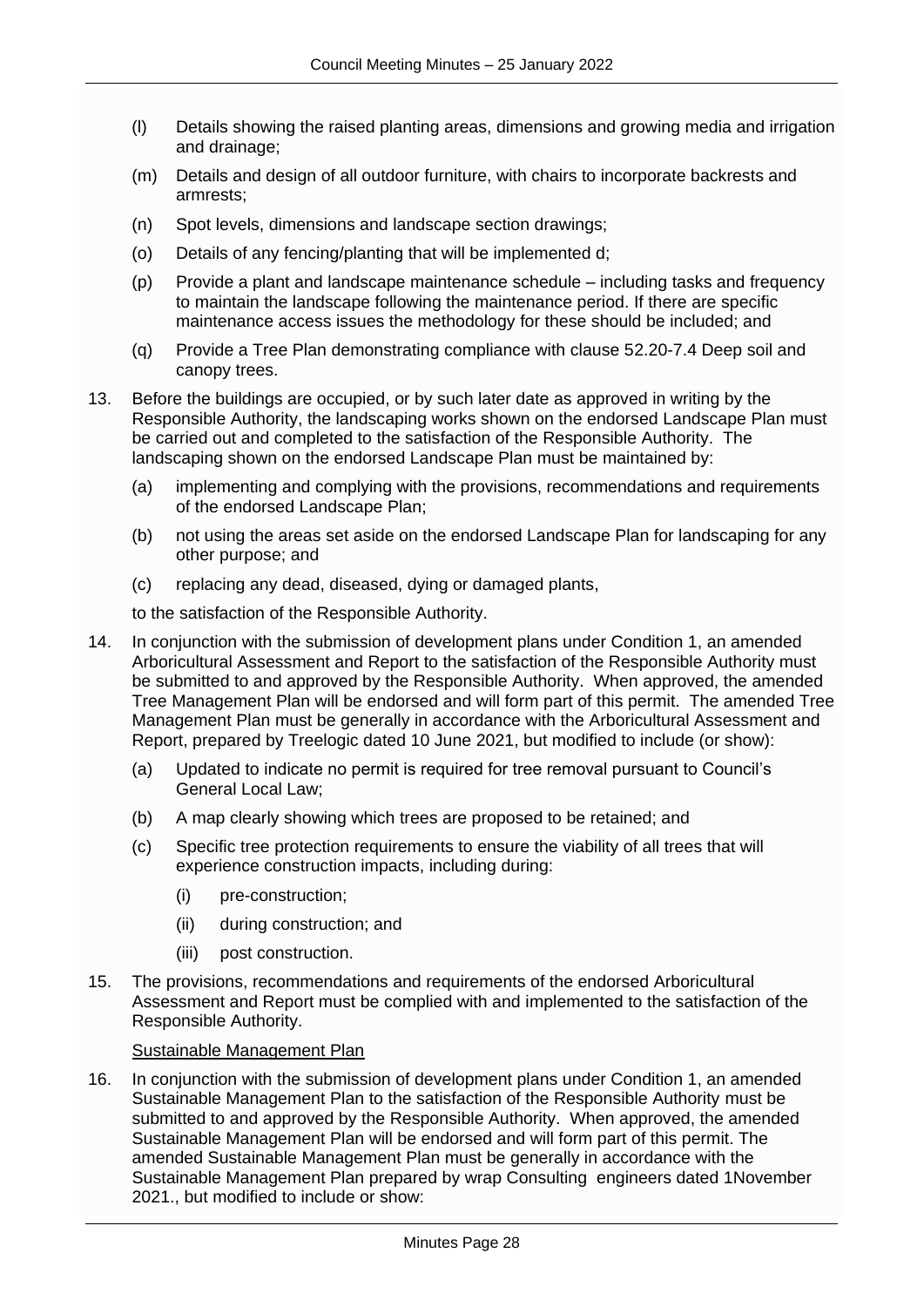- (a) Assess the proposal as amended pursuant to Condition 1;
- (b) Stormwater tank volume and location on the architectural drawings be consistent with the SMP (2 x 30,000 litres);
- (c) Update roof plan with the finalised PV KW capacity;
- (d) Details of the energy efficient domestic hot water system;
- (e) All suitable and available roof space on Building 1, as well as the remainder of Building 2, have a solar PV array installed of a capacity that generates up the expected annual energy consumption;
- (f) All residual electricity consumption needs, not generated onsite, be purchased from accredited renewable energy sources for a minimum of 10 years; and
- (g) No reticulated gas be connected to the new buildings.
- 17. The provisions, recommendations and requirements of the endorsed Sustainable Management Plan must be implemented and complied with to the satisfaction of the Responsible Authority.

#### Waste Management Plan

- 18. In conjunction with the submission of development plans under Condition 1, an amended Waste Management Plan to the satisfaction of the Responsible Authority must be submitted to and approved by the Responsible Authority. When approved, the amended Waste Management Plan will be endorsed and will form part of this permit. The amended Waste Management Plan must be generally in accordance with the Waste Management Plan prepared by Traffix Group dated October 2021, but modified to include:
	- (a) Assess the proposal as amended pursuant to Condition 1;
	- (b) Update report to outline that Council does not offer a hard waste drop off service, please check website for items accepted at the recycling centre;
	- $(c)$  Additional information on regarding the proposed  $3<sup>rd</sup>$  chute for the glass stream and how this will function;
	- (d) Location of the bin wash area;
	- (e) Details of how the chute system designed for both buildings will be linked to the waste room;
	- (f) The plans should be updated to accord with the WMP, such as showing the number and location of bins;
	- (g) An explanation of how risks associated with waste management will be managed and or provide any relevant risk assessments;
	- (h) Waste generated by the non-residential uses and management of non-residential waste and deletion of reference to cafe; and
	- (i) Location of the bin wash area for each building.
- 19. The provisions, recommendations and requirements of the endorsed Waste Management Plan must be implemented and complied with to the satisfaction of the Responsible Authority.

#### Acoustic Report

20. In conjunction with the submission of development plans under Condition 1, an amended Acoustic Report to the satisfaction of the Responsible Authority must be submitted to and approved by the Responsible Authority. When approved, the amended Acoustic Report will be endorsed and will form part of this permit. The amended Acoustic Report must be generally in accordance with the Acoustic Report prepared by Acoustic Report, prepared by Acoustic Logic dated 12 October 2021, but modified to include (or show, or address):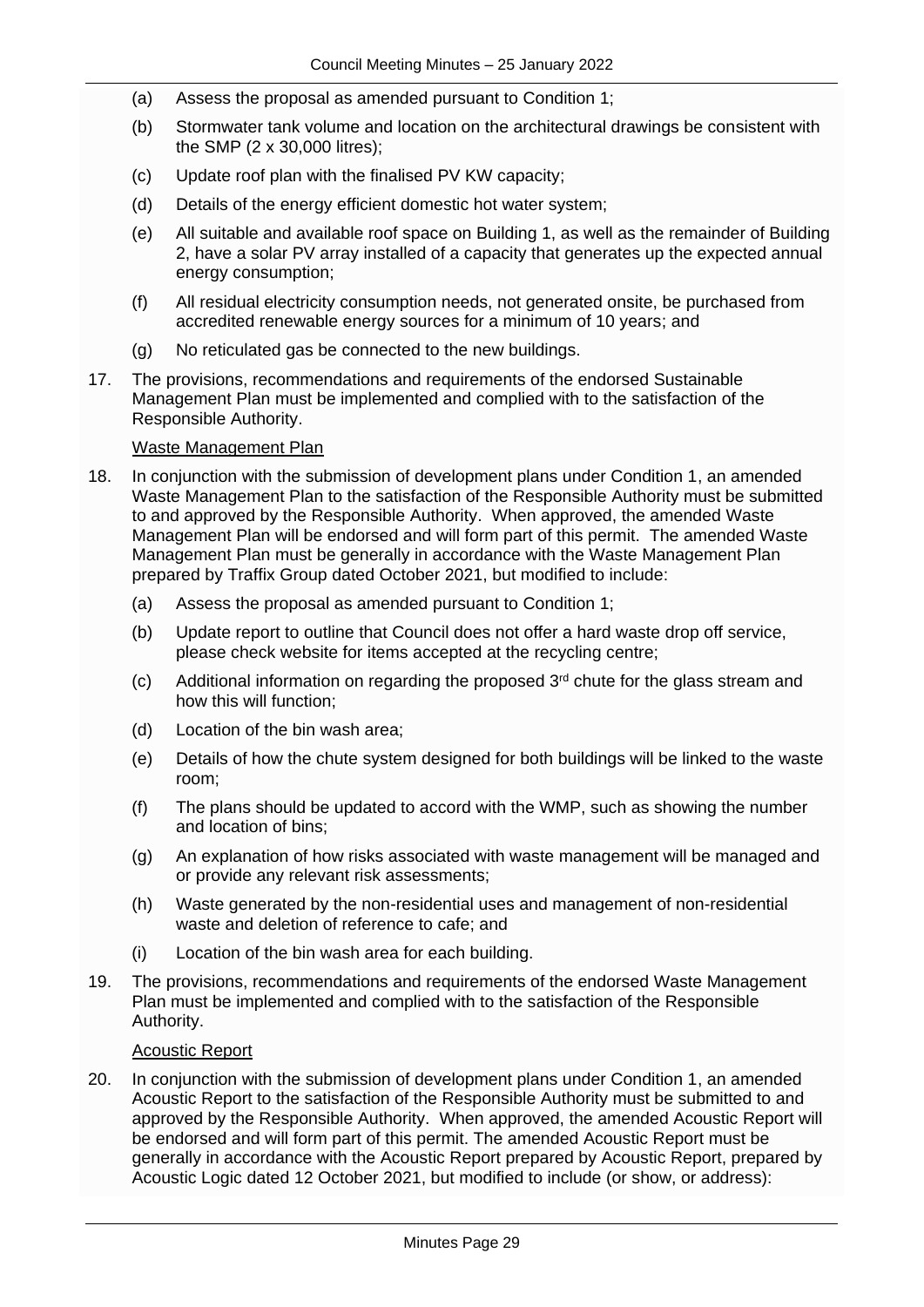- (a) An assessment of road traffic noise. The assessment should identify that road traffic noise is assessed and advice provided or, as a minimum, the nomination of conservative façade treatments for addressing the likely level of road traffic noise;
- (b) Details of the background noise measurements to determine compliance with Noise Protocol Part I limits and with the EPA Residential Noise Regulations; and
- (c) Provision of environmental limits for apartment mechanical plant *AS/NZS2107* with background noise measurements conducted based on relevant noise limits. Any additional advice for complying with the limits must be provided and demonstrate compliance with *the Noise Protocol Part I internal limits*.
- 21. The provisions, recommendations and requirements of the endorsed Acoustic Report must be implemented and complied with to the satisfaction of the Responsible Authority.
- 22. In conjunction with the submission of development plans under Condition 1, a Non-Residential Uses Acoustic Report to the satisfaction of the Responsible Authority must be prepared by a suitably qualified acoustic engineer and must be submitted to and approved by the Responsible Authority. When approved, the Non-Residential Uses Acoustic Report will be endorsed and will form part of this permit. The report must assess the following:
	- (a) any potential off-site noise impacts associated with the non-residential uses that may affect the new dwellings and existing dwellings, along with any design treatments that may be required to mitigate these impacts; and
	- (b) The acoustic report must make recommendations to limit the noise impacts in accordance with the Environment Protection Regulations under the Environment Protection Act 2017 and the incorporated Noise Protocol (Publication 1826.4, Environment Protection Authority, May 2021) or any other requirement to the satisfaction of the Responsible Authority.
- 23. The provisions, recommendations and requirements of the endorsed Non-Residential Uses Acoustic Report must be implemented and complied with to the satisfaction of the Responsible Authority.

#### Wind Report

- 24. In conjunction with the submission of development plans under Condition 1, an amended Wind Assessment to the satisfaction of the Responsible Authority must be submitted to and approved by the Responsible Authority. When approved, the amended Wind Assessment will be endorsed and will form part of this permit. The amended Wind Assessment must be generally in accordance with the Wind Assessment prepared by Wind Impact Assessment, prepared by Vipac dated 15 October 2021, but modified to include or show:
	- (a) Assess the proposal as amended pursuant to Condition 1;
	- (b) Wind tunnel modelling to be undertaken to verify the findings of the desktop study, and amended to include:
		- (i) Demonstrate standing criterion is achieved for all building entrances clearly identified and shown;
		- (ii) Demonstrating walking criterion in the ground level footpath areas and accessways; and
		- (iii) Demonstrate sitting criterion is achieved for all dwelling balconies/terraces and communal open space areas.
- 25. The provisions, recommendations and requirements of the endorsed Wind Assessment Report (including wind tunnel modelling) must be implemented and complied with to the satisfaction of the Responsible Authority.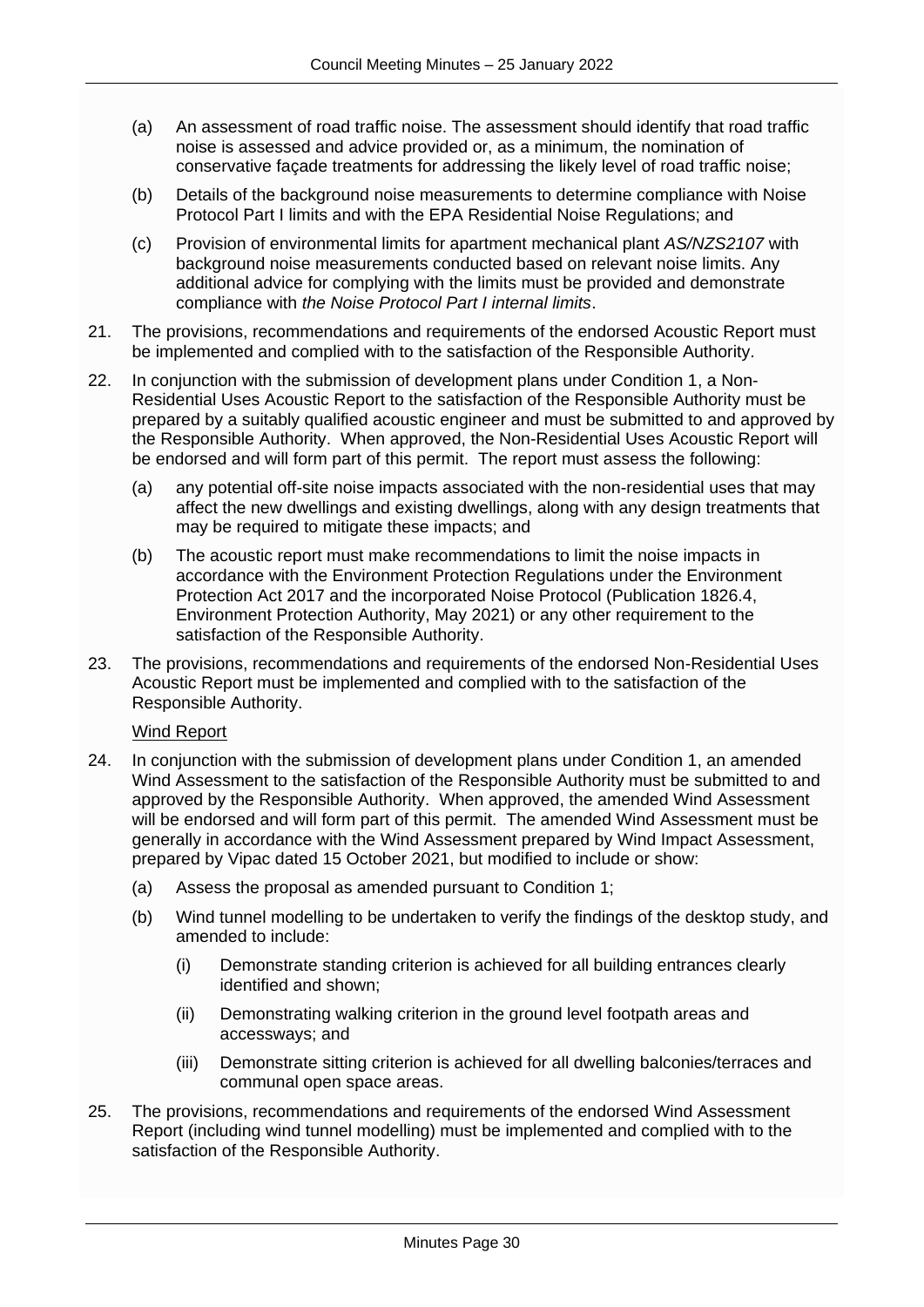#### Environmental Audit

- 26. Before the construction of the development authorised by this permit commences, an assessment of the land to the satisfaction of the Responsible Authority must be submitted to and approved by the Responsible Authority. The assessment must be prepared by an environmental professional with suitable qualifications to the satisfaction of the Responsible Authority and must include:
	- (a) a description of previous land uses and activities on the land;
	- (b) an assessment of the level, nature and distribution of any contamination within, or in close proximity to, the land;
	- (c) details of any provisions, recommendations and requirements (including but not limited to, clean up, construction, ongoing maintenance or monitoring) required to effectively address and manage any contamination within the land; and
	- (d) recommendations as to whether the land is suitable for the use for which the land is proposed to be developed and whether an Environmental Auditor should be appointed under section 53S of the Environment Protection Act 1970 (EP Act) to undertake an Environmental Audit in accordance with the provisions of the EP Act.
- 27. If the assessment required by condition 26 does not result in a recommendation that an Environmental Auditor be appointed under section 53S of the EP Act to undertake an Environmental Audit in accordance with the provisions of the EP Act, all provisions, recommendations and requirements of the assessment must be implemented and complied with to the satisfaction of the Responsible Authority.
- 28. If the assessment required by condition 26 results in a recommendation that an Environmental Auditor be appointed under section 53S of the EP Act to undertake an Environmental Audit in accordance with the provisions of the EP Act, before the construction of the development authorised by this permit commences, the Environmental Auditor appointed under section 53S of the EP Act must undertake an Environmental Audit in accordance with the provisions of the EP Act and issue:
	- (a) a Certificate of Environmental Audit for the land in accordance with section 53Y of the EP Act (Certificate); or
	- (b) a Statement of Environmental Audit for the land in accordance with section 53Z of the EP Act (Statement),

and the Certificate or Statement must be provided to the Responsible Authority.

- 29. If, pursuant to condition 28, a Statement is issued:
	- (a) the development authorised by this permit must not be undertaken unless the Statement clearly states that the land is suitable for the sensitive use for which the land is being developed;
	- (b) the development authorised by this permit must not be undertaken until compliance is achieved with the terms and conditions that the Statement states must be complied with before the development commences (pre-commencement conditions);
	- (c) before the construction of the development authorised by this permit commences, a letter prepared by the Environmental Auditor appointed under section 53S of the EP Act which states that the pre-commencement conditions have been complied with must be submitted to the responsible authority;
	- (d) if any term or condition of the Statement requires any ongoing maintenance or monitoring, the owner of the land (or another person in anticipation of becoming the owner of the land) must enter into an agreement with the Responsible Authority pursuant to [section 173](http://www.austlii.edu.au/au/legis/vic/consol_act/paea1987254/s173.html) of the [Planning and Environment](http://www.austlii.edu.au/au/legis/vic/consol_act/paea1987254/) [Act 1987](http://www.austlii.edu.au/au/legis/vic/consol_act/paea1987254/) (Agreement). The Agreement must: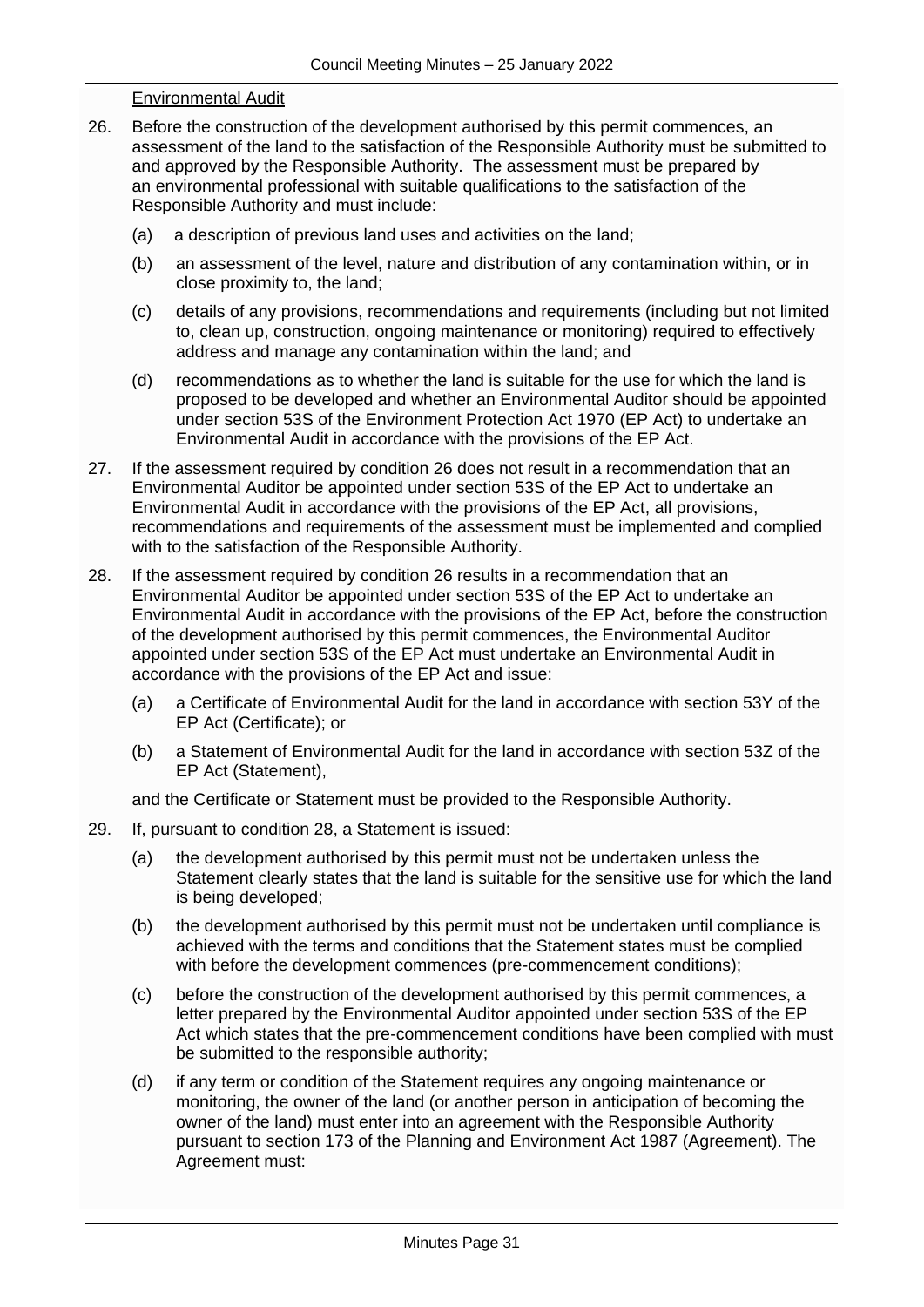- (i) provide for the undertaking of the ongoing maintenance and monitoring as required by the Statement; and
- (ii) be executed before the sensitive use for which the land is being developed commences; and
- (e) the owner of the land, or other person in anticipation of becoming the owner, must pay all costs and expenses (including legal expenses) of, and incidental to, the Agreement (including those incurred by the Responsible Authority).

#### Car parking

- 30. Before the development is occupied, a Car Park Management Plan to the satisfaction of the Responsible Authority must be submitted to and approved by the Responsible Authority. When approved, the Car Park Management Plan will be endorsed and will form part of this permit. The Car Park Management Plan must address, but not be limited to, the following:
	- (a) the number and location of car parking spaces allocated to each tenancy;
	- (b) the management of the car parking spaces and security arrangements for occupants of the development;
	- (c) details of way-finding, cleaning and security of end of trip bicycle facilities;
	- (d) The number and allocation of storage spaces;
	- (e) policing arrangements and formal agreements;
	- (f) a schedule of all proposed signage including directional arrows and signage, informative signs indicating location of disabled bays and bicycle parking, exits, restrictions, pay parking system etc.;
	- (g) the collection of waste and garbage including the separate collection of organic waste and recyclables, which must be in accordance with the Waste Management Plan required by Condition 18; and
	- (h) details regarding the management of loading and unloading of goods and materials.
- 31. The provisions, recommendations and requirements of the endorsed Car Park Management Plan must be implemented and complied with to the satisfaction of the Responsible Authority.
- 32. Before the building is occupied, or by such later date as approved in writing by the Responsible Authority, the area set aside on the endorsed plans for the car parking spaces, access lanes, driveways and associated works must be:
	- (a) constructed and available for use in accordance with the endorsed plans;
	- (b) formed to such levels and drained so that they can be used in accordance with the endorsed plans;
	- (c) treated with an all-weather seal or some other durable surface; and
	- (d) line-marked or provided with some adequate means of showing the car parking spaces;

to the satisfaction of the Responsible Authority.

#### Road Infrastructure

- 33. Before the development commences, or by such later date as approved in writing by the Responsible Authority, the new vehicle crossing must be designed and constructed:
	- (a) In accordance with any requirements or conditions imposed by Council;
	- (b) Demonstrating satisfactory access into and out of the site with a vehicle ground clearance check using the B99 design vehicle, and be fully dimensioned with actual reduced levels (to three decimal places) as per Council's Vehicle Crossing Information Sheet;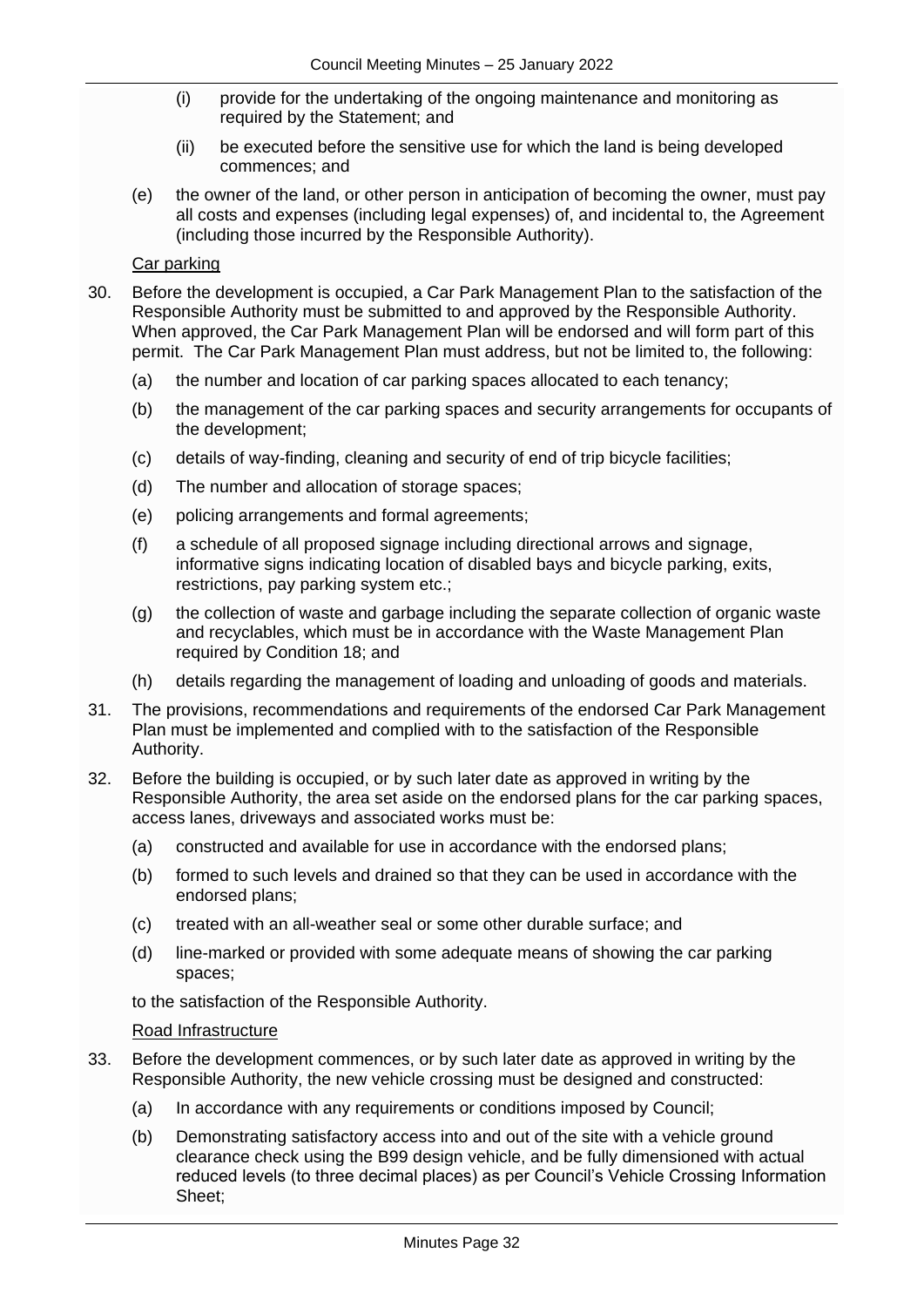- (c) At the Permit Holder's cost; and
- (d) To the satisfaction of Council.
- 34. Before the building is occupied, or by such later date as approved in writing by the Responsible Authority, any damage to Council infrastructure resulting from the development (including trenching and excavation for utility service connections) must be reinstated:
	- (a) at the permit holder's cost; and
	- (b) to the satisfaction of the Responsible Authority.
- 35. Except with the prior written consent of the Responsible Authority, Council assets must not be altered in any way.
- 36. Prior to the completion of the development, subject to the relevant authority's consent, the relocation of any service poles, street line markings, car parking sensors, service structures or service pits necessary to facilitate the development must be undertaken:
	- (a) at the permit holder's cost; and
	- (b) to the satisfaction of the Responsible Authority.
- 37. Before the building is occupied, or by such later date as approved in writing by the Responsible Authority, the removal of any kerbside parking sensors and any reinstatement of parking sensors will require the Permit Holder to pay Council the cost of each parking sensor taken out from the kerb/footpath/roadway. Any costs associated with the reinstatement of road infrastructure due to the removal of the parking sensors must also be borne by the Permit Holder.
- 38. Before the building is occupied, or by such later date as approved in writing by the Responsible Authority, any damaged roads, footpaths and other road related infrastructure adjacent to the development site as a result of the construction works, including trenching and excavation for utility service connections, must be reconstructed:
	- (a) at the permit holder's cost; and
	- (b) in a location and manner,

to the satisfaction of the Responsible Authority.

- 39. Before the building is occupied, or by such later date as approved in writing by the Responsible Authority, all redundant property drain outlets are to be demolished and reinstated with paving, and kerb and channel:
	- (a) at the permit holder's cost; and
	- (b) in a location and manner,

to the satisfaction of the Responsible Authority.

Lighting

- 40. Before the building is occupied, or by such later date as approved in writing by the Responsible Authority, external lighting capable of illuminating access to the pedestrian and vehicular entrances must be provided on the subject site. Lighting must be:
	- (a) located;
	- (b) directed;
	- (c) shielded; and
	- (d) of limited intensity,

to the satisfaction of the Responsible Authority.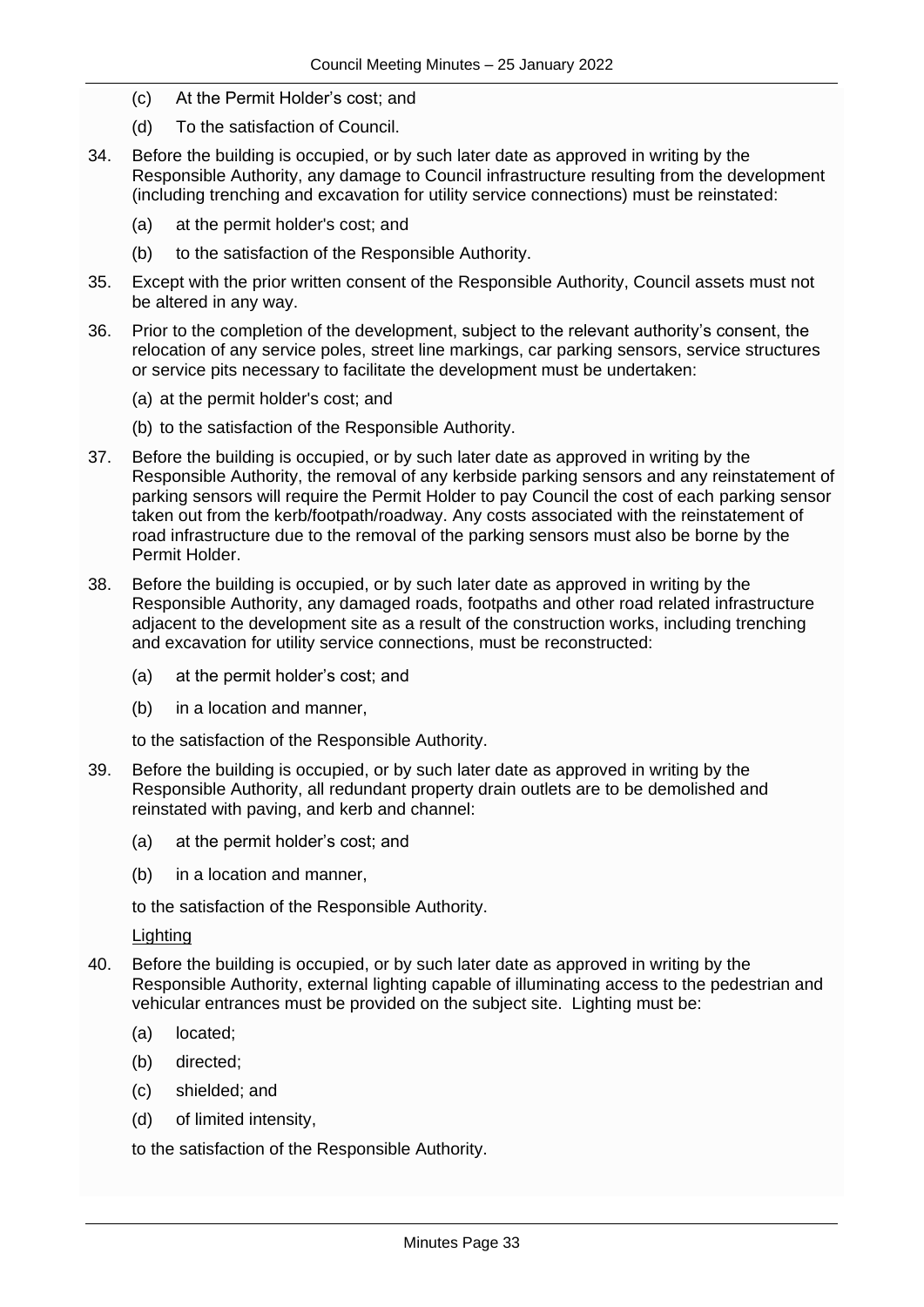- 41. In conjunction with the submission of development plans under Condition 1 and Landscape Plans required under Condition 12, a Lighting Plan to the satisfaction of the Responsible Authority must be submitted to and approved by the Responsible Authority. The Lighting Plan must address lighting along the frontages of Building A and Building B as well as the internal communal open space areas. When approved, the Lighting Plan will be endorsed and will form part of this permit. The Lighting Plan must provide for:
	- (a) A lighting scheme designed for both public highway and new open public areas and open space within the curtilage of the property that complies with uniformity requirements as per standard AS1158.3.1;
	- (b) The control of light spillage into the windows of existing and proposed residences to comply with the requirements of AS 4282 – 2019," Control of the obtrusive effects of outdoor lighting";
	- (c) The locations of any new light poles so as not to obstruct access into private garages/off and on street parking places;
	- (d) Lighting to all primary pedestrian access points to a residential property to satisfy at least level P4 as per AS 1158.3.1;
	- (e) Lighting of all publicly accessible spaces;
	- (f) A maintenance regime for the lighting scheme within the curtilage of the property; and
	- (g) The use of energy efficient luminaries and/or solar lighting technologies to reduce carbon emission if possible.
- 42. The provisions, recommendations and requirements of the endorsed Public Lighting Plan must be implemented and complied with at no cost to Council and to the satisfaction of the Responsible Authority.

General

- 43. Delivery and collection of goods to and from the land may only occur between 7am and 10pm Monday to Saturday, or after 9am on a Sunday or public holiday except for those allowed under any relevant local law.
- 44. Finished floor levels shown on the endorsed plans must not be altered or modified without the prior written consent of the Responsible Authority.
- 45. Before the building is occupied, any wall located on a boundary facing public property must be treated with a graffiti proof finish to the satisfaction of the Responsible Authority.
- 46. Before the buildings are occupied, or by such later date as approved in writing by the Responsible Authority, all new on-boundary walls must be cleaned and finished to the satisfaction of the Responsible Authority.
- 47. All buildings and works must be maintained in good order and appearance to the satisfaction of the Responsible Authority.
- 48. All pipes, fixtures, fittings and vents servicing any building on the land must be concealed in service ducts or otherwise hidden from view to the satisfaction of the Responsible Authority.
- 49. Before the development is occupied, or by such later date as approved in writing by the Responsible Authority, all screening and other measures to prevent overlooking as shown on the endorsed plans must be installed to the satisfaction of the Responsible Authority. Once installed the screening and other measures must be maintained to the satisfaction of the Responsible Authority.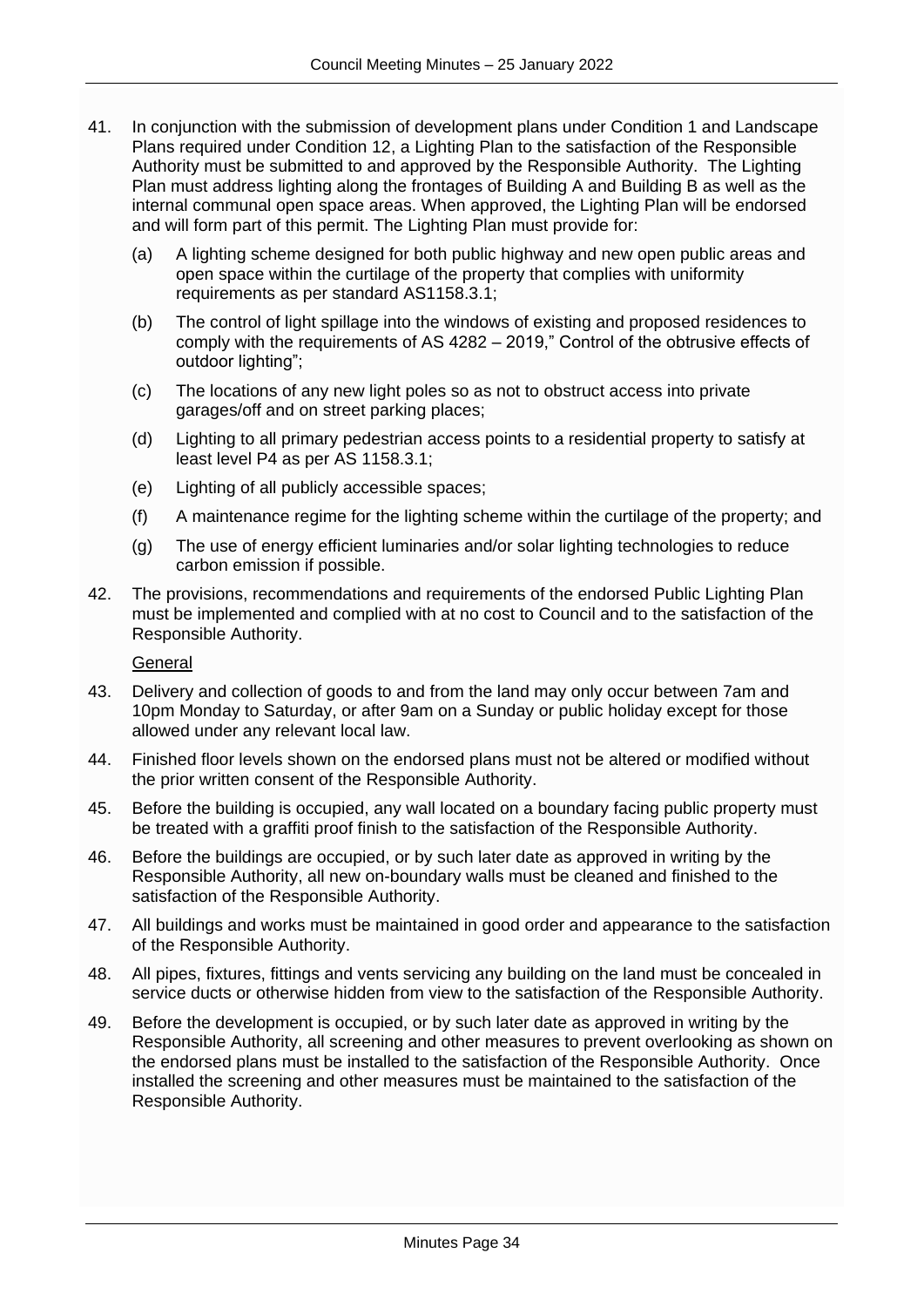### Construction Management Plan

- 50. Before the development commences, a Construction Management Plan to the satisfaction of the Responsible Authority must be submitted to and approved by the Responsible Authority. When approved, the plan will be endorsed and will form part of this permit. The plan must provide for:
	- (a) a pre-conditions survey (dilapidation report) of the land and all adjacent Council roads frontages and nearby road infrastructure;
	- (b) works necessary to protect road and other infrastructure;
	- (c) remediation of any damage to road and other infrastructure;
	- (d) containment of dust, dirt and mud within the land and method and frequency of clean up procedures to prevent the accumulation of dust, dirt and mud outside the land;
	- (e) facilities for vehicle washing, which must be located on the land;
	- (f) the location of loading zones, site sheds, materials, cranes and crane/hoisting zones, gantries and any other construction related items or equipment to be located in any street;
	- (g) site security;
	- (h) management of any environmental hazards including, but not limited to,:
		- (i) contaminated soil;
		- (ii) materials and waste;
		- (iii) dust;
		- (iv) stormwater contamination from run-off and wash-waters;
		- (v) sediment from the land on roads;
		- (vi) washing of concrete trucks and other vehicles and machinery; and
		- (vii) spillage from refuelling cranes and other vehicles and machinery;
	- (i) the construction program;
	- (j) preferred arrangements for trucks delivering to the land, including delivery and unloading points and expected duration and frequency;
	- (k) parking facilities for construction workers;
	- (l) measures to ensure that all work on the land will be carried out in accordance with the Construction Management Plan;
	- (m) an outline of requests to occupy public footpaths or roads, or anticipated disruptions to local services;
	- (n) an emergency contact that is available for 24 hours per day for residents and the Responsible Authority in the event of relevant queries or problems experienced;
	- (o) the provision of a traffic management plan to comply with provisions of AS 1742.3-2002 Manual of uniform traffic control devices - Part 3: Traffic control devices for works on roads;
	- (p) a Noise and Vibration Management Plan showing methods to minimise noise and vibration impacts on nearby properties and to demonstrate compliance with Noise Control Guideline 12 for Construction (Publication 1254) as issued by the Environment Protection Authority in October 2008. The Noise and Vibration Management Plan must be prepared to the satisfaction of the Responsible Authority.

In preparing the Noise and Vibration Management Plan, consideration must be given to: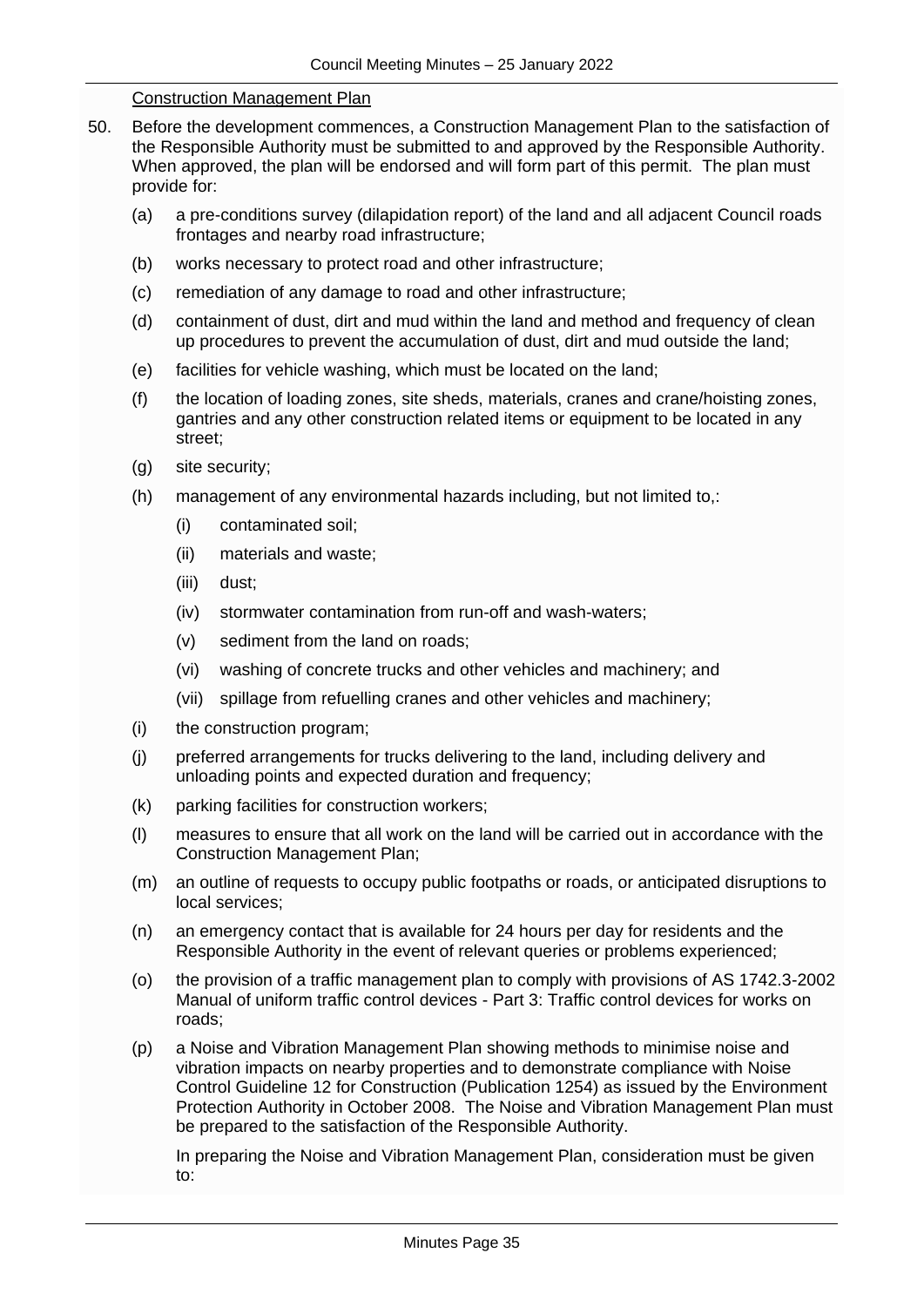- (i) using lower noise work practice and equipment;
- (ii) the suitability of the land for the use of an electric crane;
- (iii) silencing all mechanical plant by the best practical means using current technology;
- (iv) fitting pneumatic tools with an effective silencer; and
- (v) other relevant considerations; and
- (q) any site-specific requirements; and
- (r) During the construction:
	- (i) any stormwater discharged into the stormwater drainage system must be in compliance with Environment Protection Authority guidelines;
	- (ii) stormwater drainage system protection measures must be installed as required to ensure that no solid waste, sediment, sand, soil, clay or stones from the land enters the stormwater drainage system;
	- (iii) vehicle borne material must not accumulate on the roads abutting the land;
	- (iv) the cleaning of machinery and equipment must take place on the land and not on adjacent footpaths or roads; and
	- (v) all litter (including items such as cement bags, food packaging and plastic strapping) must be disposed of responsibly.
- 51. The provisions, recommendations and requirements of the endorsed construction management plan must be implemented and complied with to the satisfaction of the Responsible Authority.
- 52. Except with the prior written consent of the Responsible Authority, demolition or construction works must not be carried out:
	- (a) Monday to Friday (excluding public holidays) before 7:00am or after 6:00pm.;
	- (b) Saturdays and public holidays (other than ANZAC Day, Christmas Day and Good Friday) before 9:00am or after 3:00pm; and
	- (c) Sundays, ANZAC Day, Christmas Day and Good Friday at any time.

Time expiry

- 53. This permit will expire if:
	- (a) the development is not commenced within two years of the date of this permit;
	- (b) the development is not completed within four years of the date of this permit; and
	- (c) the non-residential uses are not commenced within five years of the date of this permit.

The Responsible Authority may extend the periods referred to if a request is made in writing before the permit expires or within six months afterwards for commencement or within twelve months afterwards for completion.

#### Notes:

A building permit may be required before development is commenced. Please contact Council's Building Services on 9205 5555 to confirm.

Areas must be provided inside the property line and adjacent to the footpath to accommodate pits and meters. No private pits, valves or meters on Council property will be accepted.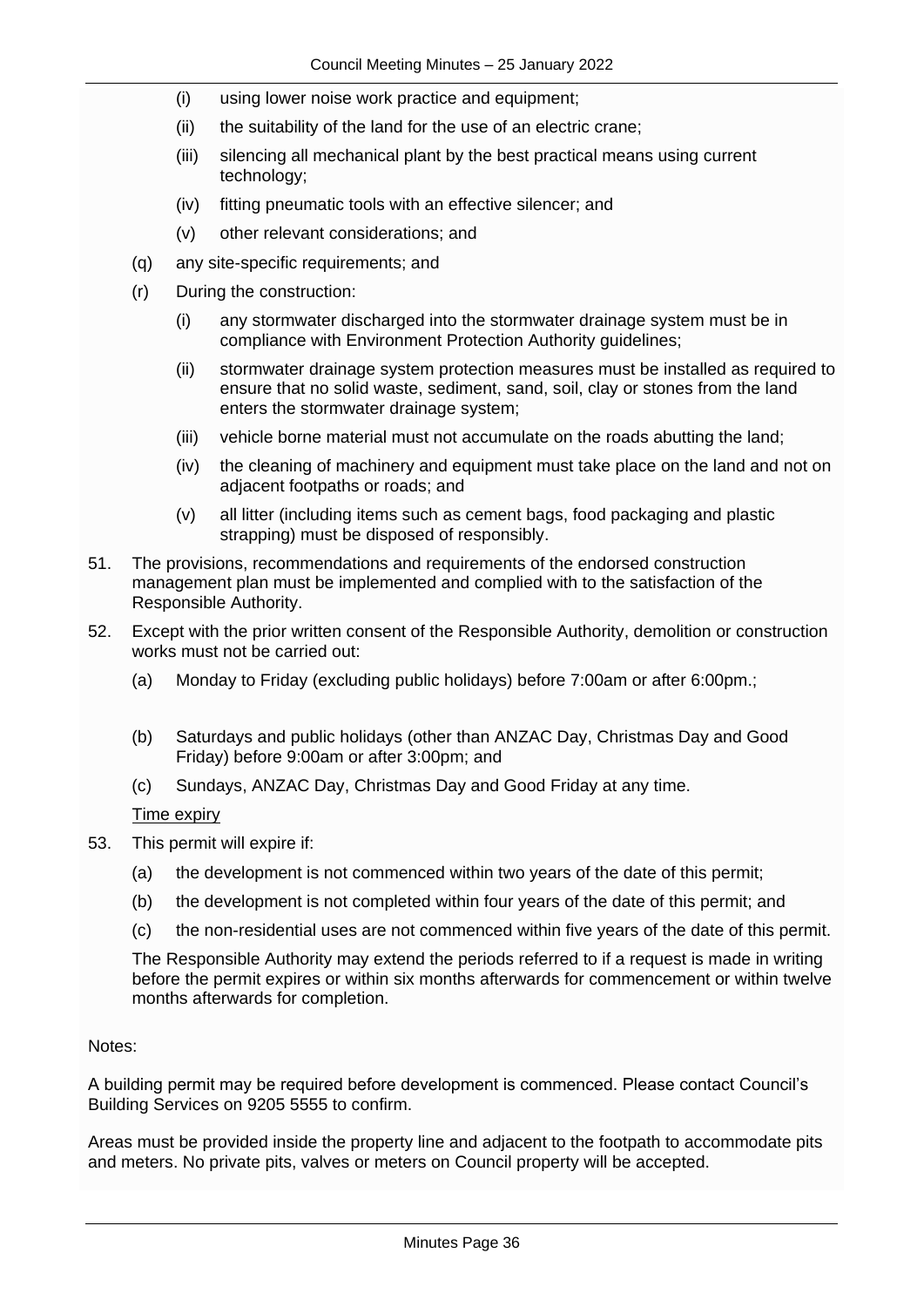All future businesses and residents (whether as owners, lessees/tenants, occupiers) within the development approved under this permit, will not be permitted to obtain business, resident or visitor parking permits.

A local law permit (e.g. Asset Protection Permit, Road Occupation Permit) may be required before development is commenced. Please contact Council's Construction Management Branch on Ph. 9205 5555 to confirm.

Provision must be made for drainage of the site to a legal point of discharge. Please contact Council's Building Services on 9205 5555 for further information.

The applicant must apply for a Legal Point of Discharge under Regulation 133 – Stormwater Drainage of the *Building Regulations* 2018 from Yarra Building Services unit. Any storm water drainage within the property must be provided and be connected to the nearest Council pit of adequate depth and capacity (legal point of discharge), or to Council's satisfaction under Section 200 of the *Local Government Act* 1989 and Regulation 133.

Any services poles, structures or pits that interfere with the proposal must be adjusted, removed or relocated at the owner's expense after seeking approval from the relevant authority.

No parking restriction signs or line-marked on-street parking bays are to be removed, adjusted, changed or relocated without approval or authorisation from Council's Parking Management unit and Construction Management branch. Any on-street parking reinstated as a result of development works must be approved by Council's Parking Management unit.

Only roof runoff, surface water and clean groundwater seepage from above the water table can be discharged into Council drains.

Council will not permit clean groundwater from below the groundwater table to be discharged into Council's drainage system. Basements that extend into the groundwater table must be waterproofed/tanked.

In accordance with the Yarra Planning Scheme, a 4.5 per cent public open space contribution will apply in the event of the subdivision of the land.

### **CARRIED**

#### **CALL FOR A DIVISION**

**For:** Councillors Stone, O'Brien, Crossland, de Vietri, Mohamud, Nguyen and Wade

**Against:** Councillor Landes

*The Mayor adjourned the meeting at 7.46pm The meeting resumed at 7.51pm*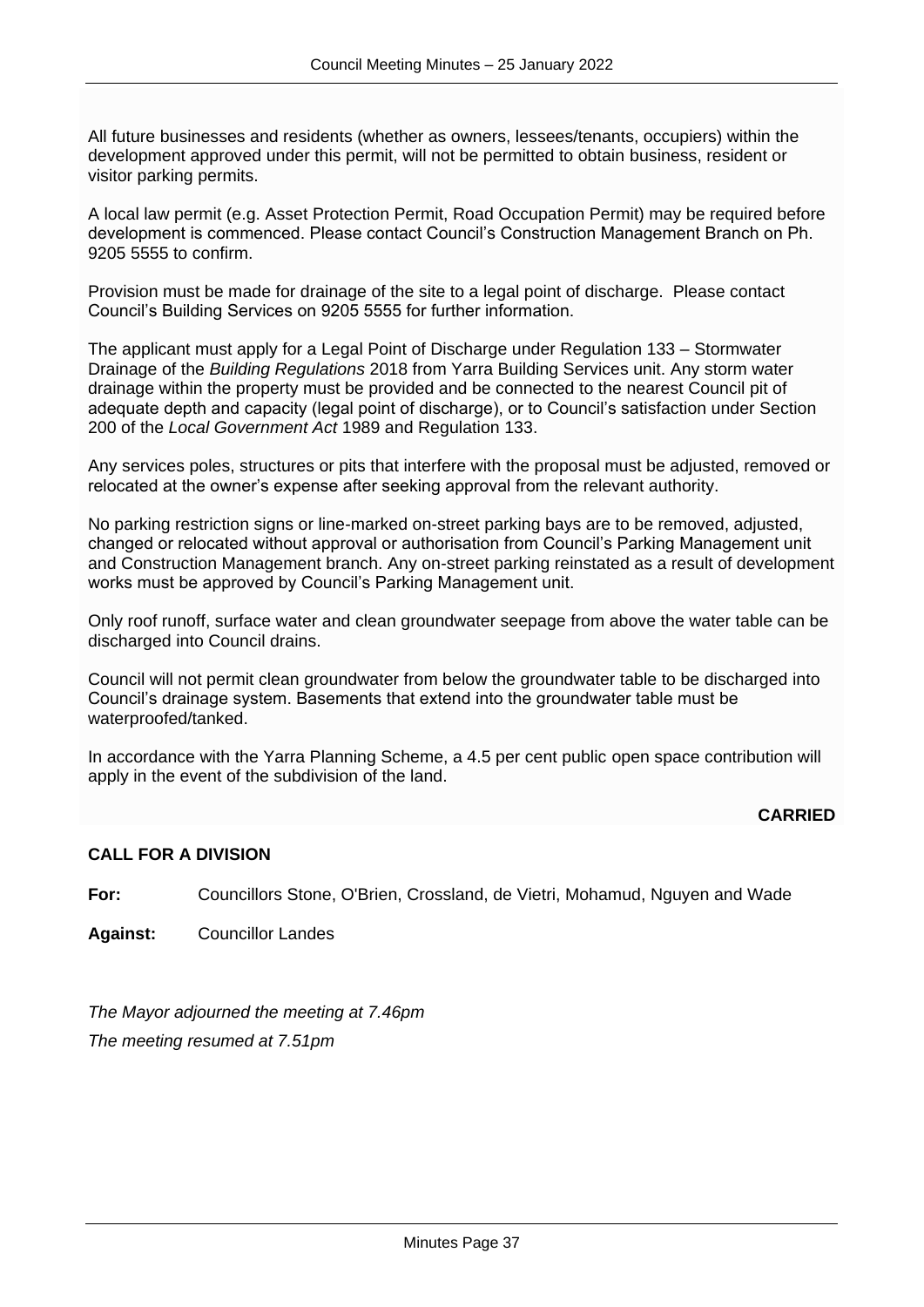## <span id="page-37-0"></span>8.2 Proposed Alphington Cycling and Pedestrian Link and Yarra Planning Scheme Amendment C300yara

| <b>Reference</b>  | D22/645                                   |
|-------------------|-------------------------------------------|
| Author            | Alayna Chapman - Senior Strategic Planner |
| <b>Authoriser</b> | Director Planning and Place Making        |

#### **RECOMMENDATION Start time: 7.52pm**

- 1. That Council notes the:
	- (a) officer report outlining the Alphington Link Project and Amendment C300yara currently on exhibition by the Department of Transport;
	- (b) broad alignment of the proposed Alphington Link Project and Amendment C300yara with Council strategies and policies; and
	- (c) submission in Attachments 2 and 3 to advise the Department of Transport of Council's 'in principle' support of the proposed Alphington Link Project and Amendment C300yara, subject to recommendations.
- 2. That Council endorse the submission in Attachments 2 and 3 to be submitted to the Department of Transport.
- 3. That Officers continue to advocate on Council's behalf regarding the specific recommendations identified in the submission.
- 4. That Council further advise the Department of Transport that it considers that the State Government should be responsible for the future maintenance of the proposed pathway as part of the metropolitan cycling trail.

#### *Public Submissions*

*The following people addressed Council on the matter: James Thyer, Community Coalition for the Darebin Yarra Link; and Todd Perry, Alphington Fairfield Civic Association.*

#### <span id="page-37-1"></span>**COUNCIL RESOLUTION**

**Moved:** Councillor O'Brien **Seconded:** Councillor de Vietri

- 1. That Council notes:
	- (a) the Officer report outlining the Alphington Link Project and Amendment C300yara currently on exhibition by the Department of Transport;
	- (b) the intent of the Yarra Planning Scheme Amendment C300yara, proposed by the Minister for Planning, to facilitate a proposed shared path link to the existing Darebin Creek trail by virtue of an Incorporated Document, a Public Acquisition Overlay and a Specific Control Overlay;
	- (c) the broad alignment of the proposed Alphington Link Project and Amendment C300yara with Council strategies and policies, in particular, regarding access and movement and community connections; and
	- (d) the draft submissions in Attachments 2 and 3, for Council consideration, to advise the Department of Transport of Council's 'in principle' support of the proposed Alphington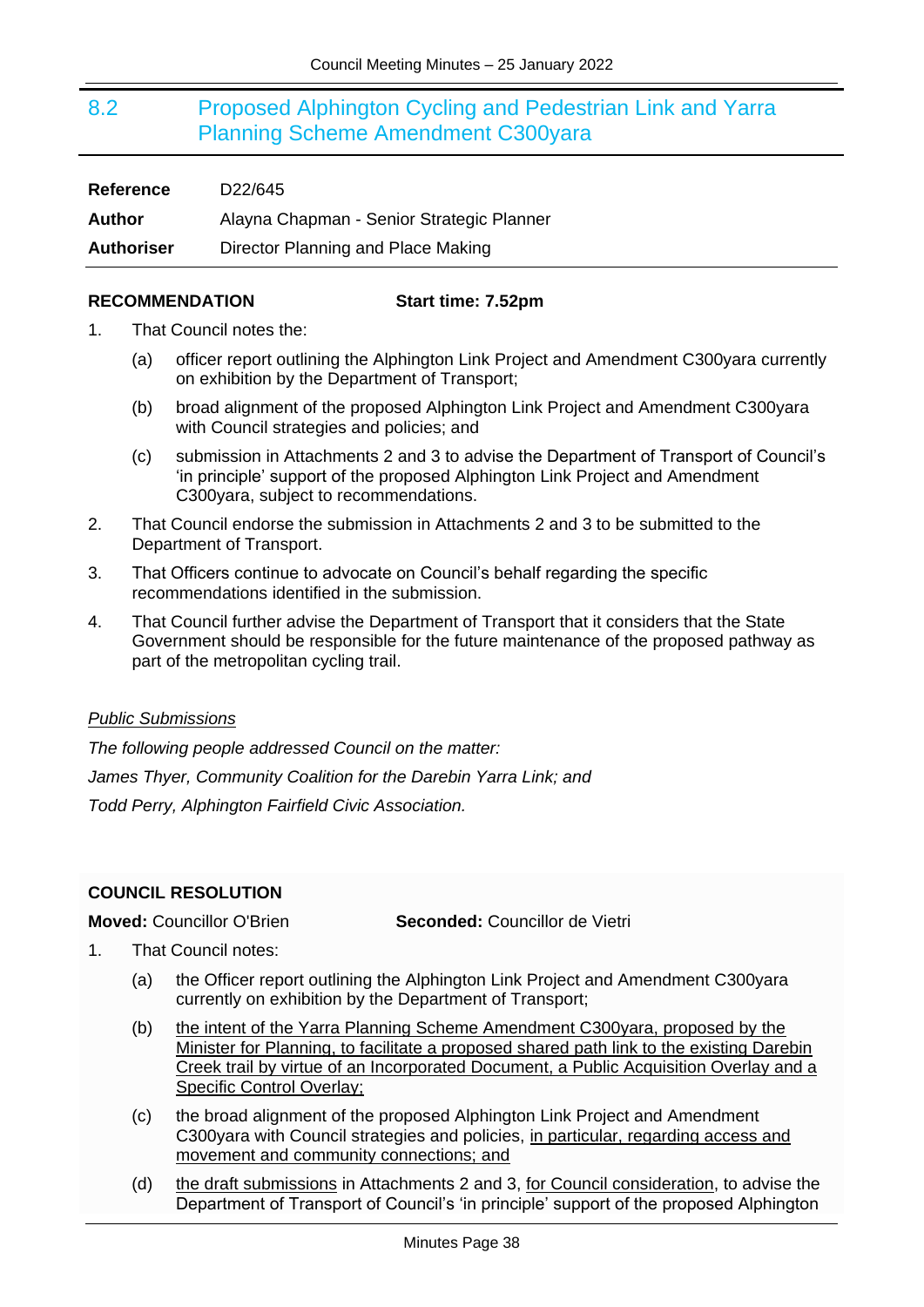Link Project and Amendment C300yara, subject to recommendations.

- 2. That Council further note that the proposed alignment of the link by the Department of Transport:
	- (a) retains the existing street trees in Farm Road, but that the intended path, as future works, is adjacent to those trees; and
	- (b) proposes to remove four other trees nearby in the ownership of the Golf Course.
- 3. That Council resolve to advise the Department of Transport, the Department of Environment, Land, Water and Planning, Minister for Roads and Road Safety and the Minister for Planning that:
	- (a) all Council streets trees must be retained and protected during the implementation of the 'link' works, and further, that hard-surfacing in the near vicinity of those trees must be kept to a minimum; and in this regard, the proponent must liaise with the Council arborists to determine the degree of works in the tree root zones that is acceptable and the form of works that is required to successfully retain these street trees;
	- (b) the four trees designated to be removed on golf club land, if at all possible, be reconsidered for retention, as they form part of the local habitat for fauna, and
	- (c) the 'Incorporated Document' include the following condition under 'Native Vegetation':
		- (i) before the removal of any trees, a qualified zoologist/ecologist must inspect the trees to determine if there are any fauna present, and if so, a Fauna Assessment Report (FAR) must be prepared to the satisfaction of the Yarra City Council, detailing the type of fauna found and measures to be taken to manage these;
		- (ii) the FAR must also outline any particular specifications on how and when those trees should be removed to best protect any wildlife present in those trees; any tree removal will then only occur in accordance with the recommendations of the zoologist/ecologist; and
		- (iii) a qualified zoologist/ecologist must be present during the removal of trees.
- 4. That Council endorse the intent of the submission in Attachments 2 and 3 to be submitted to the Department of Transport with some supplementary commentary regarding part 3 above, and that the final submission be approved by the Interim CEO that accords with the Council resolutions above.
- 5. That Officers continue to advocate on Council's behalf regarding all the specific recommendations identified in the submission.
- 6. That Council further advise the Department of Transport that it considers that the State Government should be responsible for the future maintenance of the proposed pathway as part of the metropolitan cycling trail.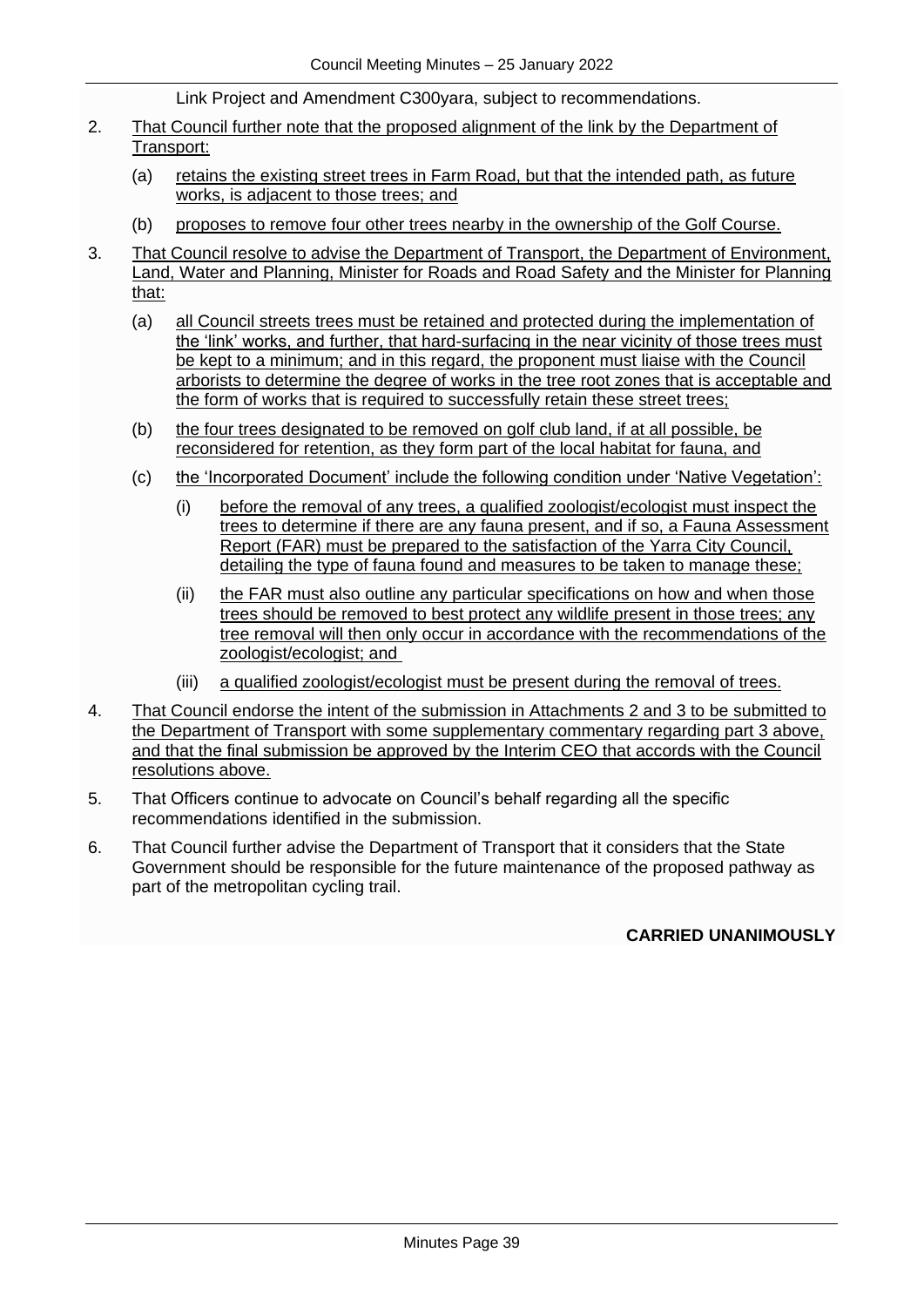## <span id="page-39-0"></span>8.3 Business Advisory Group Committee membership

| <b>Reference</b>  | D22/8370                                                                  |
|-------------------|---------------------------------------------------------------------------|
| Author            | Simon Osborne - Senior Project Officer - Retail, Tourism and<br>Marketing |
| <b>Authoriser</b> | Director Planning and Place Making                                        |

#### **RECOMMENDATION Start time: 8.17pm**

- 1. That Council appoint the following persons to the seven vacant positions on the Business Advisory Group:
	- $(a)$
	- $(b)$
	- $\left( c\right)$   $\qquad \qquad \qquad$
	- $(d)$
	- $(e)$
	- $(f)$   $\qquad \qquad$  ; and
	- $(a)$
- 2. That officers write to all members of the community who expressed interest, advising of this decision and thank them for applying to be members of the Business Advisory Group.

#### <span id="page-39-1"></span>**COUNCIL RESOLUTION**

#### **Moved:** Councillor Landes **Seconded:** Councillor Nguyen

- 1. That Council appoint the following persons to the seven vacant positions on the Business Advisory Group:
	- (a) Guido Melo;
	- (b) Freya Berwick;
	- (c) Jeremy Ellis;
	- (d) Daine Singer;
	- (e) Luke Chamberland;
	- (f) Sophie Travers; and
	- (g) Shane Hryhorec.
- 2. That officers write to all members of the community who expressed interest, advising of this decision and thank them for applying to be members of the Business Advisory Group.
- 3. In acknowledging the significant and on-going economic impact of COVID-19 on Yarra's business community, the Chair(s) of the Business Advisory Group can invite additional members from Yarra's business precincts and industries to observe and gain insight into challenges and opportunities relevant to the industry.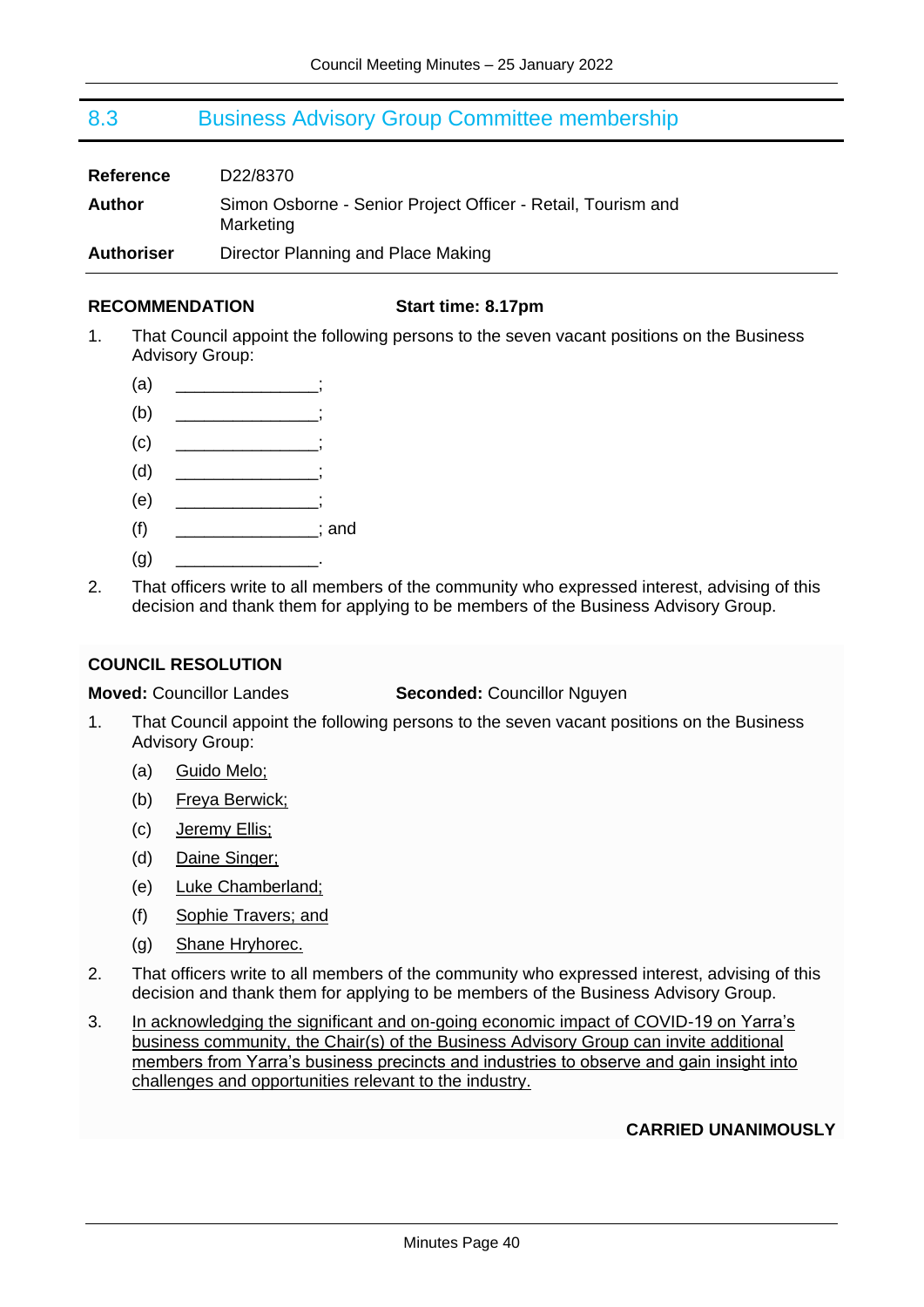## <span id="page-40-0"></span>8.4 Appointment of Audit and Risk Committee chair

| <b>Reference</b>  | D21/185306                                     |
|-------------------|------------------------------------------------|
| Author            | <b>Rhys Thomas - Senior Governance Advisor</b> |
| <b>Authoriser</b> | Director Corporate, Business and Finance       |

#### **RECOMMENDATION Start time: 8.27pm**

- 1. That Council:
	- (a) appoint David Ashmore as the Audit and Risk Committee Chair for 2022; and
	- (b) thank the Audit and Risk Committee for its contribution to good governance at the City of Yarra throughout 2021.

### <span id="page-40-1"></span>**COUNCIL RESOLUTION**

### **Moved:** Councillor Landes **Seconded:** Councillor Wade

- 1. That Council:
	- (a) appoint David Ashmore as the Audit and Risk Committee Chair for 2022; and
	- (b) thank the Audit and Risk Committee for its contribution to good governance at the City of Yarra throughout 2021.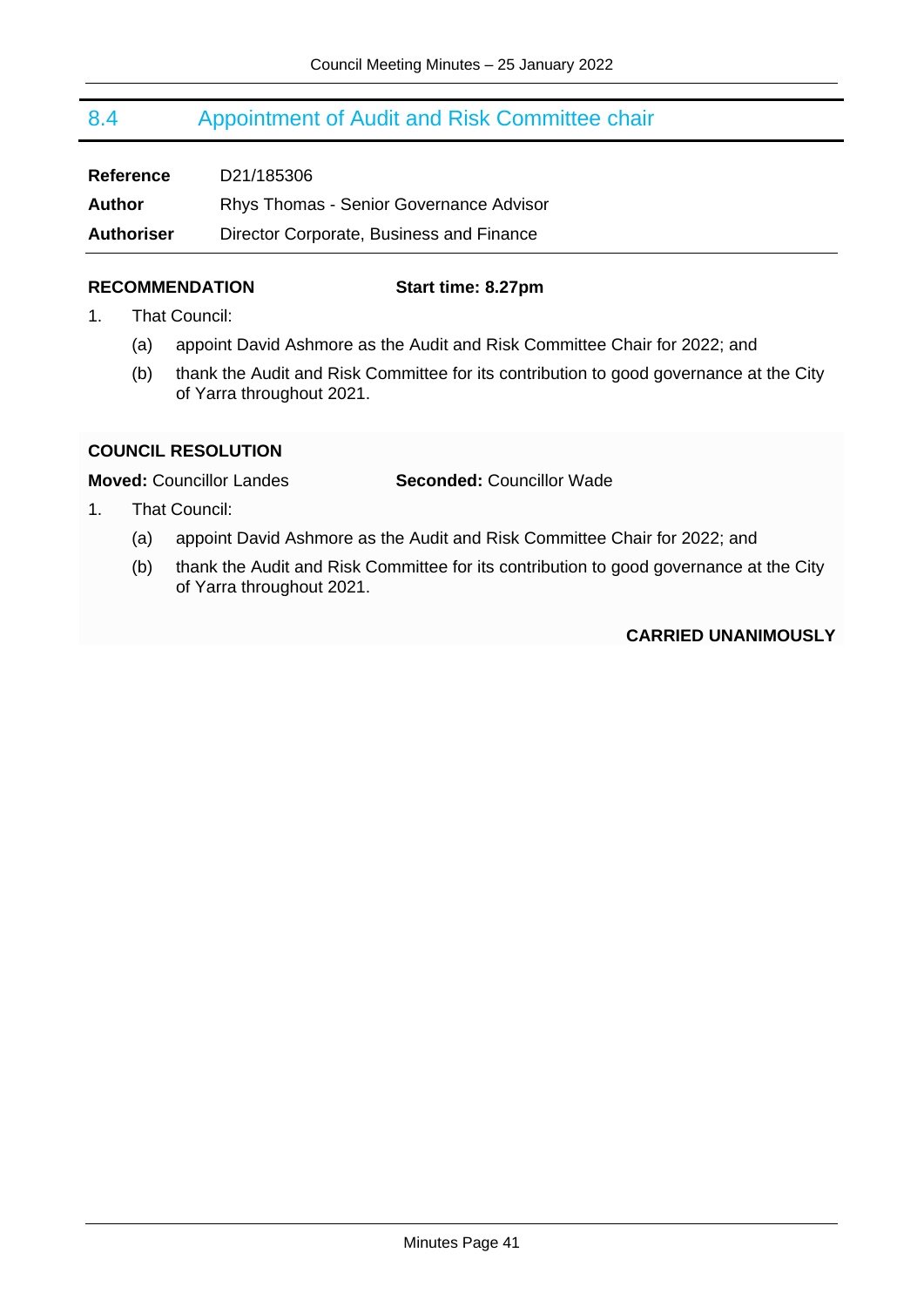## <span id="page-41-0"></span>8.5 Appointment of Council delegates to the Metropolitan Transport Forum

**Reference** D22/5219 **Author** Rhys Thomas - Senior Governance Advisor **Authoriser** Group Manager Chief Executive's Office

#### **RECOMMENDATION Start time: 8.29pm**

1. That Council rescind the decision at the Council meeting of 16 November 2021 to appoint Cr de Vietri and Cr Stone (substitute) to the Metropolitan Transport Forum, and instead appoint Cr \_\_\_\_\_\_\_\_\_\_\_ and Cr \_\_\_\_\_\_\_\_\_\_\_ (substitute) for the 2021/2022 Council year.

#### <span id="page-41-1"></span>**COUNCIL RESOLUTION**

**Moved:** Councillor de Vietri **Seconded:** Councillor Crossland

1. That Council rescind the decision at the Council meeting of 16 November 2021 to appoint Cr de Vietri and Cr Stone (substitute) to the Metropolitan Transport Forum, and instead appoint Cr de Vietri and Cr Crossland (substitute) for the 2021/2022 Council year.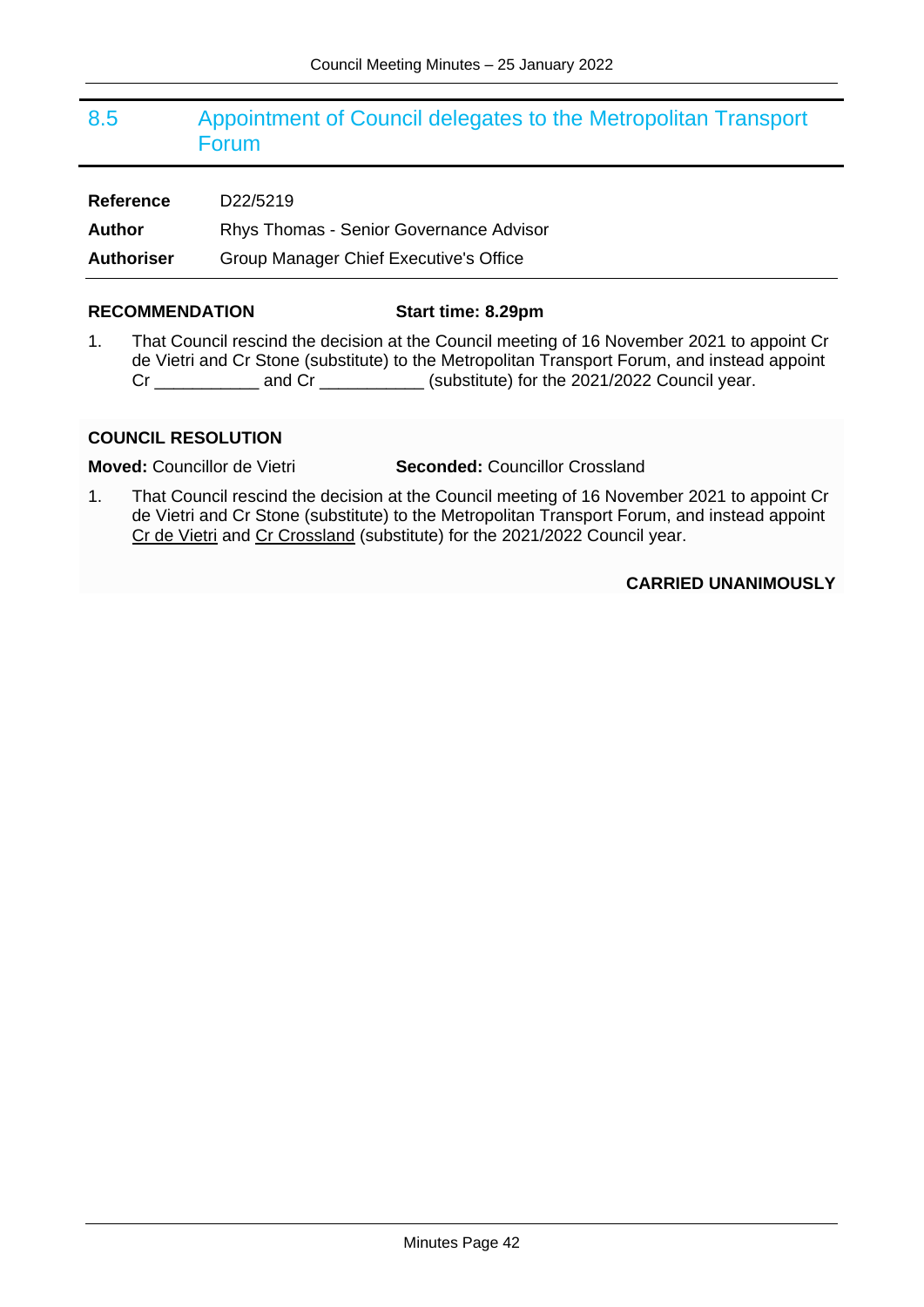## <span id="page-42-0"></span>9.1 Notice of Motion No. 1 of 2022 - Matters Referenced in the Heritage Advisory Committees Delegate's Report December 2021

| <b>Reference</b>  | D22/10552                                               |
|-------------------|---------------------------------------------------------|
| Author            | Mel Nikou - Administration Officer - Governance Support |
| <b>Authoriser</b> | Group Manager Chief Executive's Office                  |

#### **RECOMMENDATION Start time: 8.31pm**

- 1. That in relation to the following items referenced in the Heritage Advisory Committee Delegate's December 2021 report, Council:
	- (a) Re Owner's Obligations in Heritage Overlay Areas:
		- (i) writes to all real estate agencies operating in Yarra to note that pre-sale works must be undertaken in accordance with Heritage Overlay requirements, including that permits must be sought for works as required;
		- (ii) prepares a "Dos and Don'ts" for various aspects of works on heritage properties citing good and bad examples to guide the community about what should be done and what is good practice; and
		- (iii) includes a regular column on heritage in Yarra News and / or Yarra's Enewsletter;
	- (b) Re Burnley Cottage:
		- (i) Puts in place, appropriate measures during any works undertaken at the cottage, to manage any unlisted archaeological objects that may be discovered; and
	- (c) Re Interpretation strategy and signage design for the Gas and Fuel site:
		- (i) Advocate for HAC representatives and a local community member to be included in discussions for the development of an interpretation strategy.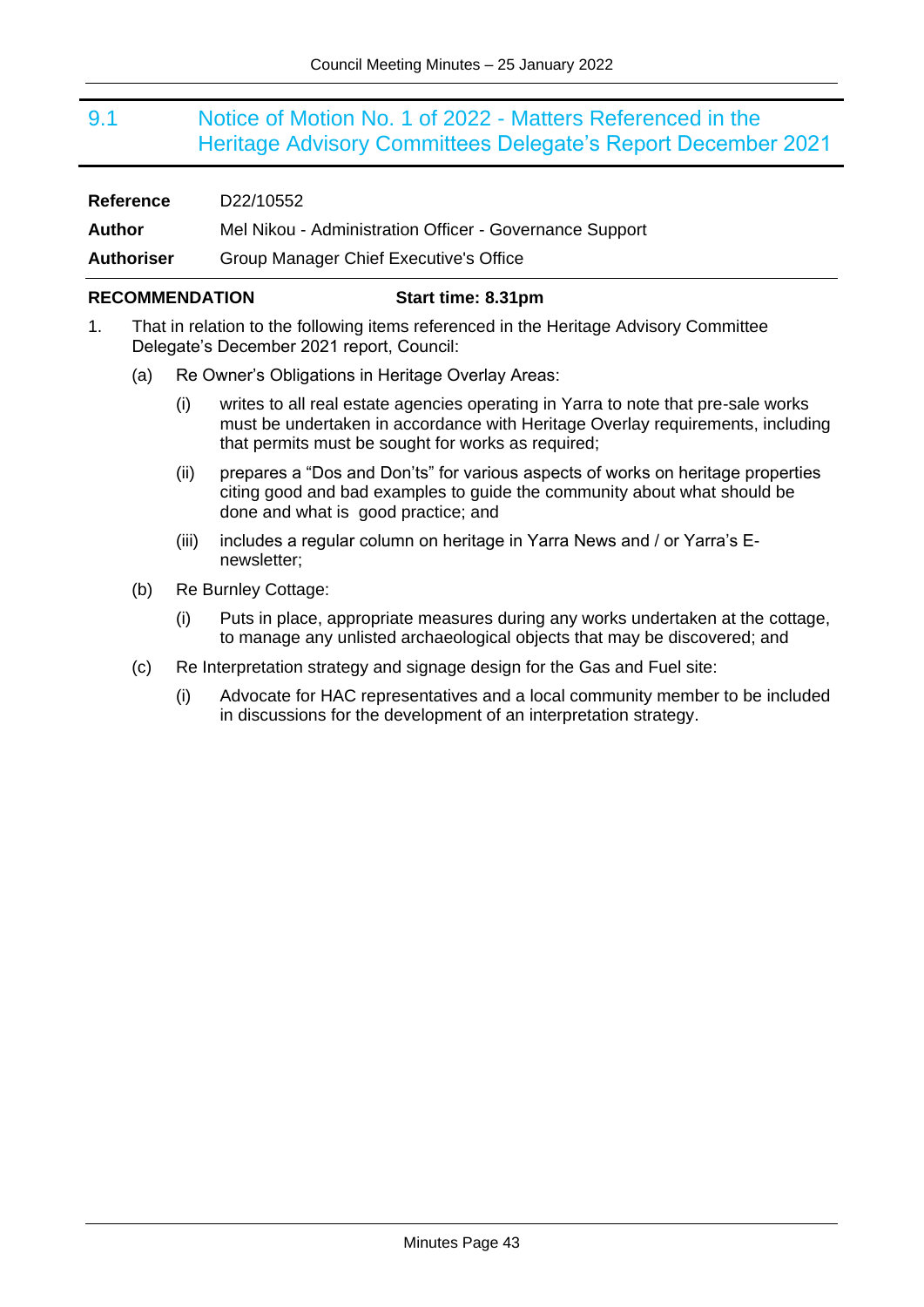### <span id="page-43-0"></span>**COUNCIL RESOLUTION**

#### **Moved:** Councillor O'Brien **Seconded:** Councillor Mohamud

- 1. That in relation to the following items referenced in the Heritage Advisory Committee Delegate's December 2021 report, Council:
	- (a) Re Owner's Obligations in Heritage Overlay Areas:
		- (i) writes to all real estate agencies operating in Yarra to note that pre-sale works must be undertaken in accordance with Heritage Overlay requirements, including that permits must be sought for works as required:
		- (ii) prepares a "Dos and Don'ts" for various aspects of works on heritage properties citing good and bad examples to guide the community about what should be done and what is good practice; and
		- (iii) includes a regular column on heritage in Yarra News and / or Yarra's Enewsletter;
	- (b) Re Burnley Cottage:
		- (i) Puts in place, appropriate measures during any works undertaken at the cottage, to manage any unlisted archaeological objects that may be discovered; and
	- (c) Re Interpretation strategy and signage design for the Gas and Fuel site:
		- (i) Advocate for HAC representatives and a local community member to be included in discussions for the development of an interpretation strategy and signage design for the Gas and Fuel site.

**CARRIED**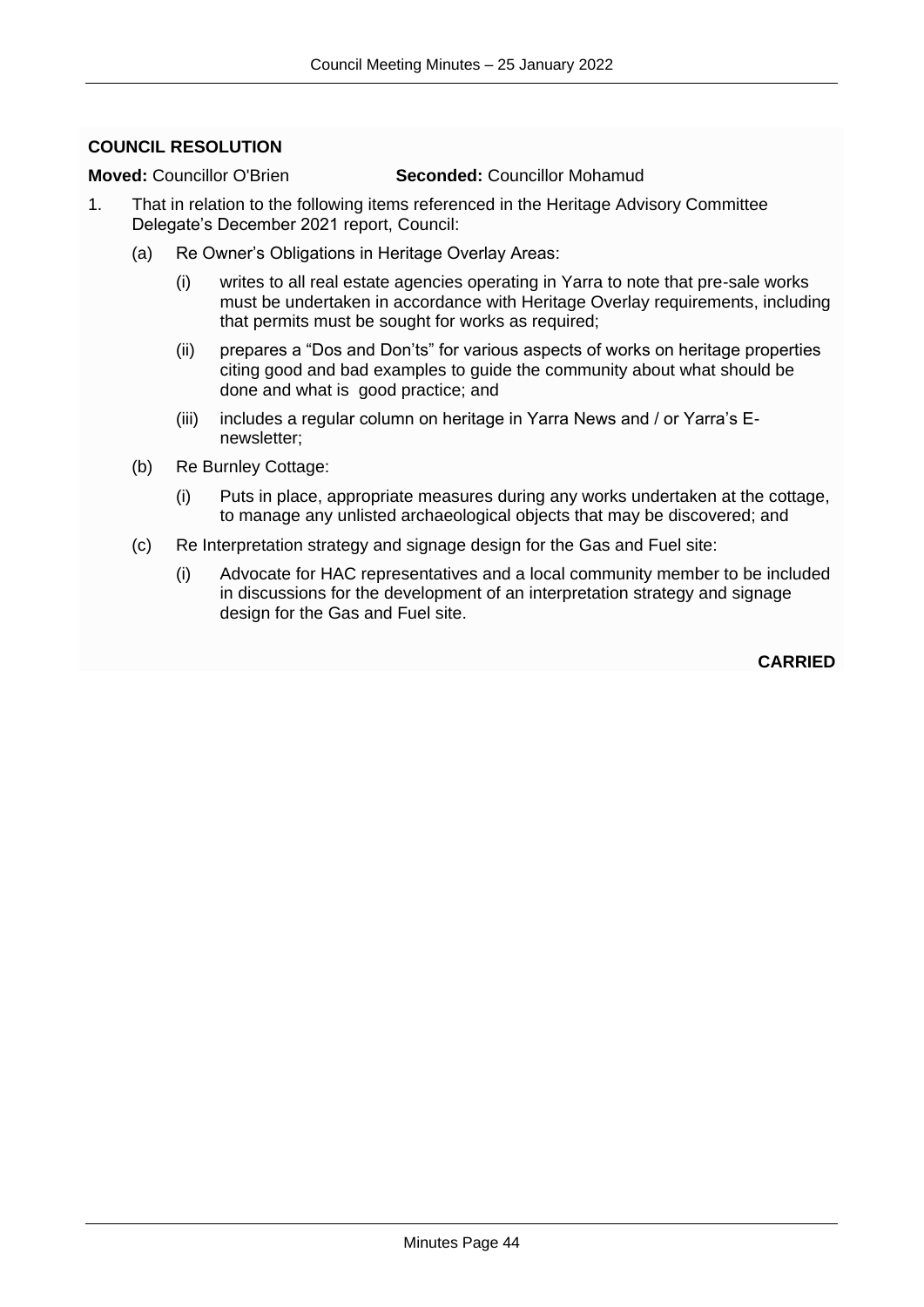## **10. Petitions and joint letters**

Nil

## **11. Questions without notice**

This record is provided as a summary of the questions asked by members of the public during Public Question Time at a meeting of the Yarra City Council. A recording of the Council Meeting (including Questions Without Notice) is available on Council's website for twelve months following the meeting. Where a question is taken on notice and unable to be answered at the meeting, the full response is also published on Council's website when it becomes available.

#### 11.1 Councillor de Vietri - Clifton Hill Tennis Club

Following a Council resolution on 13 August 2019, the Clifton Hill Tennis Club have been operating under Council management. While Council has presented sound reasons for implementing the current model, and has been closely involved in continuing discussions with the club, the Clifton Hill Tennis Club has expressed the following frustrations with the current management model at Mayor's Park Tennis and Netball Centre:

- The inability for the club to make and fund improvements, repairs and modifications to the club venue;
- The inability for the club to fund paid management roles, and the time pressure on volunteer committee members to undertake roles that would otherwise be paid roles;
- The inability for the club to have a contractual relationship with coaches of their choosing;
- The desire for the Clifton Hill Tennis Club committee to have a similar licencing/management model to that of the Fitzroy Tennis Club; and
- The dependence of members and the Council on the committee to ensure the smooth running and upkeep of the facility, despite them not officially managing the facility*.*

Could the officers please:

- confirm when a further report is due to be brought to Council, taking into account:
	- o the concerns presented by the Clifton Hill Tennis Club;
	- o views communicated by players, members and the committee; and
	- o any other recommendations or advice from sporting or other bodies.

#### *Response:*

*The Director City Works and Assets provided a response.*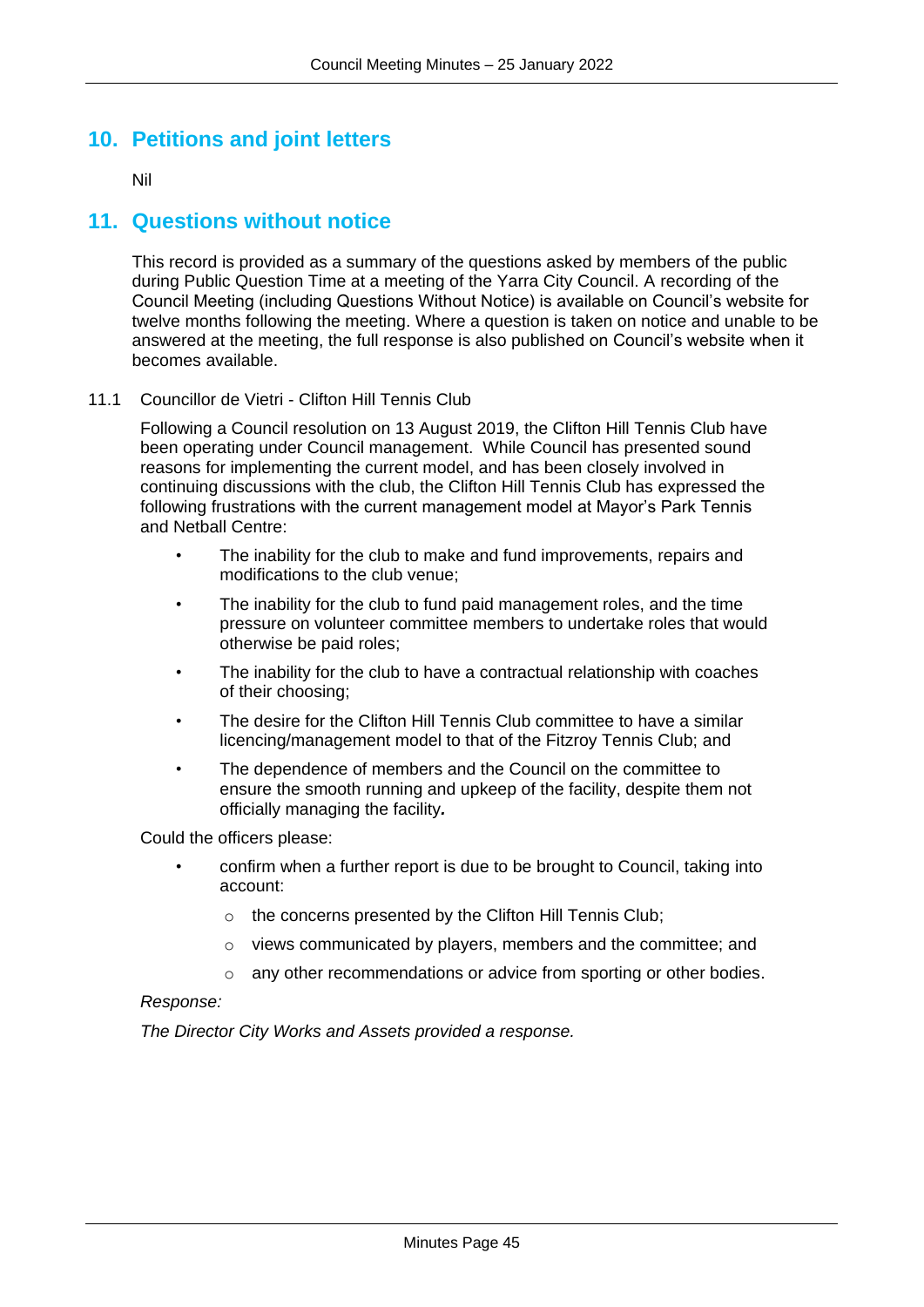## **12. Delegates' reports**

12.1 Councillor Crossland - Disability Advisory Committee (DAC)

Start time: 8.45pm

| <b>Committee</b>               | <b>Disability Advisory Committee</b>         |
|--------------------------------|----------------------------------------------|
| <b>Appointed Councillors</b>   | Councillors Stephen Jolly & Edward Crossland |
| <b>Date of Council Meeting</b> | 21 December 2021                             |
| Date of Report                 | 17 December 2021                             |
| <b>Report Author</b>           | Cr Stephen Jolly                             |

#### **DELEGATES REPORT**

The final Disability Advisory Committee meeting of 2021 was held last Tuesday 14 December 2021. After a very challenging year of meeting mostly on-line, members were pleased to be able to meet in person at the Willowview Centre.

The main discussion centred around the Get Active Strategy, with a presentation and opportunity for members to provide feedback on the different forms of activity available in Yarra.

A long-standing member of the DAC took the opportunity to reflect on key issues of importance including:

- The need to more closely consider specific disabilities in community planning deliberations and in understanding societal impacts.
- The value of continuing to build partnerships with first nations organisations.
- The need to address homelessness and insecure housing, and for those people experiencing disadvantage.

Another issue raised was the challenge of access to local, dignified, accessible and sustainable community transport – with suggestions that Council could explore an electric mini-bus and offer a regular route to increase access to key community centres, shops and medical centres – and seek funding from other levels of government.

Officers acknowledged this need has been identified through other consultations and advised that Council does operate a community bus service that offers a low cost service to residents through the My Aged Care system and for group based activities, and that if other external funding became available, it would be considered.

It was also noted that an expression of interest process will be formally conducted in early 2022 in order to renew the membership of the DAC. Existing members will be eligible to re-nominate. A report will be presented to Council at the conclusion of this process, providing recommendations on appointments to the Committee for the next term.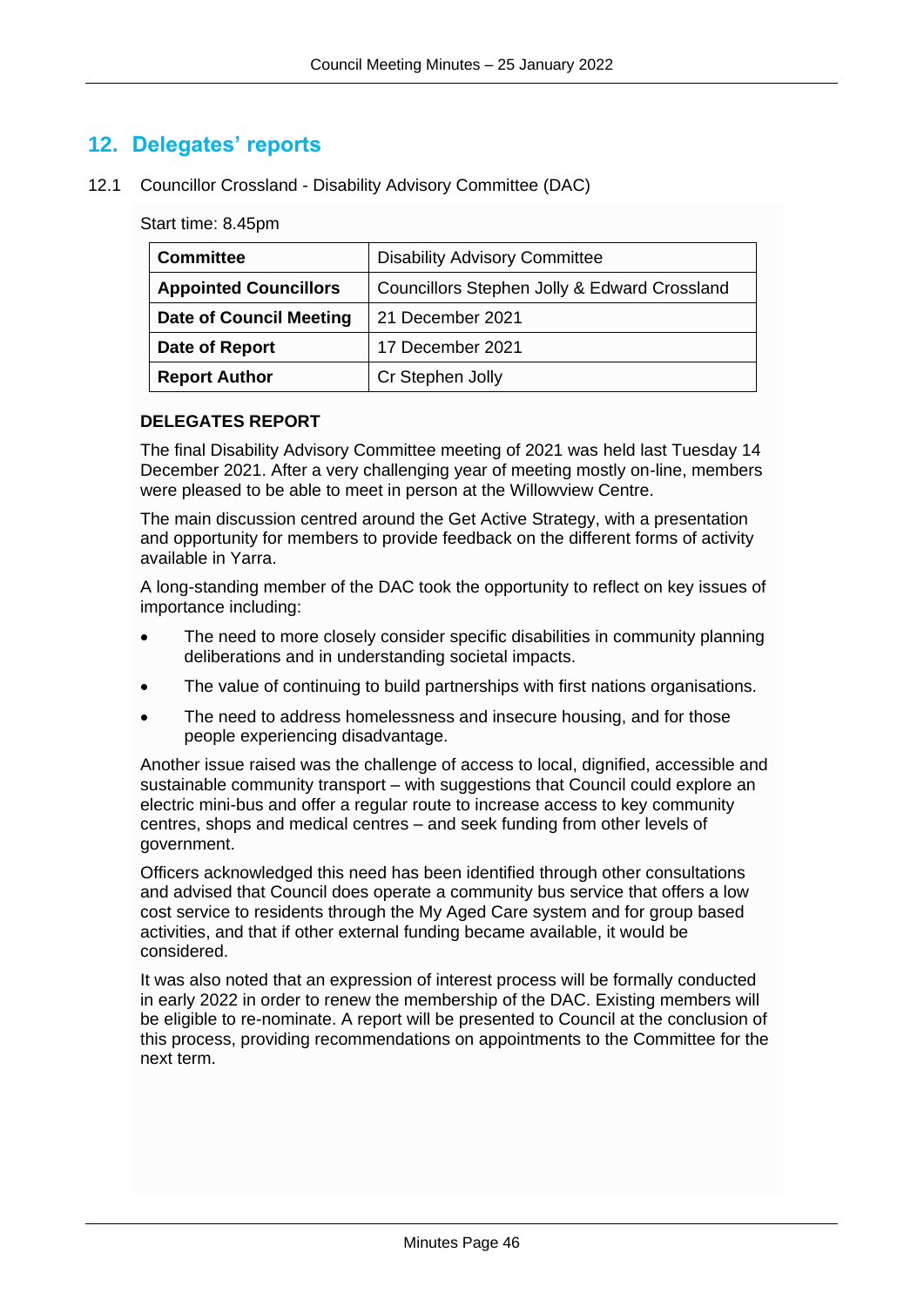### **COUNCIL RESOLUTION**

**Moved:** Councillor Crossland **Seconded:** Councillor Landes

- 1. That Council:
	- (a) note this Delegates Report; and
	- (b) extend it thanks and appreciation to the current members of the Disability Advisory Committee for their support and in providing invaluable advice into the development of Council strategies, policies and issues impacting on the lives of people with disability across 2021.

### **CARRIED UNANIMOUSLY**

#### 12.2 Councillor Stone - Active Ageing Advisory Committee

Start time: 8.48pm

| <b>Committee</b>               | <b>Active Ageing Advisory Committee</b> |
|--------------------------------|-----------------------------------------|
| <b>Appointed Councillors</b>   | Cr Amanda Stone                         |
| <b>Date of Council Meeting</b> | 25 January 2022                         |
| Date of Report                 | 25 January 2022                         |
| <b>Report Author</b>           | <b>Cr Amanda Stone</b>                  |

#### **DELEGATES REPORT**

The Active Ageing Advisory Committee (AAAC) has continued to meet bimonthly with a particular focus on the evolving Aged Care Reforms process and its impact on Yarra.

An additional meeting was held on 12 January 2022 to discuss the most recent advice from the Commonwealth Department of Health (DoH) on the design of the new Support at Home Program which is due to commence in July 2023. Across 2021 the AAAC has kept abreast of the reforms and provided feedback on implications for the community as information has become available.

On the 7 January 2021, the DoH released an overview of the proposed design, which very briefly includes:

- (a) Merging of the existing home-based programs into one program to be called the Support at Home program;
- (b) Eligible people receiving individualised service approvals following an assessment process based on need and ceasing care based on 'package levels';
- (c) A new funding model based on 'point of delivery' payments for service providers;
- (d) Broad choice of providers and easier access to equipment and assistive technologies; and
- (e) Introduction of a care management service type.

The AAAC, in considering this most recent advice has initially noted that:

(a) It appears the assessment process will determine the level of services and available funding and how will people understand what is available on an ongoing basis?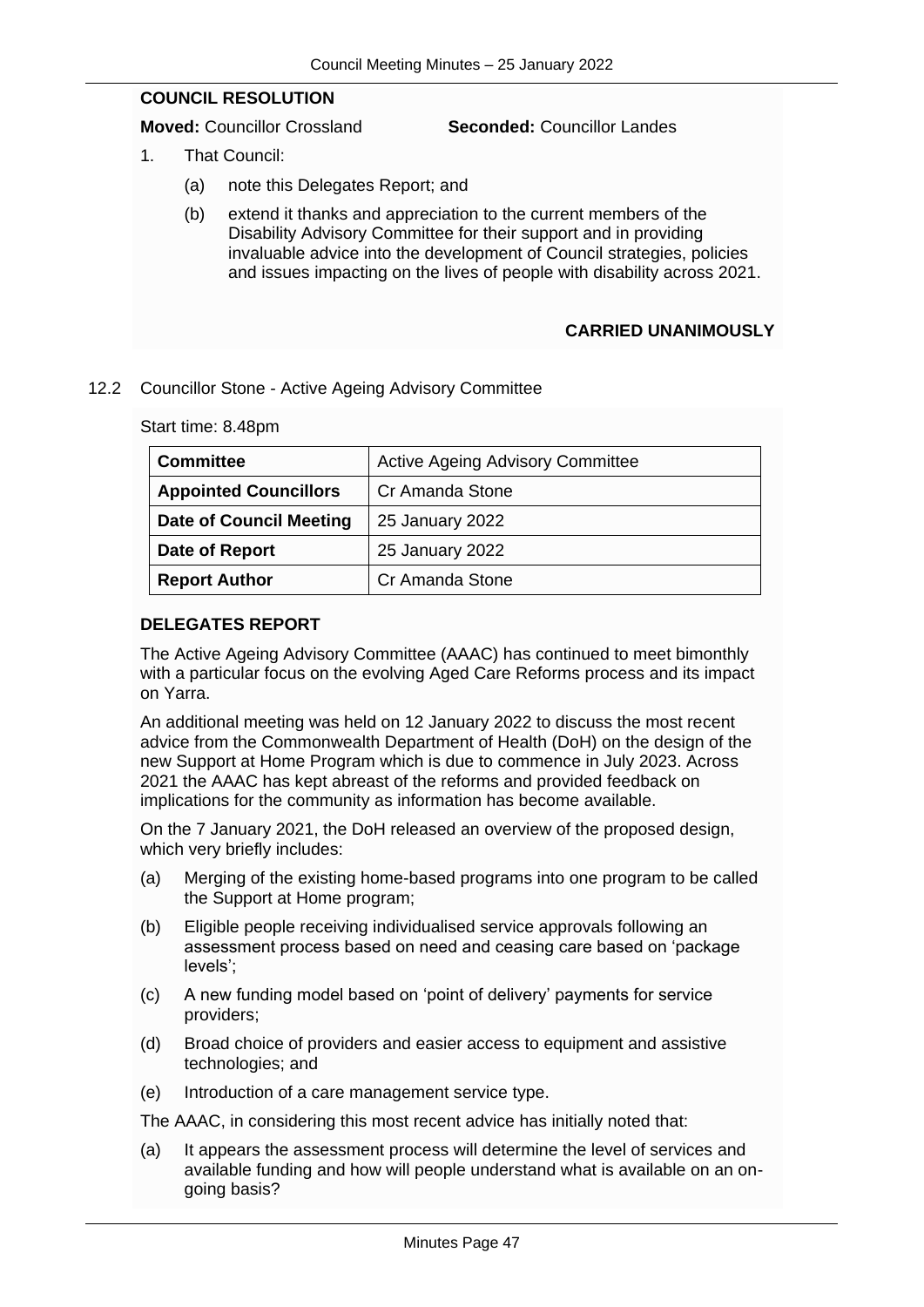- (b) Council's role in individual advocacy and navigation choice sounds great but for many people it's about getting into the system and understanding what is available and how to obtain more or different services as needs change – and supporting interagency collaboration so that people are well supported at the local level;
- (c) How flexible will the assessment process be? Could this disempower people if changes always need to go back through this process?
- (d) Will the care management role sit with a provider or be independent of a provider – esp. if people have multiple providers; and
- (e) Council services have a high degree of trust with residents.

The AAAC is concerned how the current and new system will support older people easily access the services they need, being aware that people can be vulnerable for many reasons including:

- (a) Ability to access centralised systems on an on-going basis;
- (b) Isolation and having to work through support without a partner / carer or trusted family / friend;
- (c) Capacity to understand complex information, due to limited awareness or cognitive issues:
- (d) Specific needs such as relating to literacy, age, disability, risk of homelessness; and
- (e) Specific cultural and Aboriginal and Torres Strait Islander community support needs

In releasing the paper, DoH has outlined a consultation plan covering the next 4 months to receive feedback on specific aspects of the new program. This is likely to be a very tight and targeting consultation process, given the goal is to introduce the new program by July 2023.

Officer Briefings have occurred across 2021 on the national reforms and I understand further reports and information will be provided to Councillors shortly – and the AAAC are meeting again in mid-February to consider implications in more detail.

With the release of the paper in early January and consultation schedule, it appears the reform process is now speeding up.

At its October meeting, the group also discussed Ageism Awareness Day, events and activities occurring, and received an update on Yarra's "Support for Seniors Project", with discussion on support for Yarra's many multicultural seniors groups coming back to their regular in-person gatherings following extended lockdowns. Councillors will be updated on this project in the future.

#### **COUNCIL RESOLUTION**

**Moved:** Councillor Stone **Seconded:** Councillor O'Brien

That Council note this Delegates Report.

**CARRIED UNANIMOUSLY**

## **13. General Business**

Nil